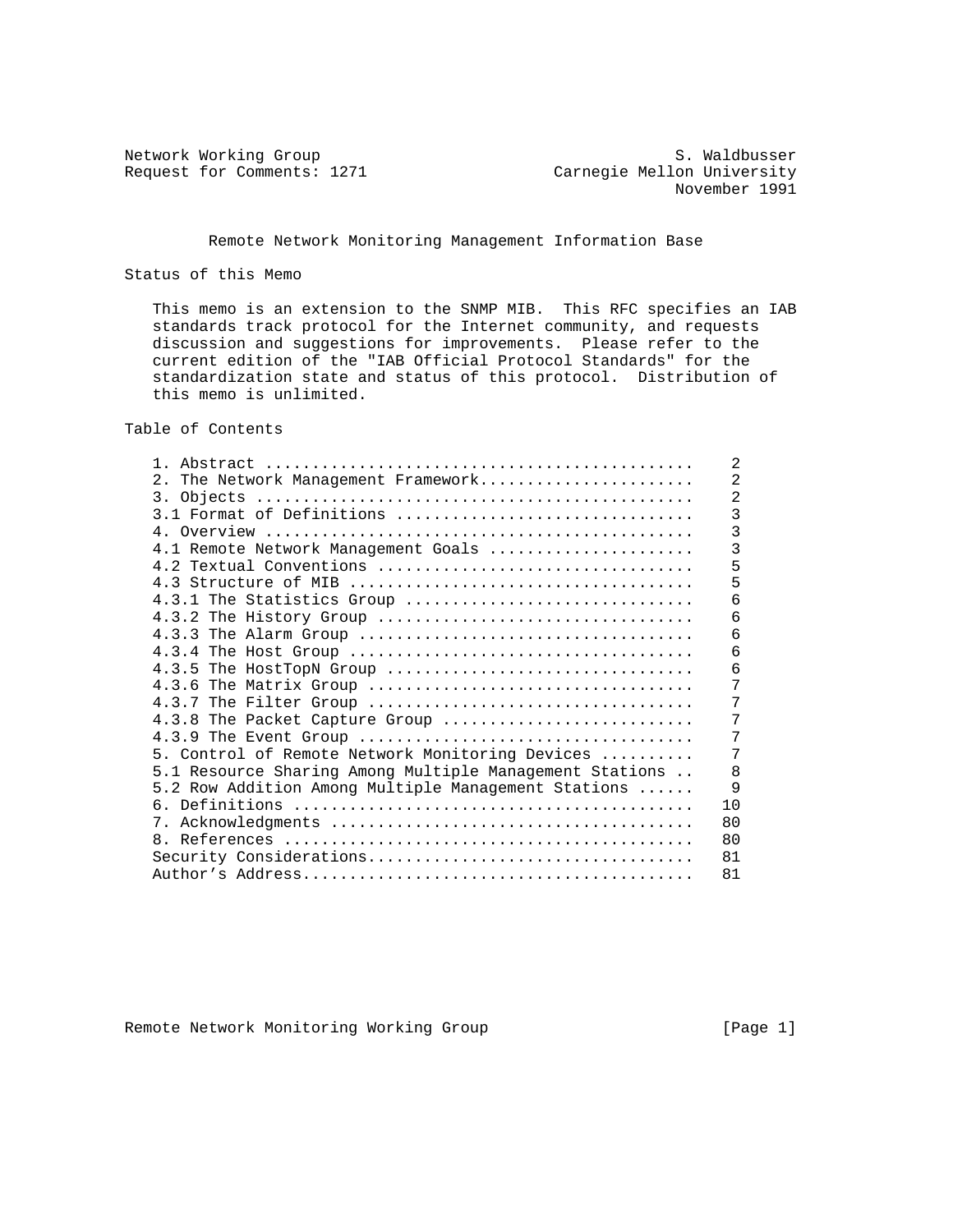- 
- 1. Abstract

 This memo defines a portion of the Management Information Base (MIB) for use with network management protocols in TCP/IP-based internets. In particular, it defines objects for managing remote network monitoring devices.

2. The Network Management Framework

 The Internet-standard Network Management Framework consists of three components. They are:

 RFC 1155 which defines the SMI, the mechanisms used for describing and naming objects for the purpose of management. RFC 1212 defines a more concise description mechanism, which is wholly consistent with the SMI.

 RFC 1156 which defines MIB-I, the core set of managed objects for the Internet suite of protocols. RFC 1213, defines MIB-II, an evolution of MIB-I based on implementation experience and new operational requirements.

 RFC 1157 which defines the SNMP, the protocol used for network access to managed objects.

 The Framework permits new objects to be defined for the purpose of experimentation and evaluation.

3. Objects

 Managed objects are accessed via a virtual information store, termed the Management Information Base or MIB. Objects in the MIB are defined using the subset of Abstract Syntax Notation One (ASN.1) [7] defined in the SMI. In particular, each object has a name, a syntax, and an encoding. The name is an object identifier, an administratively assigned name, which specifies an object type. The object type together with an object instance serves to uniquely identify a specific instantiation of the object. For human convenience, we often use a textual string, termed the OBJECT DESCRIPTOR, to also refer to the object type.

 The syntax of an object type defines the abstract data structure corresponding to that object type. The ASN.1 language is used for this purpose. However, the SMI [3] purposely restricts the ASN.1 constructs which may be used. These restrictions are explicitly made for simplicity.

The encoding of an object type is simply how that object type

Remote Network Monitoring Working Group [Page 2]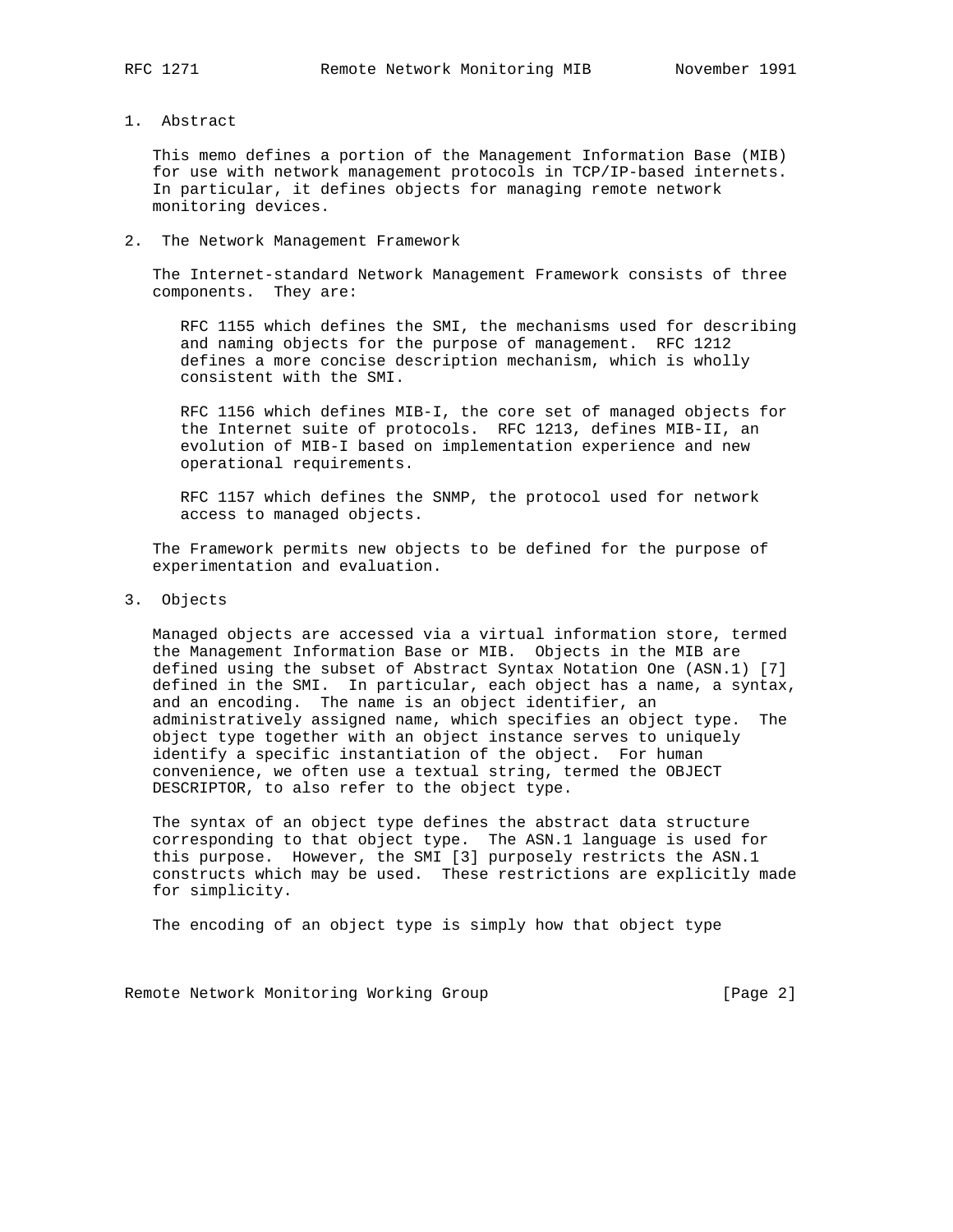is represented using the object type's syntax. Implicitly tied to the notion of an object type's syntax and encoding is how the object type is represented when being transmitted on the network.

 The SMI specifies the use of the basic encoding rules of ASN.1 [8], subject to the additional requirements imposed by the SNMP.

3.1. Format of Definitions

 Section 6 contains the specification of all object types contained in this MIB module. The object types are defined using the conventions defined in the SMI, as amended by the extensions specified in [9,10].

4. Overview

 Remote network monitoring devices are instruments that exist for the purpose of managing a network. Often these remote probes are stand-alone devices and devote significant internal resources for the sole purpose of managing a network. An organization may employ many of these devices, one per network segment, to manage its internet. In addition, these devices may be used for a network management service provider to access a client network, often geographically remote.

 While many of the objects in this document are suitable for the management of any type of network, there are some which are specific to managing Ethernet networks. The design of this MIB allows similar objects to be defined for other network types. It is intended that future versions of this document will define extensions for other network types such as Token Ring and FDDI.

4.1. Remote Network Management Goals

o Offline Operation

 There are sometimes conditions when a management station will not be in constant contact with its remote monitoring devices. This is sometimes by design in an attempt to lower communications costs (especially when communicating over a WAN or dialup link), or by accident as network failures affect the communications between the management station and the probe.

 For this reason, this MIB allows a probe to be configured to perform diagnostics and to collect statistics continuously, even when communication with the management station may not be possible or

Remote Network Monitoring Working Group [Page 3]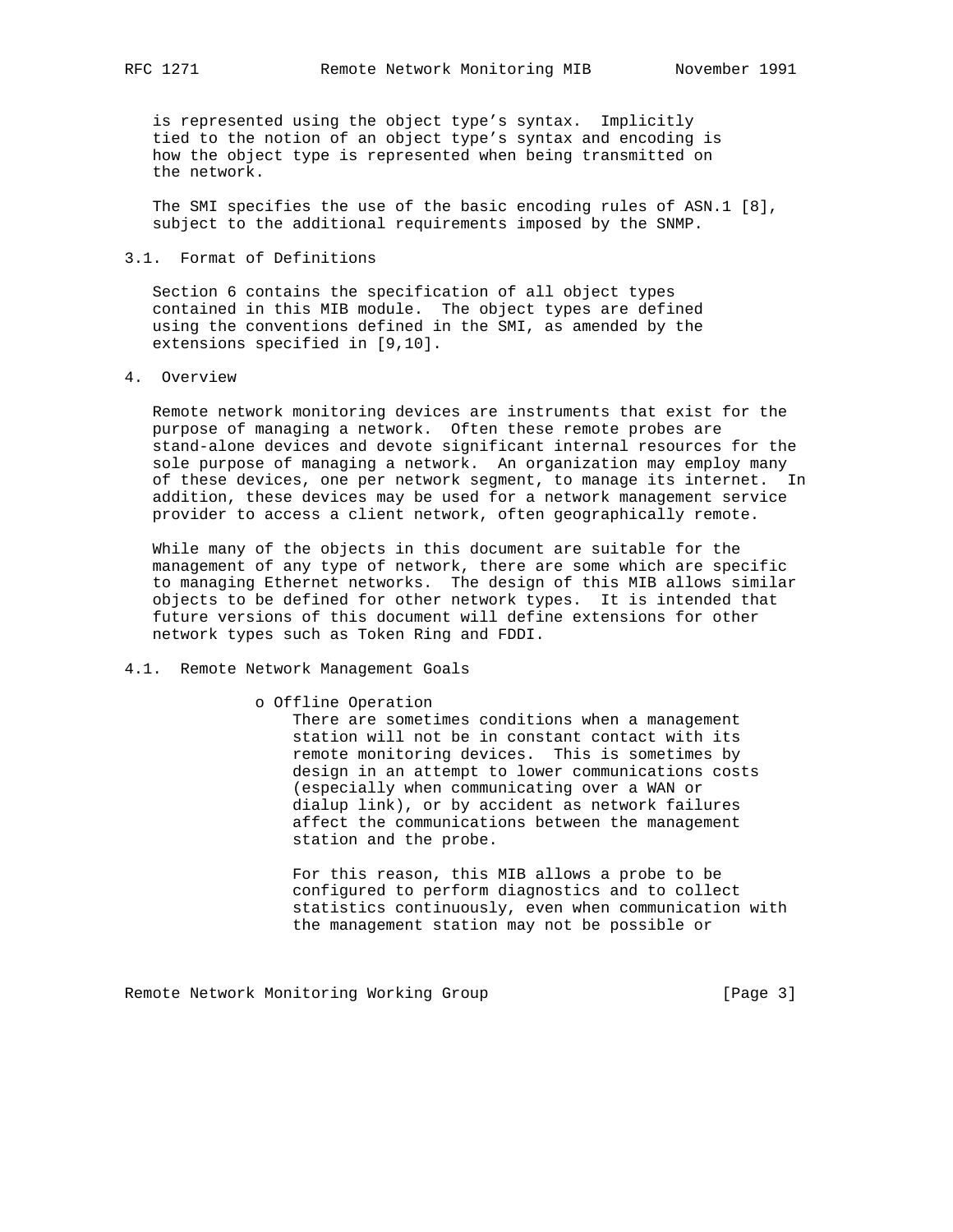efficient. The probe may then attempt to notify the management station when an exceptional condition occurs. Thus, even in circumstances where communication between management station and probe is not continuous, fault, performance, and configuration information may be continuously accumulated and communicated to the management station conveniently and efficiently.

o Preemptive Monitoring

 Given the resources available on the monitor, it is potentially helpful for it continuously to run diagnostics and to log network performance. The monitor is always available at the onset of any failure. It can notify the management station of the failure and can store historical statistical information about the failure. This historical information can be played back by the management station in an attempt to perform further diagnosis into the cause of the problem.

#### o Problem Detection and Reporting

 The monitor can be configured to recognize conditions, most notably error conditions, and continuously to check for them. When one of these conditions occurs, the event may be logged, and management stations may be notified in a number of ways.

o Value Added Data

 Because a remote monitoring device represents a network resource dedicated exclusively to network management functions, and because it is located directly on the monitored portion of the network, the remote network monitoring device has the opportunity to add significant value to the data it collects. For instance, by highlighting those hosts on the network that generate the most traffic or errors, the probe can give the management station precisely the information it needs to solve a class of problems.

#### o Multiple Managers

 An organization may have multiple management stations for different units of the organization, for different functions (e.g. engineering and operations), and in an attempt to provide disaster recovery. Because environments with multiple management stations are common, the remote network monitoring device has to

Remote Network Monitoring Working Group [Page 4]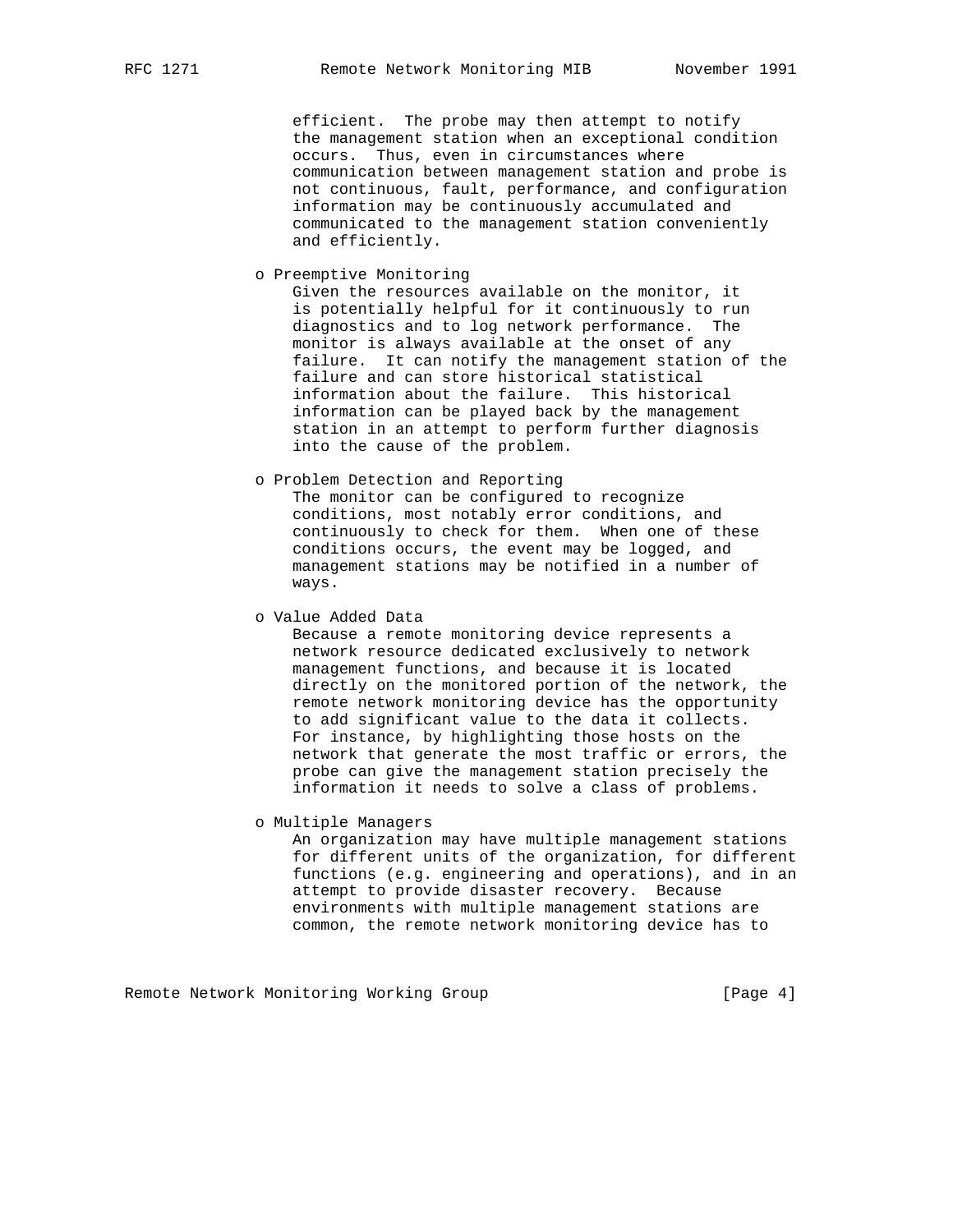deal with more than own management station, potentially using its resources concurrently.

# 4.2. Textual Conventions

 Two new data types are introduced as a textual convention in this MIB document. These textual conventions enhance the readability of the specification and can ease comparison with other specifications if appropriate. It should be noted that the introduction of the these textual conventions has no effect on either the syntax nor the semantics of any managed objects. The use of these is merely an artifact of the explanatory method used. Objects defined in terms of one of these methods are always encoded by means of the rules that define the primitive type. Hence, no changes to the SMI or the SNMP are necessary to accommodate these textual conventions which are adopted merely for the convenience of readers and writers in pursuit of the elusive goal of clear, concise, and unambiguous MIB documents.

The new data types are: OwnerString and EntryStatus.

#### 4.3. Structure of MIB

The objects are arranged into the following groups:

- statistics
- history
- alarm
- host
- hostTopN
- matrix
- filter
- packet capture
- event

 These groups are the basic unit of conformance. If a remote monitoring device implements a group, then it must implement all objects in that group. For example, a managed agent that implements the host group must implement the hostControlTable, the hostTable and the hostTimeTable.

Remote Network Monitoring Working Group [Page 5]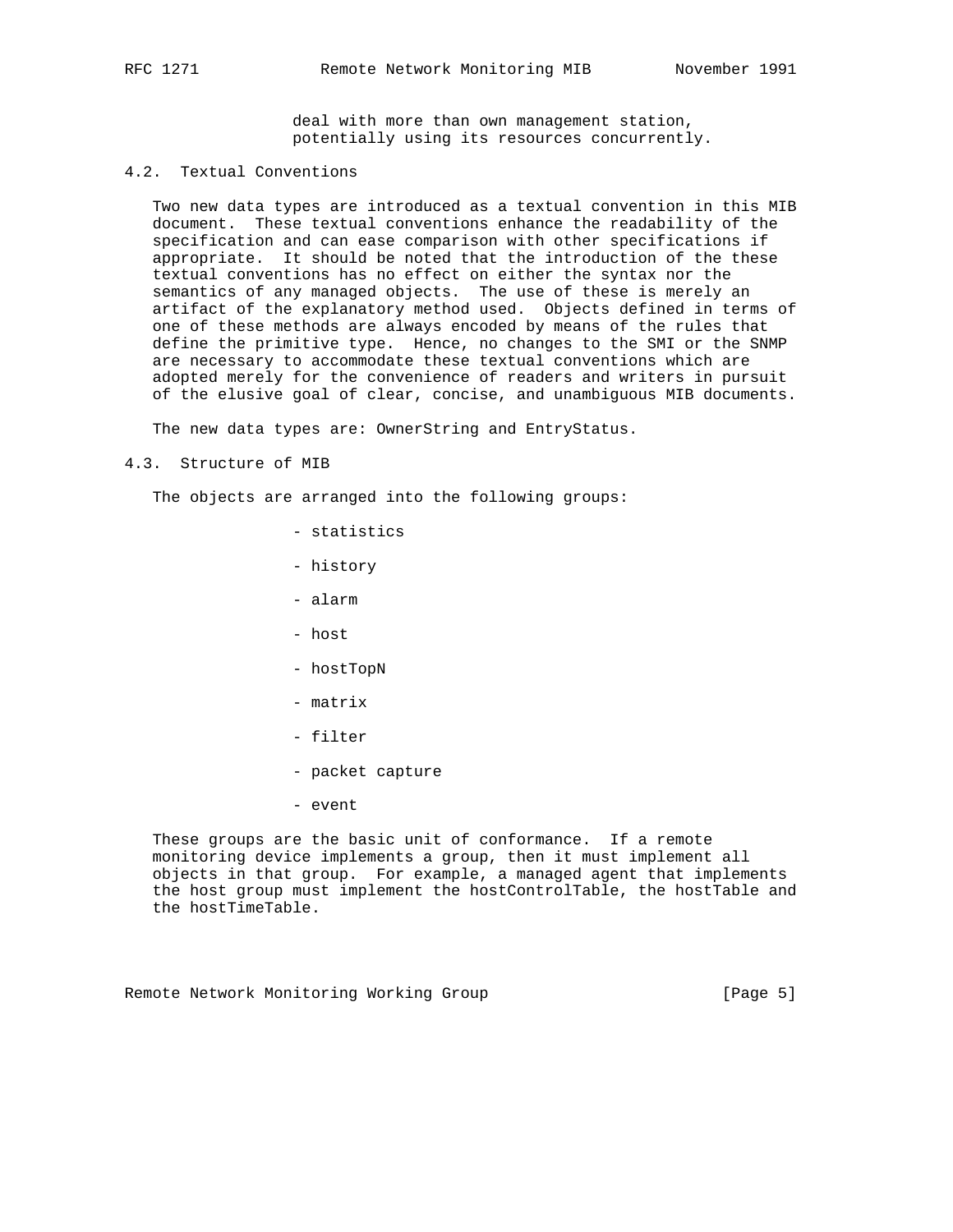All groups in this MIB are optional. Implementations of this MIB must also implement the system and interfaces group of MIB-II [6]. MIB-II may also mandate the implementation of additional groups.

 These groups are defined to provide a means of assigning object identifiers, and to provide a method for managed agents to know which objects they must implement.

### 4.3.1. The Statistics Group

 The statistics group contains statistics measured by the probe for each monitored interface on this device. This group currently consists of the etherStatsTable but in the future will contain tables for other media types including Token Ring and FDDI.

#### 4.3.2. The History Group

 The history group records periodic statistical samples from a network and stores them for later retrieval. This group currently consists of the historyControlTable and the etherHistoryTable. In future versions of the MIB, this group may contain tables for other media types including Token Ring and FDDI.

### 4.3.3. The Alarm Group

 The alarm group periodically takes statistical samples from variables in the probe and compares them to previously configured thresholds. If the monitored variable crosses a threshold, an event is generated. A hysteresis mechanism is implemented to limit the generation of alarms. This group consists of the alarmTable and requires the implementation of the event group.

# 4.3.4. The Host Group

 The host group contains statistics associated with each host discovered on the network. This group discovers hosts on the network by keeping a list of source and destination MAC Addresses seen in good packets promiscuously received from the network. This group consists of the hostControlTable, the hostTable, and the hostTimeTable.

### 4.3.5. The HostTopN Group

 The hostTopN group is used to prepare reports that describe the hosts that top a list ordered by one of their statistics. The available statistics are samples of one of their base statistics over an interval specified by the management station. Thus, these statistics are rate based. The management station also selects how many such

Remote Network Monitoring Working Group [Page 6]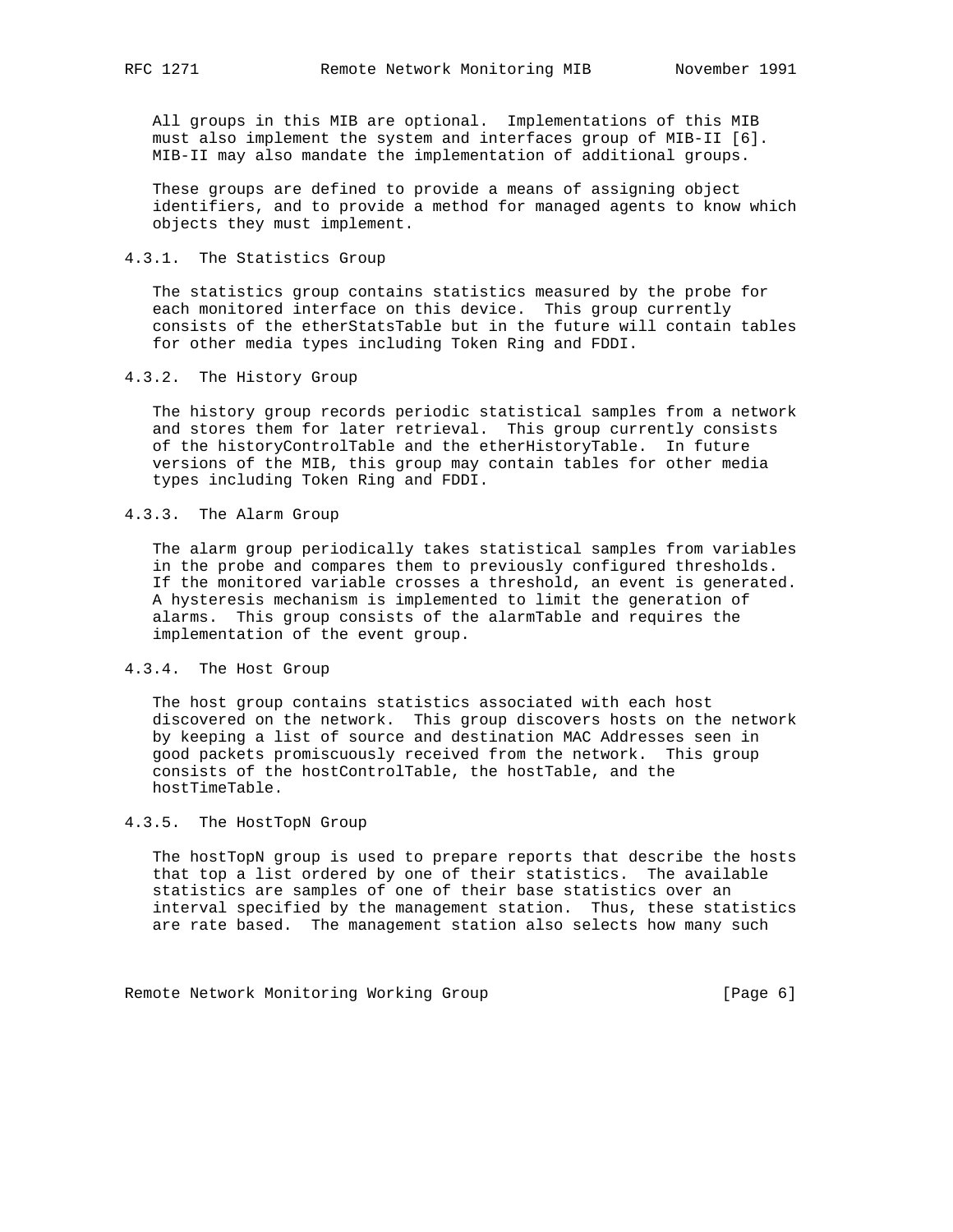hosts are reported. This group consists of the hostTopNControlTable and the hostTopNTable, and requires the implementation of the host group.

4.3.6. The Matrix Group

 The matrix group stores statistics for conversations between sets of two addresses. As the device detects a new conversation, it creates a new entry in its tables. This group consists of the matrixControlTable, the matrixSDTable and the matrixDSTable.

4.3.7. The Filter Group

 The filter group allows packets to be matched by a filter equation. These matched packets form a data stream that may be captured or may generate events. This group consists of the filterTable and the channelTable.

4.3.8. The Packet Capture Group

 The Packet Capture group allows packets to be captured after they flow through a channel. This group consists of the bufferControlTable and the captureBufferTable, and requires the implementation of the filter group.

4.3.9. The Event Group

 The event group controls the generation and notification of events from this device. This group consists of the eventTable and the logTable.

5. Control of Remote Network Monitoring Devices

 Due to the complex nature of the available functions in these devices, the functions often need user configuration. In many cases, the function requires parameters to be set up for a data collection operation. The operation can proceed only after these parameters are fully set up.

 Many functional groups in this MIB have one or more tables in which to set up control parameters, and one or more data tables in which to place the results of the operation. The control tables are typically read-write in nature, while the data tables are typically read-only. Because the parameters in the control table often describe resulting data in the data table, many of the parameters can be modified only when the control entry is invalid. Thus, the method for modifying these parameters is to invalidate the control entry, causing its deletion and the deletion of any associated data entries, and then

Remote Network Monitoring Working Group [Page 7]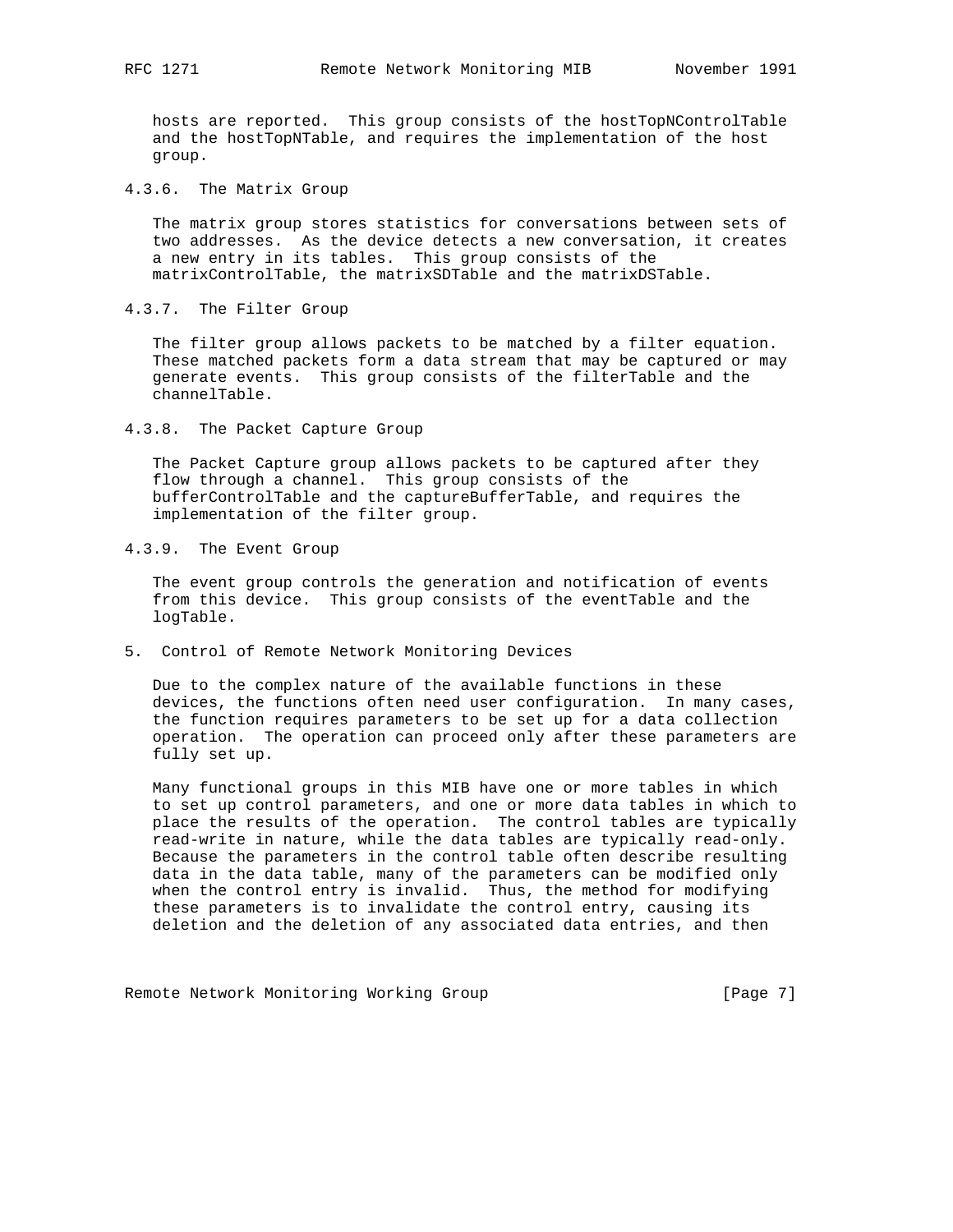create a new control entry with the proper parameters. Deleting the control entry also gives a convenient method for reclaiming the resources used by the associated data.

 Some objects in this MIB provide a mechanism to execute an action on the remote monitoring device. These objects may execute an action as a result of a change in the state of the object. For those objects in this MIB, a request to set an object to the same value as it currently holds would thus cause no action to occur.

 To facilitate control by multiple managers, resources have to be shared among the managers. These resources are typically the memory and computation resources that a function requires.

5.1. Resource Sharing Among Multiple Management Stations

 When multiple management stations wish to use functions that compete for a finite amount of resources on a device, a method to facilitate this sharing of resources is required. Potential conflicts include:

- o Two management stations wish to simultaneously use resources that together would exceed the capability of the device.
- o A management station uses a significant amount of resources for a long period of time.
- o A management station uses resources and then crashes, forgetting to free the resources so others may use them.

 A mechanism is provided for each management station initiated function in this MIB to avoid these conflicts and to help resolve them when they occur. Each function has a label identifying the initiator (owner) of the function. This label is set by the initiator to provide for the following possibilities:

- o A management station may recognize resources it owns and no longer needs.
- o A network operator can find the management station that owns the resource and negotiate for it to be freed.
- o A network operator may decide to unilaterally free resources another network operator has reserved.
- o Upon initialization, a management station may recognize resources it had reserved in the past. With this

Remote Network Monitoring Working Group [Page 8]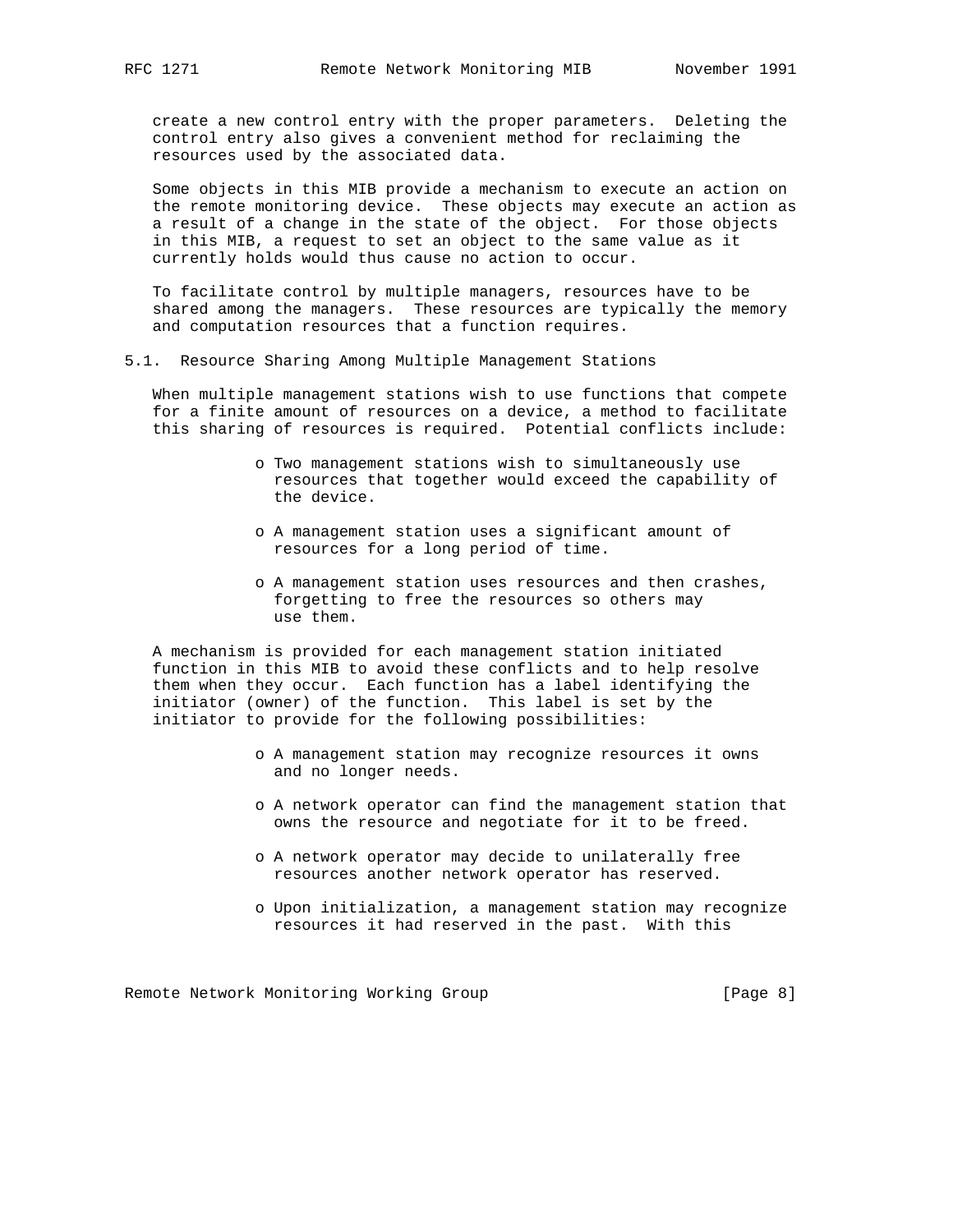information it may free the resources if it no longer needs them.

 Management stations and probes should support any format of the owner string dictated by the local policy of the organization. It is suggested that this name contain one or more of the following: IP address, management station name, network manager's name, location, or phone number. This information will help users to share the resources more effectively.

 There is often default functionality that the device wishes to set up. The resources associated with this functionality are then owned by the device itself. In this case, the device will set the relevant owner object to a string starting with 'monitor'. Indiscriminate modification of the monitor-owned configuration by network management stations is discouraged. In fact, a network management station should only modify these objects under the direction of the administrator of the probe, often the network administrator.

 When a network management station wishes to utilize a function in a monitor, it is encouraged to first scan the control table of that function to find an instance with similar parameters to share. This is especially true for those instances owned by the monitor, which can be assumed to change infrequently. If a management station decides to share an instance owned by another management station, it should understand that the management station that owns the instance may indiscriminately modify or delete it.

5.2. Row Addition Among Multiple Management Stations

 The addition of new rows is achieved using the method described in [9]. In this MIB, rows are often added to a table in order to configure a function. This configuration usually involves parameters that control the operation of the function. The agent must check these parameters to make sure they are appropriate given restrictions defined in this MIB as well as any implementation specific restrictions such as lack of resources. The agent implementor may be confused as to when to check these parameters and when to signal to the management station that the parameters are invalid. There are two opportunities:

o When the management station sets each parameter object.

 o When the management station sets the entry status object to valid.

 If the latter is chosen, it would be unclear to the management station which of the several parameters was invalid and caused the

Remote Network Monitoring Working Group [Page 9]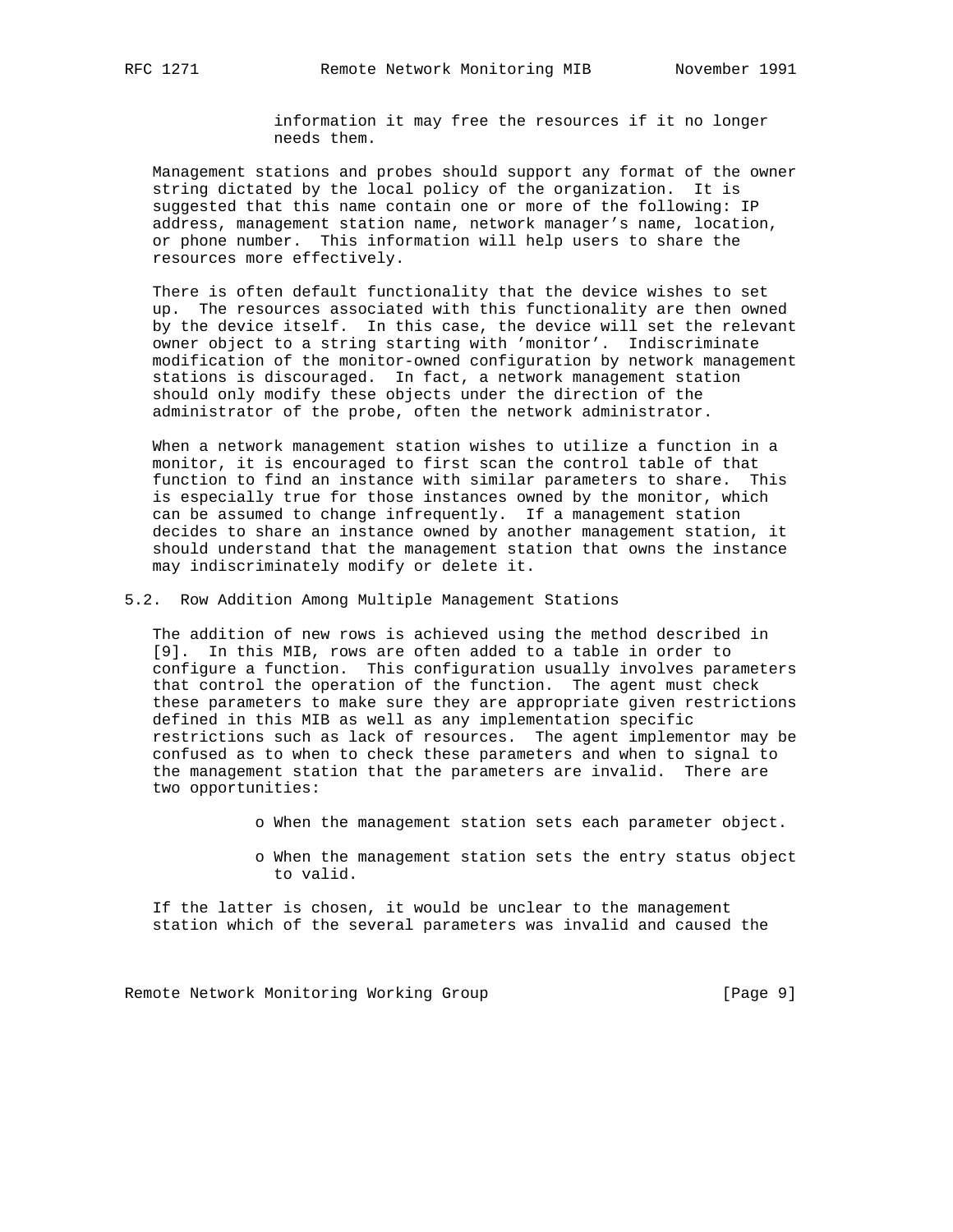badValue error to be emitted. Thus, wherever possible, the implementor should choose the former as it will provide more information to the management station.

 A problem can arise when multiple management stations attempt to set configuration information simultaneously using SNMP. When this involves the addition of a new conceptual row in the same control table, the managers may collide, attempting to create the same entry. To guard against these collisions, each such control entry contains a status object with special semantics that help to arbitrate among the managers. If an attempt is made with the row addition mechanism to create such a status object and that object already exists, an error is returned. When more than one manager simultaneously attempts to create the same conceptual row, only the first will succeed. The others will receive an error.

# 6. Definitions

RFC1271-MIB DEFINITIONS ::= BEGIN

| IMPORTS       |                  |
|---------------|------------------|
| Counter       | FROM RFC1155-SMI |
| DisplayString | FROM RFC1158-MIB |
| $min-2$       | FROM RFC1213-MIB |
| OBJECT-TYPE   | FROM RFC-1212;   |
|               |                  |

- -- This MIB module uses the extended OBJECT-TYPE macro as -- defined in [9].
- -- Remote Network Monitoring MIB
	- rmon OBJECT IDENTIFIER  $::=$  { mib-2 16 }

-- textual conventions

 OwnerString ::= DisplayString -- This data type is used to model an administratively -- assigned name of the owner of a resource. This -- information is taken from the NVT ASCII character set. -- It is suggested that this name contain one or more -- of the following: -- IP address, management station name, network manager's -- name, location, or phone number. -- In some cases the agent itself will be the owner of -- an entry. In these cases, this string shall be set -- to a string starting with 'monitor'.

Remote Network Monitoring Working Group [Page 10]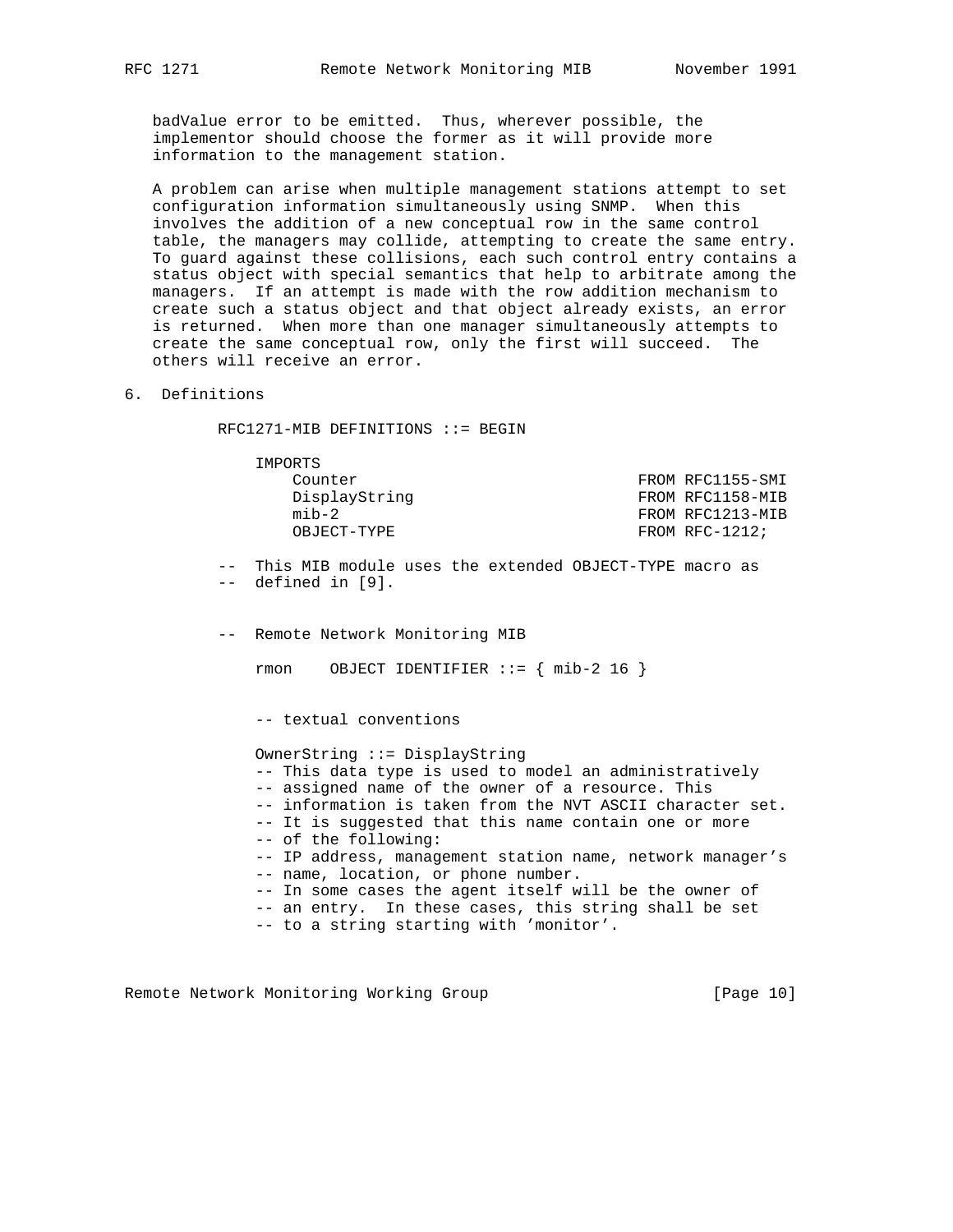--

```
 -- SNMP access control is articulated entirely in terms of
             -- the contents of MIB views; access to a particular SNMP
              -- object instance depends only upon its presence or
              -- absence in a particular MIB view and never upon its
              -- value or the value of related object instances. Thus,
              -- objects of this type afford resolution of resource
             -- contention only among cooperating managers; they
              -- realize no access control function with respect
              -- to uncooperative parties.
 --
              -- By convention, objects with this syntax are declared
              -- as having
 --
              -- SIZE (0..127)
              EntryStatus ::= INTEGER
                       \{ valid(1),
                          createRequest(2),
                          underCreation(3),
                        invalid(4)<br>}
 }
              -- The status of a table entry.
 --
              -- Setting this object to the value invalid(4) has the
              -- effect of invalidating the corresponding entry.
              -- That is, it effectively disassociates the mapping
              -- identified with said entry.
              -- It is an implementation-specific matter as to whether
              -- the agent removes an invalidated entry from the table.
              -- Accordingly, management stations must be prepared to
              -- receive tabular information from agents that corresponds
              -- to entries currently not in use. Proper
              -- interpretation of such entries requires examination
              -- of the relevant EntryStatus object.
 --
              -- An existing instance of this object cannot be set to
              -- createRequest(2). This object may only be set to
              -- createRequest(2) when this instance is created. When
              -- this object is created, the agent may wish to create
              -- supplemental object instances to complete a conceptual
              -- row in this table. Immediately after completing the
              -- create operation, the agent must set this object to
              -- underCreation(3).
 --
              -- Entries shall exist in the underCreation(3) state until
```
Remote Network Monitoring Working Group [Page 11]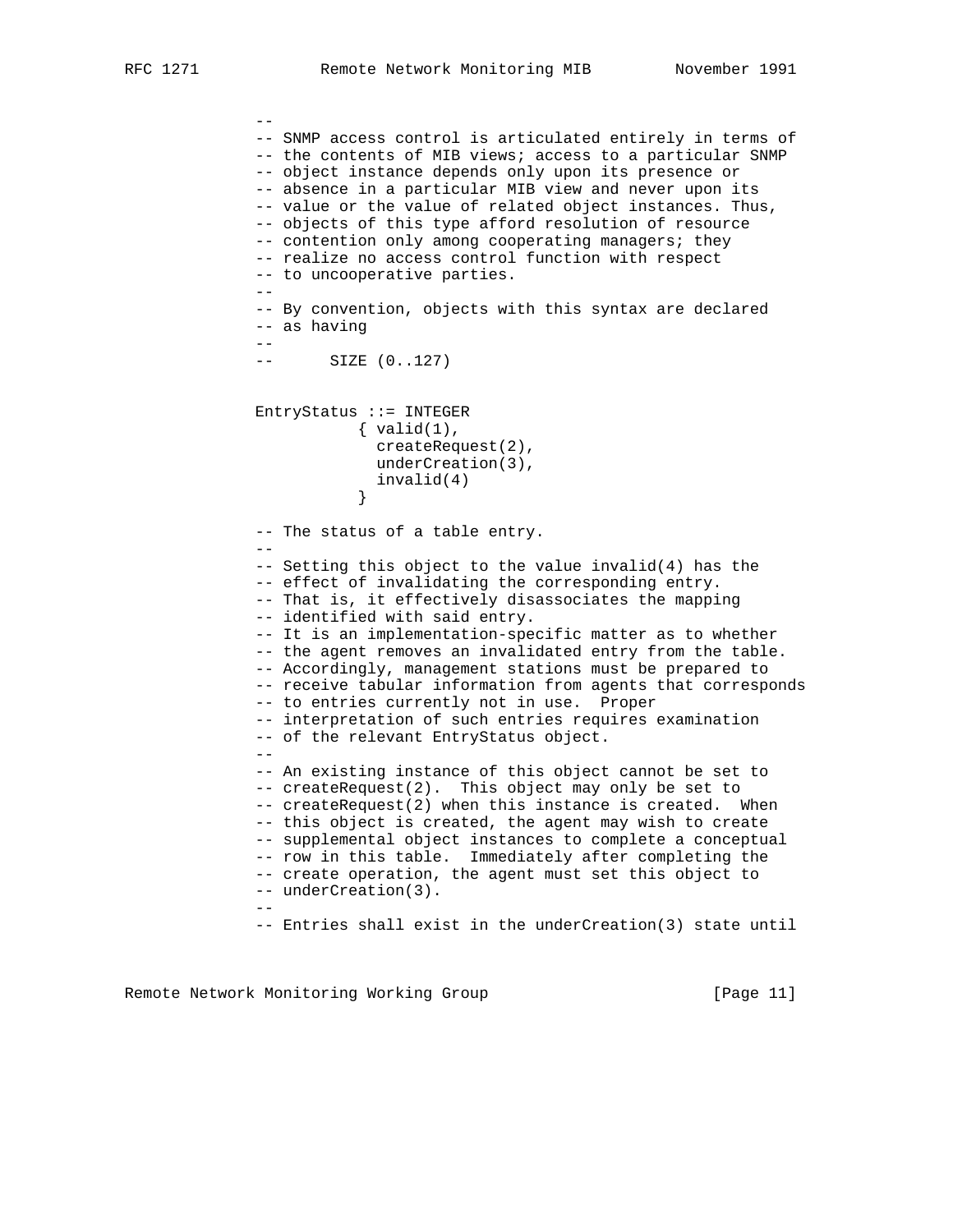-- the management station is finished configuring the -- entry and sets this object to valid(1) or aborts, -- setting this object to invalid(4). If the agent -- determines that an entry has been in the -- underCreation(3) state for an abnormally long time, -- it may decide that the management station has -- crashed. If the agent makes this decision, -- it may set this object to invalid(4) to reclaim the -- entry. A prudent agent will understand that the -- management station may need to wait for human input -- and will allow for that possibility in its -- determination of this abnormally long period.

| statistics | OBJECT IDENTIFIER ::=   | rmon 1 |  |
|------------|-------------------------|--------|--|
| history    | OBJECT IDENTIFIER ::=   | rmon 2 |  |
| alarm      | OBJECT IDENTIFIER ::=   | rmon 3 |  |
| hosts      | OBJECT IDENTIFIER ::=   | rmon 4 |  |
| hostTopN   | OBJECT IDENTIFIER ::=   | rmon 5 |  |
| matrix     | OBJECT IDENTIFIER ::=   | rmon 6 |  |
| filter     | OBJECT IDENTIFIER ::=   | rmon   |  |
| capture    | OBJECT IDENTIFIER ::=   | rmon 8 |  |
| event      | OBJECT IDENTIFIER $::=$ | rmon   |  |

 -- The Statistics Group -- -- Implementation of the Statistics group is optional. -- -- The statistics group contains statistics measured by the -- probe for each monitored interface on this device. These -- statistics take the form of free running counters that -- start from zero when a valid entry is created. -- -- This group currently has statistics defined only for -- Ethernet interfaces. Each etherStatsEntry contains -- statistics for one Ethernet interface. The probe must -- create one etherStats entry for each monitored Ethernet -- interface on the device. etherStatsTable OBJECT-TYPE SYNTAX SEQUENCE OF EtherStatsEntry ACCESS not-accessible STATUS mandatory DESCRIPTION "A list of Ethernet statistics entries."  $::=$  { statistics 1 }

Remote Network Monitoring Working Group [Page 12]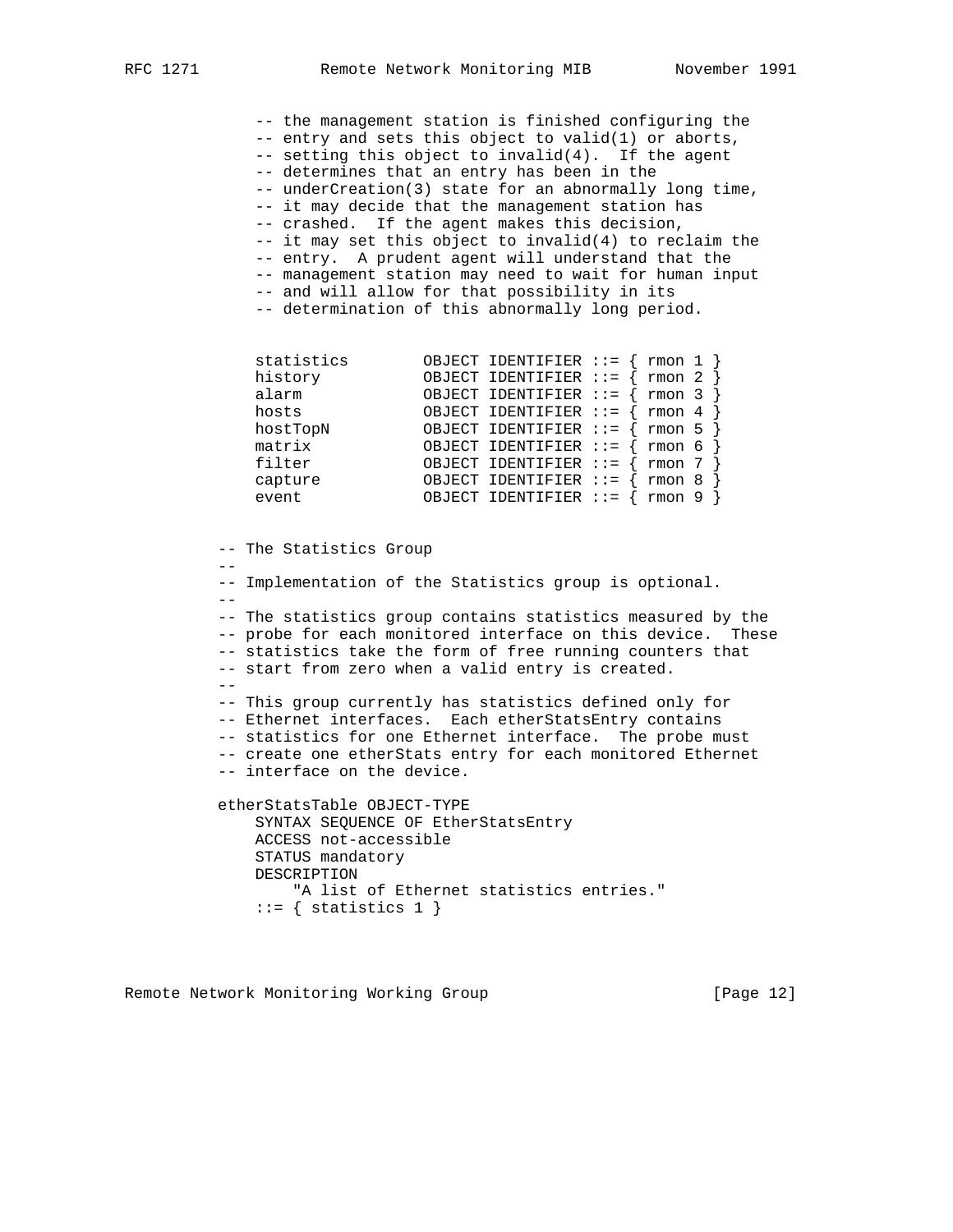etherStatsEntry OBJECT-TYPE SYNTAX EtherStatsEntry ACCESS not-accessible STATUS mandatory DESCRIPTION "A collection of statistics kept for a particular Ethernet interface." INDEX { etherStatsIndex }  $::=$  { etherStatsTable 1 } EtherStatsEntry ::= SEQUENCE { etherStatsIndex INTEGER (1..65535), etherStatsDataSource OBJECT IDENTIFIER, etherStatsDropEvents enter, etherStatsOctets Counter, etherStatsPkts
and the counter,  $\sim$  Counter, etherStatsBroadcastPkts Counter, etherStatsMulticastPkts Counter, etherStatsCRCAlignErrors Counter, etherStatsUndersizePkts Counter, etherStatsOversizePkts Counter, etherStatsFragments entitled counter, etherStatsJabbers Counter, etherStatsCollisions Counter, etherStatsPkts64Octets Counter, etherStatsPkts65to1270ctets Counter, etherStatsPkts128to2550ctets Counter, etherStatsPkts256to5110ctets Counter, etherStatsPkts512to10230ctets Counter, etherStatsPkts1024to1518Octets Counter, etherStatsOwner Communications of the Communications of the Communications of the Communications of the Communications of the Communications of the Communications of the Communications of the Communications of the Communic etherStatsStatus INTEGER } etherStatsIndex OBJECT-TYPE SYNTAX INTEGER (1..65535) ACCESS read-only STATUS mandatory DESCRIPTION "The value of this object uniquely identifies this etherStats entry."  $::=$  { etherStatsEntry 1 } etherStatsDataSource OBJECT-TYPE SYNTAX OBJECT IDENTIFIER ACCESS read-write STATUS mandatory DESCRIPTION

Remote Network Monitoring Working Group [Page 13]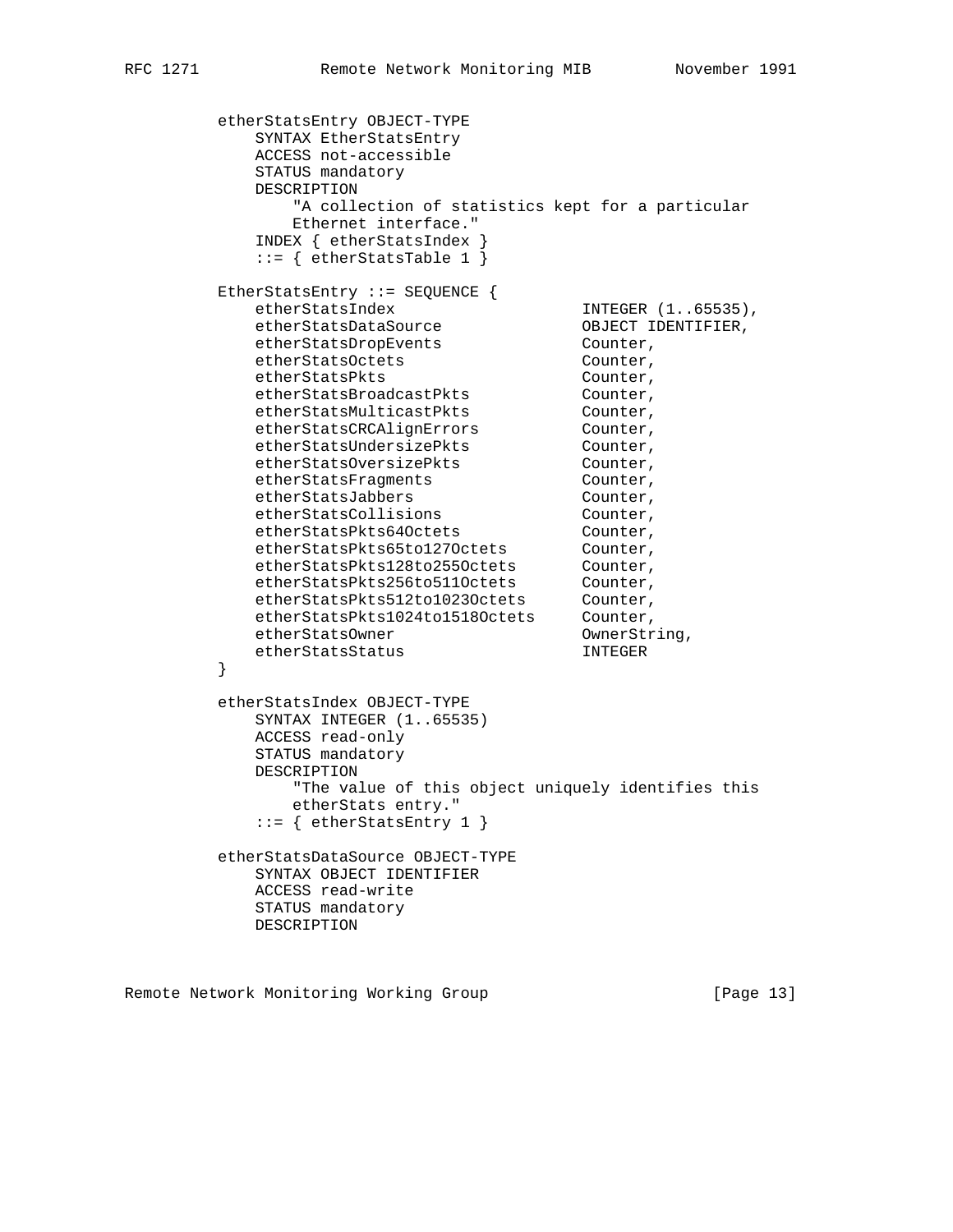"This object identifies the source of the data that this etherStats entry is configured to analyze. This source can be any ethernet interface on this device. In order to identify a particular interface, this object shall identify the instance of the ifIndex object, defined in [4,6], for the desired interface. For example, if an entry were to receive data from interface #1, this object would be set to ifIndex.1. The statistics in this group reflect all packets on the local network segment attached to the identified interface. This object may not be modified if the associated etherStatsStatus object is equal to valid(1)."  $::=$  { etherStatsEntry 2 } etherStatsDropEvents OBJECT-TYPE SYNTAX Counter ACCESS read-only STATUS mandatory DESCRIPTION "The total number of events in which packets were dropped by the probe due to lack of resources. Note that this number is not necessarily the number of packets dropped; it is just the number of times this condition has been detected." ::= { etherStatsEntry 3 } etherStatsOctets OBJECT-TYPE SYNTAX Counter ACCESS read-only STATUS mandatory DESCRIPTION "The total number of octets of data (including those in bad packets) received on the network (excluding framing bits but including FCS octets)."  $::=$  { etherStatsEntry 4 } etherStatsPkts OBJECT-TYPE SYNTAX Counter ACCESS read-only STATUS mandatory DESCRIPTION "The total number of packets (including error packets) received."  $::=$  { etherStatsEntry 5 }

Remote Network Monitoring Working Group [Page 14]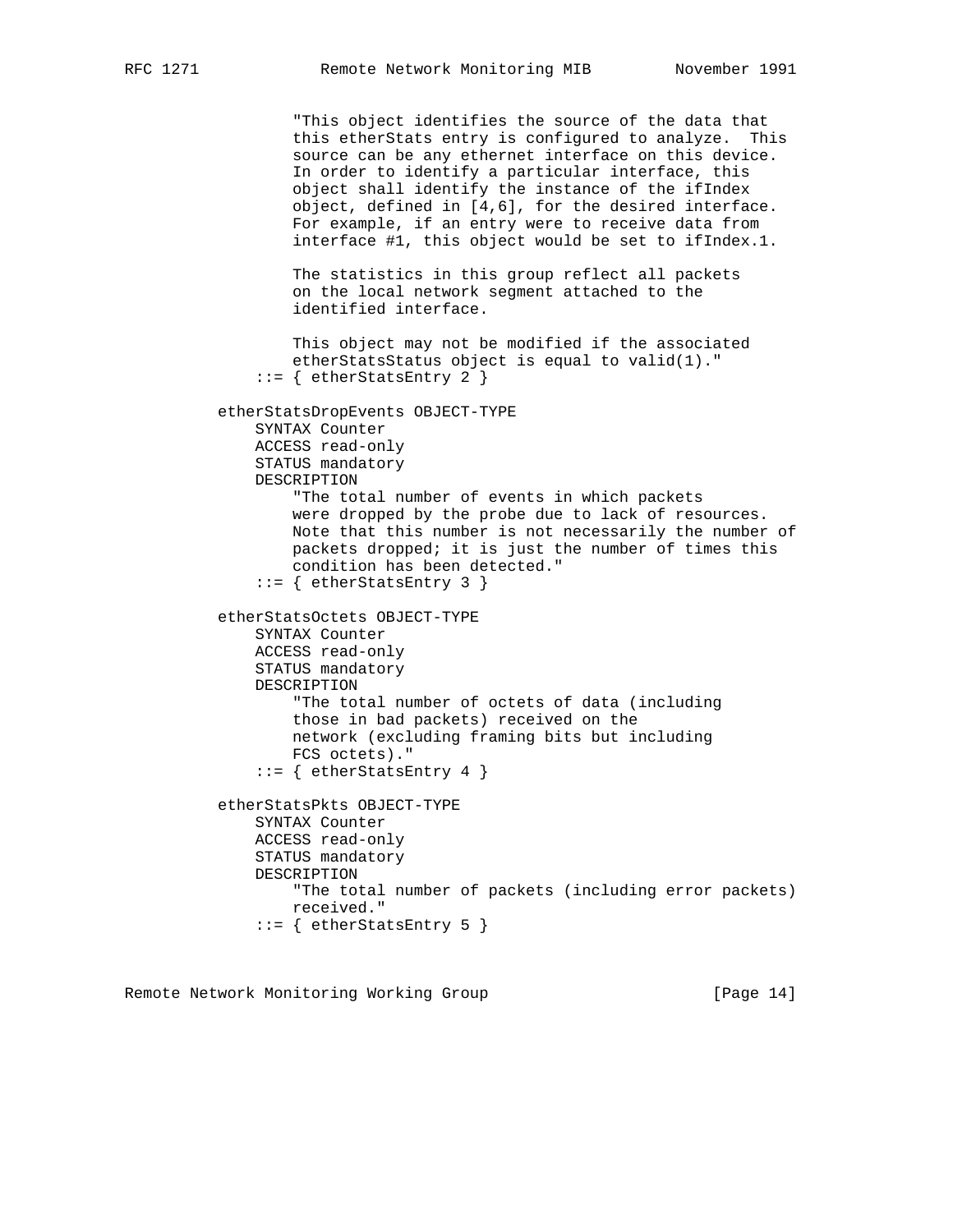etherStatsBroadcastPkts OBJECT-TYPE SYNTAX Counter ACCESS read-only STATUS mandatory DESCRIPTION "The total number of good packets received that were directed to the broadcast address."  $::=$  { etherStatsEntry 6 } etherStatsMulticastPkts OBJECT-TYPE SYNTAX Counter ACCESS read-only STATUS mandatory DESCRIPTION "The total number of good packets received that were directed to a multicast address. Note that this number does not include packets directed to the broadcast address." ::= { etherStatsEntry 7 } etherStatsCRCAlignErrors OBJECT-TYPE SYNTAX Counter ACCESS read-only STATUS mandatory DESCRIPTION "The total number of packets received that had a length (excluding framing bits, but including FCS octets) of between 64 and 1518 octets, inclusive, but were not an integral number of octets in length or had a bad Frame Check Sequence (FCS)."  $::=$  { etherStatsEntry 8 } etherStatsUndersizePkts OBJECT-TYPE SYNTAX Counter ACCESS read-only STATUS mandatory DESCRIPTION "The total number of packets received that were less than 64 octets long (excluding framing bits, but including FCS octets) and were otherwise well formed." ::= { etherStatsEntry 9 } etherStatsOversizePkts OBJECT-TYPE SYNTAX Counter ACCESS read-only STATUS mandatory

Remote Network Monitoring Working Group [Page 15]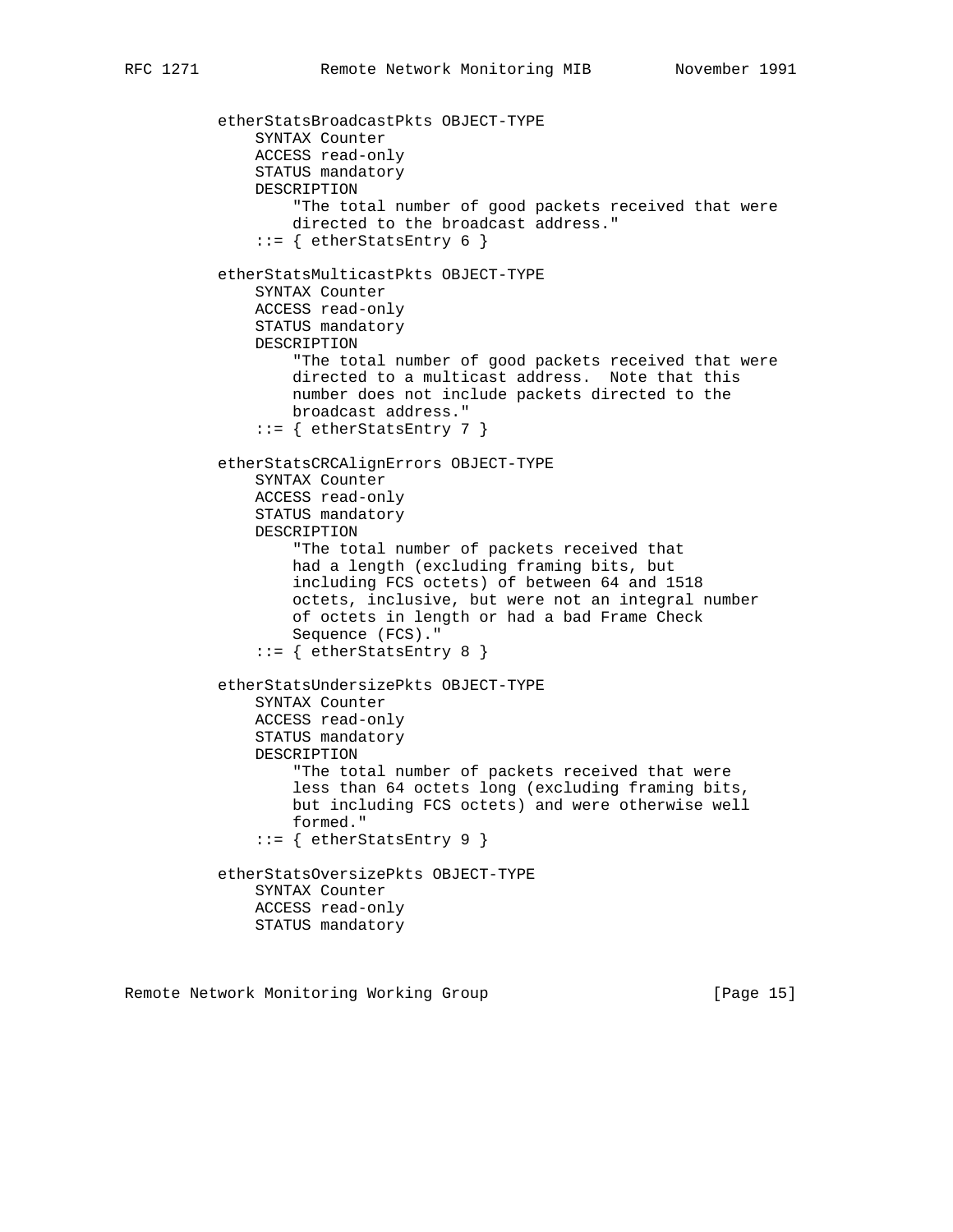```
 DESCRIPTION
         "The total number of packets received that were
         longer than 1518 octets (excluding framing bits,
         but including FCS octets) and were otherwise
         well formed."
     ::= { etherStatsEntry 10 }
 etherStatsFragments OBJECT-TYPE
     SYNTAX Counter
     ACCESS read-only
     STATUS mandatory
     DESCRIPTION
         "The total number of packets received that were not an
         integral number of octets in length or that had a bad
         Frame Check Sequence (FCS), and were less than 64
         octets in length (excluding framing bits but
         including FCS octets)."
     ::= { etherStatsEntry 11 }
 etherStatsJabbers OBJECT-TYPE
     SYNTAX Counter
     ACCESS read-only
     STATUS mandatory
     DESCRIPTION
         "The total number of packets received that were
         longer than 1518 octets (excluding framing bits,
         but including FCS octets), and were not an
         integral number of octets in length or had
         a bad Frame Check Sequence (FCS)."
     ::= { etherStatsEntry 12 }
 etherStatsCollisions OBJECT-TYPE
     SYNTAX Counter
     ACCESS read-only
     STATUS mandatory
     DESCRIPTION
         "The best estimate of the total number of collisions
        on this Ethernet segment."
    ::= { etherStatsEntry 13 }
 etherStatsPkts64Octets OBJECT-TYPE
     SYNTAX Counter
     ACCESS read-only
     STATUS mandatory
     DESCRIPTION
         "The total number of packets (including error
         packets) received that were 64 octets in length
         (excluding framing bits but including FCS octets)."
```
Remote Network Monitoring Working Group [Page 16]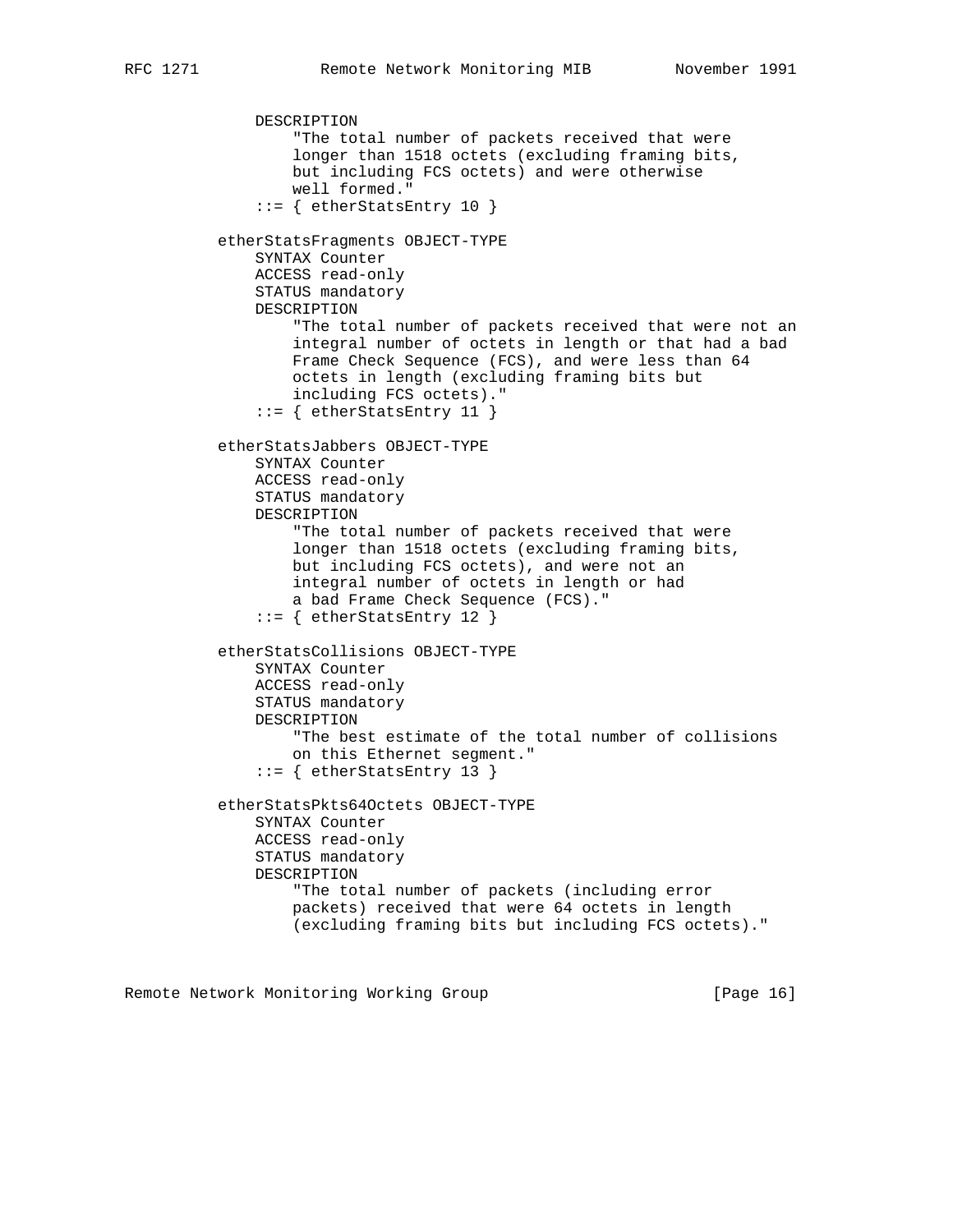::= { etherStatsEntry 14 } etherStatsPkts65to127Octets OBJECT-TYPE SYNTAX Counter ACCESS read-only STATUS mandatory DESCRIPTION "The total number of packets (including error packets) received that were between 65 and 127 octets in length inclusive (excluding framing bits but including FCS octets)." ::= { etherStatsEntry 15 } etherStatsPkts128to255Octets OBJECT-TYPE SYNTAX Counter ACCESS read-only STATUS mandatory DESCRIPTION "The total number of packets (including error packets) received that were between 128 and 255 octets in length inclusive (excluding framing bits but including FCS octets)."  $::=$  { etherStatsEntry 16 } etherStatsPkts256to511Octets OBJECT-TYPE SYNTAX Counter ACCESS read-only STATUS mandatory DESCRIPTION "The total number of packets (including error packets) received that were between 256 and 511 octets in length inclusive (excluding framing bits but including FCS octets)." ::= { etherStatsEntry 17 } etherStatsPkts512to1023Octets OBJECT-TYPE SYNTAX Counter ACCESS read-only STATUS mandatory DESCRIPTION "The total number of packets (including error packets) received that were between 512 and 1023 octets in length inclusive (excluding framing bits but including FCS octets)."  $::=$  { etherStatsEntry 18 }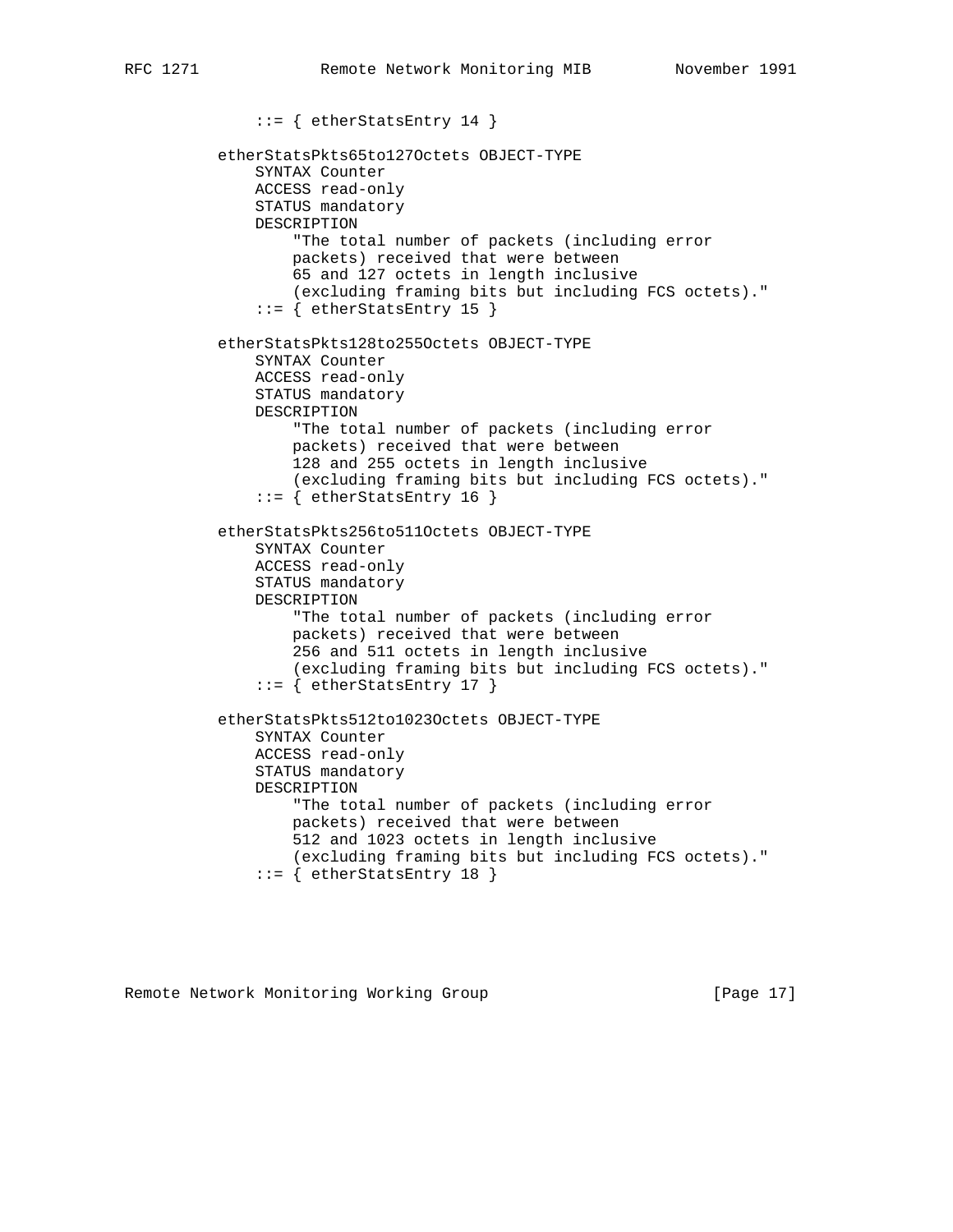etherStatsPkts1024to1518Octets OBJECT-TYPE SYNTAX Counter ACCESS read-only STATUS mandatory DESCRIPTION "The total number of packets (including error packets) received that were between 1024 and 1518 octets in length inclusive (excluding framing bits but including FCS octets)."  $::=$  { etherStatsEntry 19 } etherStatsOwner OBJECT-TYPE SYNTAX OwnerString ACCESS read-write STATUS mandatory DESCRIPTION "The entity that configured this entry and is therefore using the resources assigned to it." ::= { etherStatsEntry 20 } etherStatsStatus OBJECT-TYPE SYNTAX EntryStatus ACCESS read-write STATUS mandatory DESCRIPTION "The status of this etherStats entry." ::= { etherStatsEntry 21 } -- The History Group -- Implementation of the History group is optional.  $-$  -- The history group records periodic statistical samples from -- a network and stores them for later retrieval. The -- historyControl table stores configuration entries that each -- define an interface, polling period, and other parameters. -- Once samples are taken, their data is stored in an entry -- in a media-specific table. Each such entry defines one -- sample, and is associated with the historyControlEntry that -- caused the sample to be taken. Currently the only media- -- specific table defined is the etherHistoryTable, for -- Ethernet networks. -- -- If the probe keeps track of the time of day, it should -- start the first sample of the history at a time such that -- when the next hour of the day begins, a sample is -- started at that instant. This tends to make more

Remote Network Monitoring Working Group [Page 18]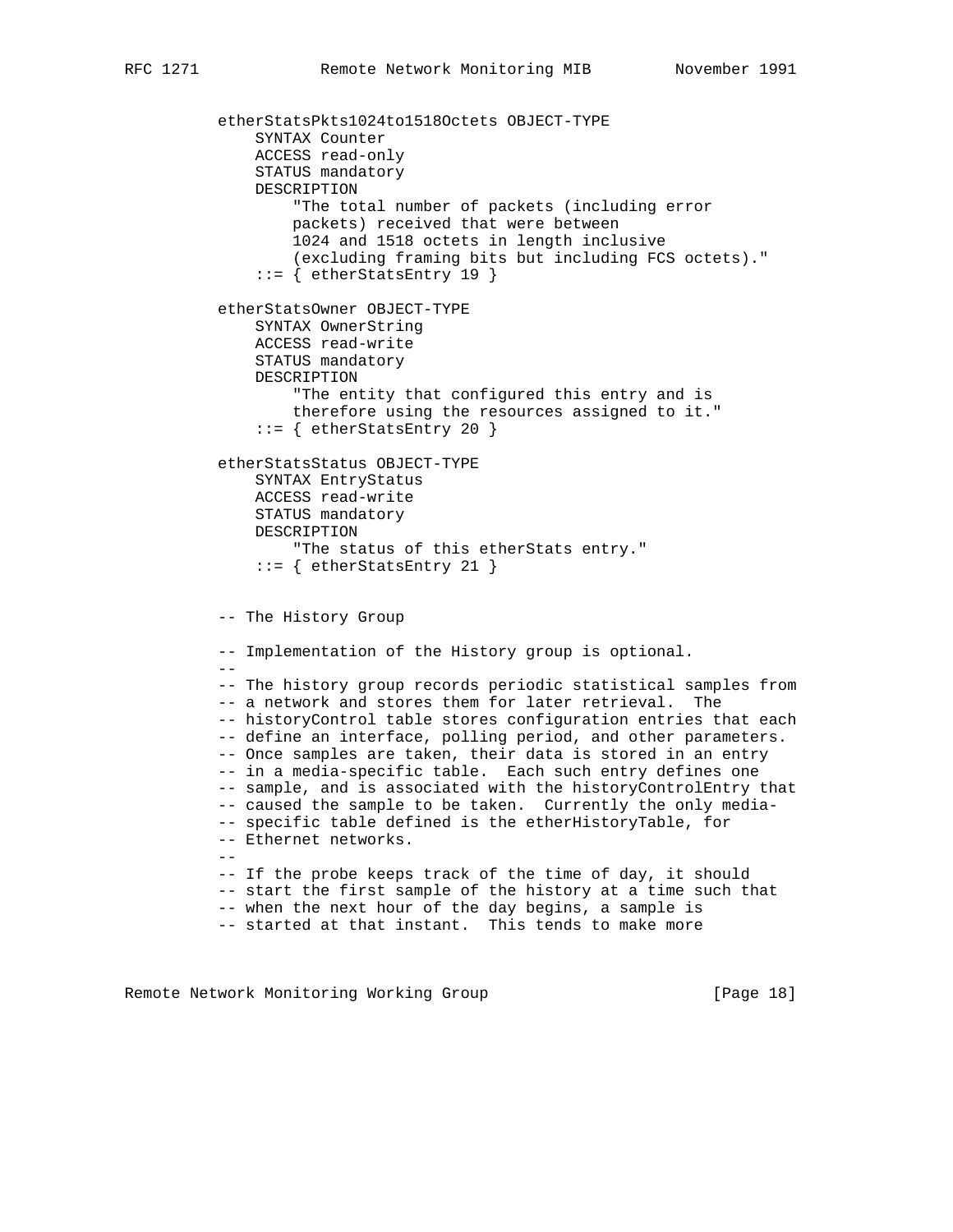```
 -- user-friendly reports, and enables comparison of reports
          -- from different probes that have relatively accurate time
          -- of day.
 --
          -- The monitor is encouraged to add two history control entries
          -- per monitored interface upon initialization that describe
         -- a short term and a long term polling period. Suggested
          -- parameters are 30 seconds for the short term polling
          -- period and 30 minutes for the long term period.
          historyControlTable OBJECT-TYPE
              SYNTAX SEQUENCE OF HistoryControlEntry
              ACCESS not-accessible
              STATUS mandatory
              DESCRIPTION
                 "A list of history control entries."
             ::= \{ history 1 \} historyControlEntry OBJECT-TYPE
              SYNTAX HistoryControlEntry
              ACCESS not-accessible
              STATUS mandatory
              DESCRIPTION
                  "A list of parameters that set up a periodic
                  sampling of statistics."
              INDEX { historyControlIndex }
              ::= { historyControlTable 1 }
         HistoryControlEntry ::= SEQUENCE {<br>historyControlIndex
historyControlIndex INTEGER (1..65535),
 historyControlDataSource OBJECT IDENTIFIER,
              historyControlBucketsRequested INTEGER (1..65535),
 historyControlBucketsGranted INTEGER (1..65535),
historyControlInterval MTEGER (1..3600),
historyControlOwner Constant Control OwnerString,
 historyControlStatus INTEGER
 }
          historyControlIndex OBJECT-TYPE
              SYNTAX INTEGER (1..65535)
              ACCESS read-only
              STATUS mandatory
              DESCRIPTION
                  "An index that uniquely identifies an entry in the
                  historyControl table. Each such entry defines a
                  set of samples at a particular interval for an
                  interface on the device."
              ::= { historyControlEntry 1 }
```
Remote Network Monitoring Working Group [Page 19]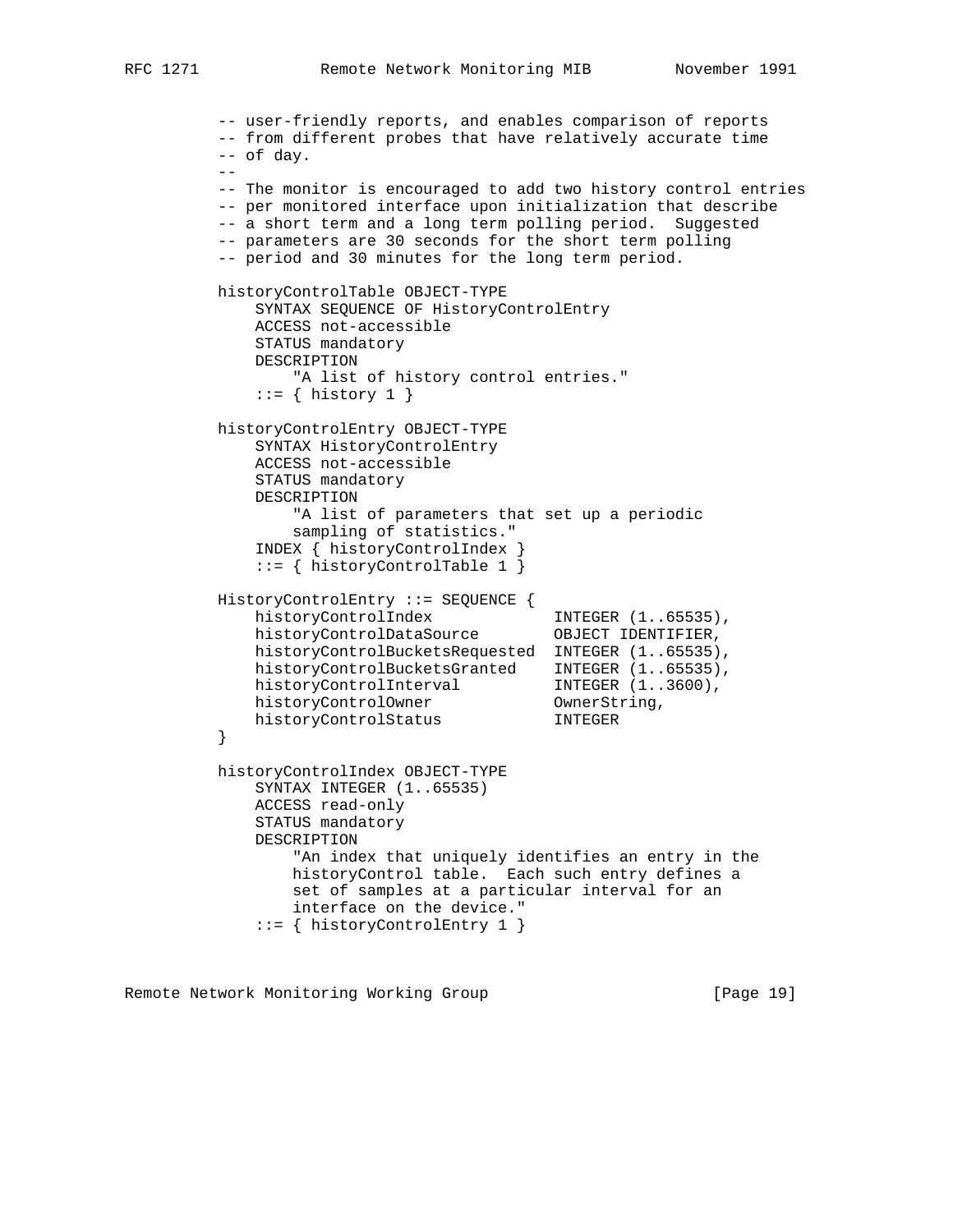historyControlDataSource OBJECT-TYPE SYNTAX OBJECT IDENTIFIER ACCESS read-write STATUS mandatory DESCRIPTION "This object identifies the source of the data for which historical data was collected and placed in a media-specific table on behalf of this historyControlEntry. This source can be any interface on this device. In order to identify a particular interface, this object shall identify the instance of the ifIndex object, defined in [4,6], for the desired interface. For example, if an entry were to receive data from interface #1, this object would be set to ifIndex.1. The statistics in this group reflect all packets on the local network segment attached to the identified interface. This object may not be modified if the associated historyControlStatus object is equal to valid(1)." ::= { historyControlEntry 2 } historyControlBucketsRequested OBJECT-TYPE SYNTAX INTEGER (1..65535) ACCESS read-write STATUS mandatory DESCRIPTION "The requested number of discrete time intervals over which data is to be saved in the part of the media-specific table associated with this historyControl entry. When this object is created or modified, the probe should set historyControlBucketsGranted as closely to this object as is possible for the particular probe implementation and available resources." DEFVAL { 50 } ::= { historyControlEntry 3 } historyControlBucketsGranted OBJECT-TYPE SYNTAX INTEGER (1..65535) ACCESS read-only STATUS mandatory DESCRIPTION "The number of discrete sampling intervals over which data shall be saved in the part of

Remote Network Monitoring Working Group [976] [Page 20]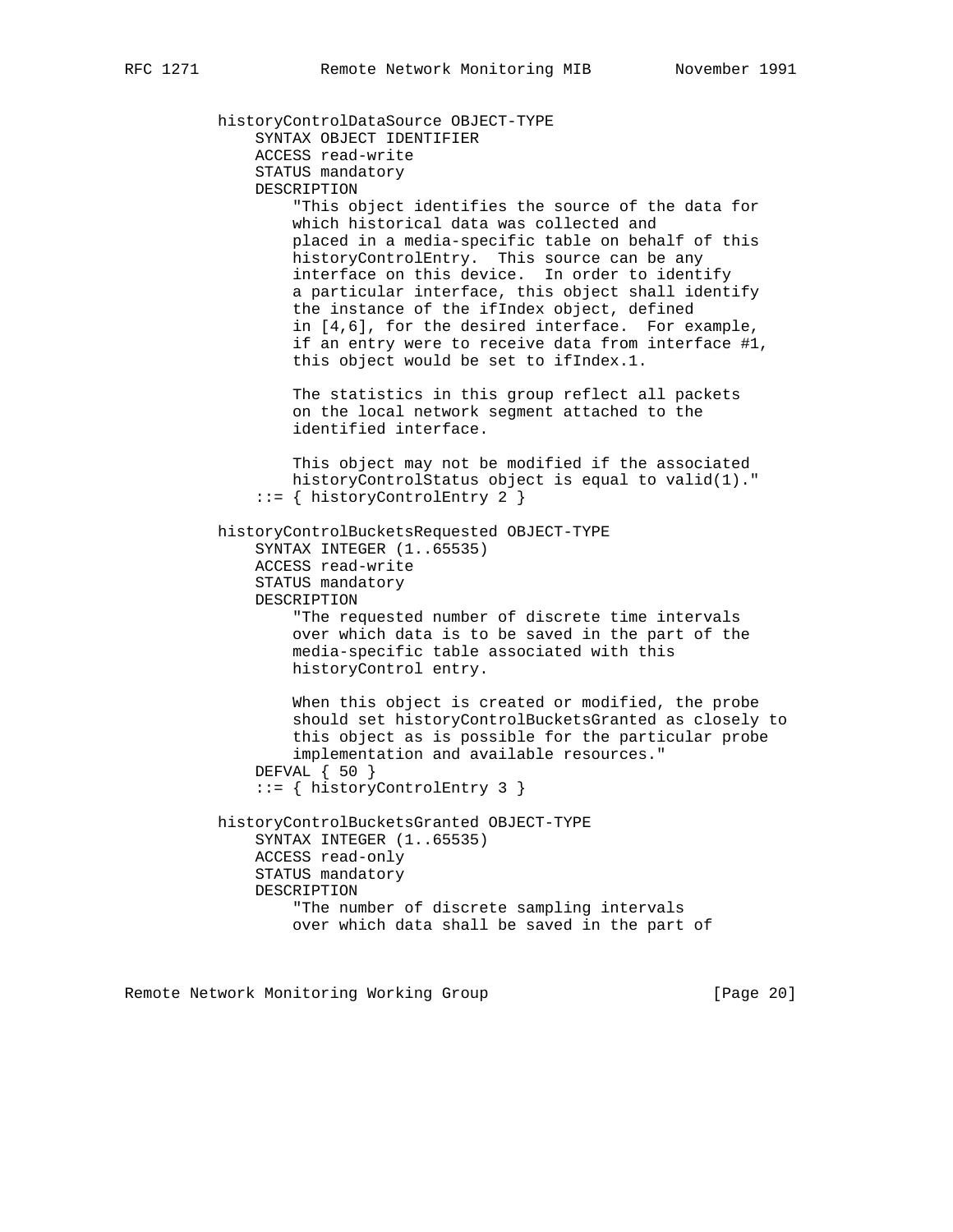the media-specific table associated with this historyControl entry.

 When the associated historyControlBucketsRequested object is created or modified, the probe should set this object as closely to the requested value as is possible for the particular probe implementation and available resources. The probe must not lower this value except as a result of a modification to the associated historyControlBucketsRequested object.

 There will be times when the actual number of buckets associated with this entry is less than the value of this object. In this case, at the end of each sampling interval, a new bucket will be added to the media-specific table.

 When the number of buckets reaches the value of this object and a new bucket is to be added to the media-specific table, the oldest bucket associated with this historyControlEntry shall be deleted by the agent so that the new bucket can be added.

 When the value of this object changes to a value less than the current value, entries are deleted from the media-specific table associated with this historyControlEntry. Enough of the oldest of these entries shall be deleted by the agent so that their number remains less than or equal to the new value of this object.

 When the value of this object changes to a value greater than the current value, the number of associated media-specific entries may be allowed to grow."

::= { historyControlEntry 4 }

```
 historyControlInterval OBJECT-TYPE
     SYNTAX INTEGER (1..3600)
     ACCESS read-write
     STATUS mandatory
     DESCRIPTION
         "The interval in seconds over which the data is
         sampled for each bucket in the part of the
         media-specific table associated with this
         historyControl entry. This interval can
         be set to any number of seconds between 1 and
```
Remote Network Monitoring Working Group [Page 21]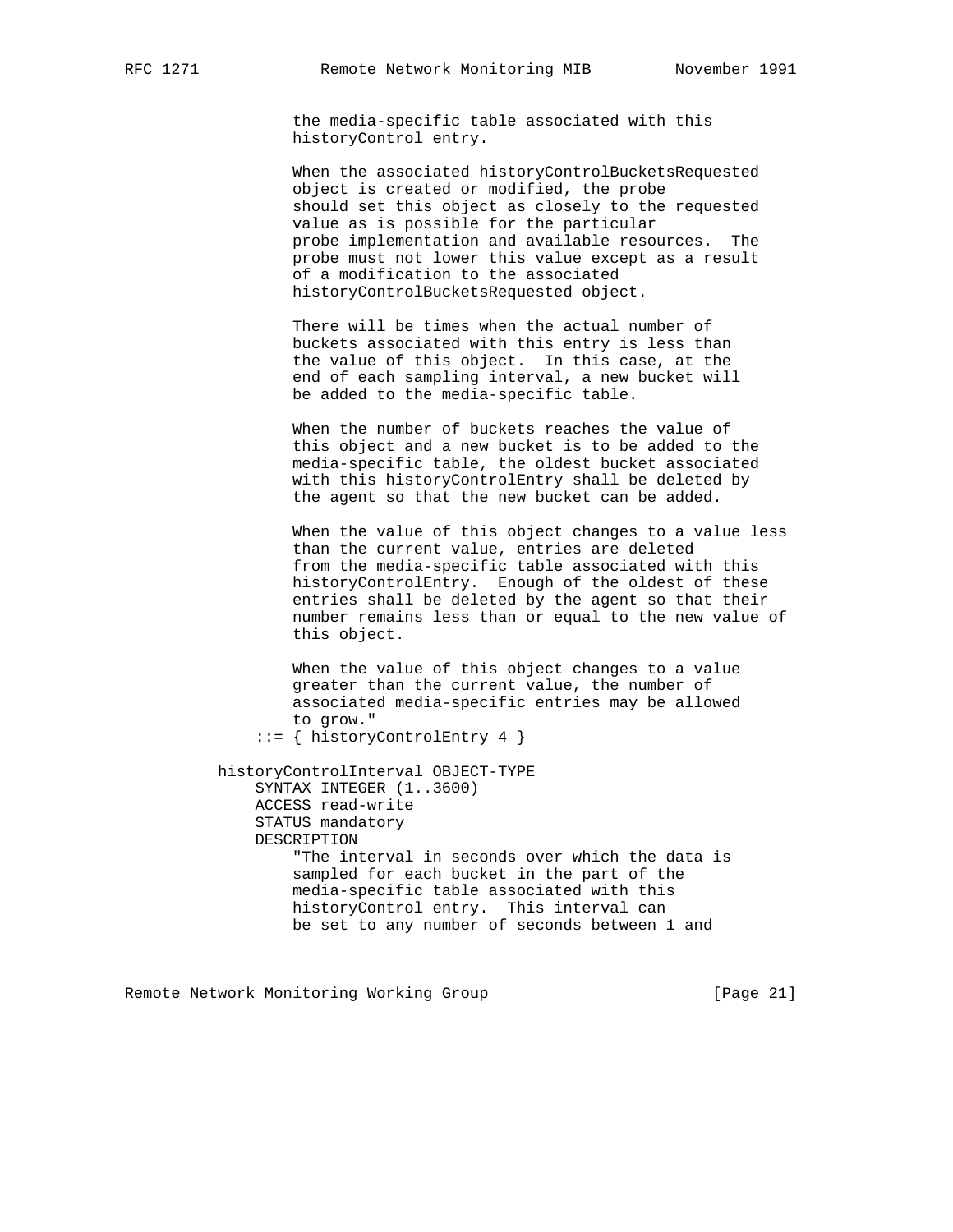3600 (1 hour).

 Because the counters in a bucket may overflow at their maximum value with no indication, a prudent manager will take into account the possibility of overflow in any of the associated counters. It is important to consider the minimum time in which any counter could overflow on a particular media type and set the historyControlInterval object to a value less than this interval. This is typically most important for the 'octets' counter in any media-specific table. For example, on an Ethernet network, the etherHistoryOctets counter could overflow in about one hour at the Ethernet's maximum utilization.

 This object may not be modified if the associated historyControlStatus object is equal to valid(1)." DEFVAL { 1800 } ::= { historyControlEntry 5 }

 historyControlOwner OBJECT-TYPE SYNTAX OwnerString ACCESS read-write STATUS mandatory DESCRIPTION "The entity that configured this entry and is therefore using the resources assigned to it." ::= { historyControlEntry 6 }

 historyControlStatus OBJECT-TYPE SYNTAX EntryStatus ACCESS read-write STATUS mandatory DESCRIPTION "The status of this historyControl entry.

 Each instance of the media-specific table associated with this historyControlEntry will be deleted by the agent if this historyControlEntry is not equal to valid(1)." ::= { historyControlEntry 7 }

-- Ether History table

 etherHistoryTable OBJECT-TYPE SYNTAX SEQUENCE OF EtherHistoryEntry

Remote Network Monitoring Working Group [Page 22]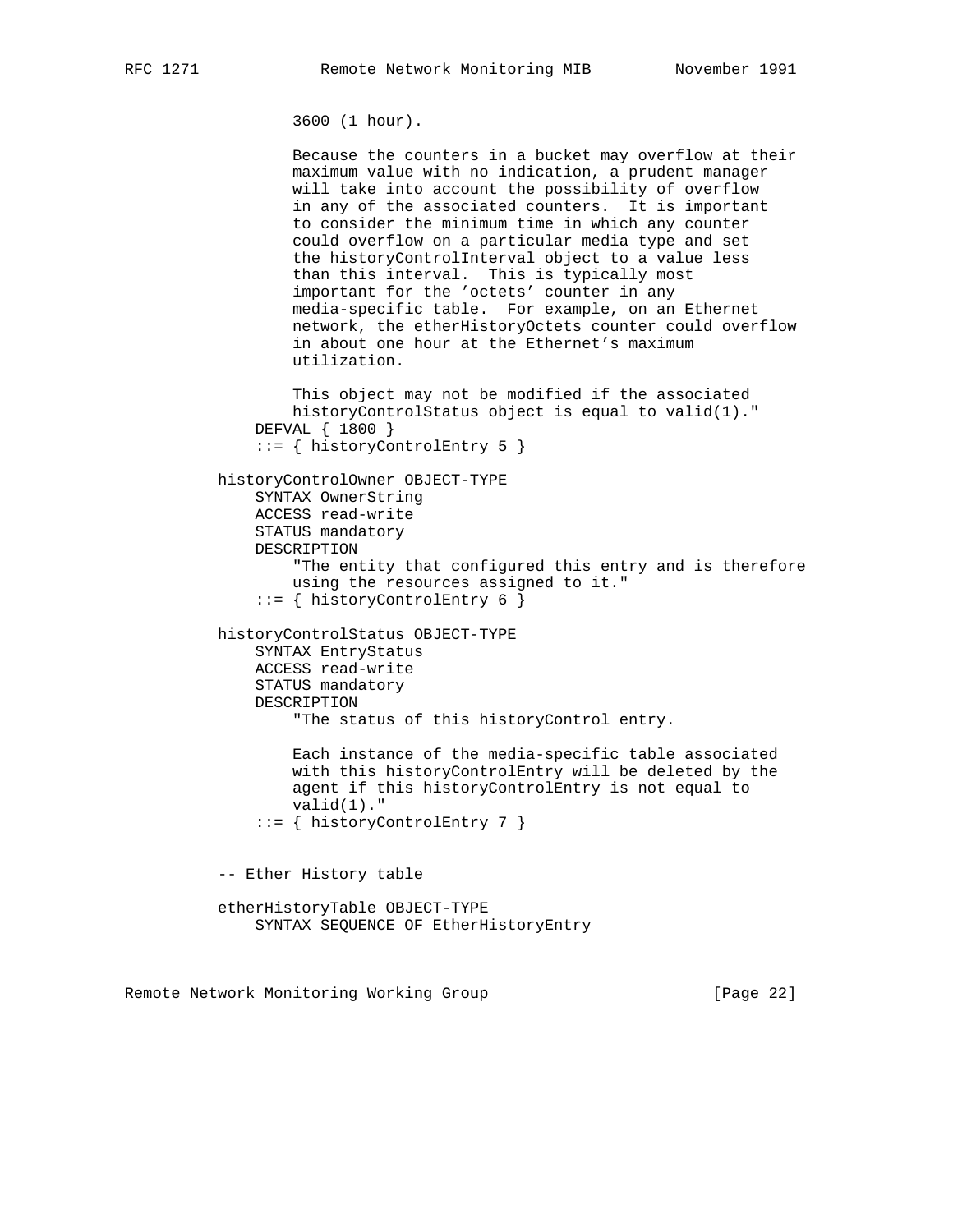```
 ACCESS not-accessible
            STATUS mandatory
            DESCRIPTION
               "A list of Ethernet history entries."
           ::= { history 2 }
         etherHistoryEntry OBJECT-TYPE
            SYNTAX EtherHistoryEntry
            ACCESS not-accessible
            STATUS mandatory
            DESCRIPTION
               "An historical sample of Ethernet statistics on a
               particular Ethernet interface. This sample is
               associated with the historyControlEntry which set
               up the parameters for a regular collection of these
               samples."
            INDEX { etherHistoryIndex , etherHistorySampleIndex }
            ::= { etherHistoryTable 1 }
        EtherHistoryEntry ::= SEQUENCE {
etherHistoryIndex                     INTEGER (1..65535),
etherHistorySampleIndex INTEGER,
etherHistoryIntervalStart TimeTicks,
etherHistoryDropEvents Counter,
etherHistoryOctets Counter,
etherHistoryPkts Counter,
etherHistoryBroadcastPkts Counter,
etherHistoryMulticastPkts Counter,
etherHistoryCRCAlignErrors Counter,
etherHistoryUndersizePkts Counter,
etherHistoryOversizePkts Counter,
etherHistoryFragments Counter,
etherHistoryJabbers Counter,
etherHistoryCollisions Counter,
 etherHistoryUtilization INTEGER (0..10000)
 }
         etherHistoryIndex OBJECT-TYPE
            SYNTAX INTEGER (1..65535)
            ACCESS read-only
            STATUS mandatory
            DESCRIPTION
               "The history of which this entry is a part. The
               history identified by a particular value of this
               index is the same history as identified
               by the same value of historyControlIndex."
           ::= { etherHistoryEntry 1 }
```
Remote Network Monitoring Working Group [Page 23]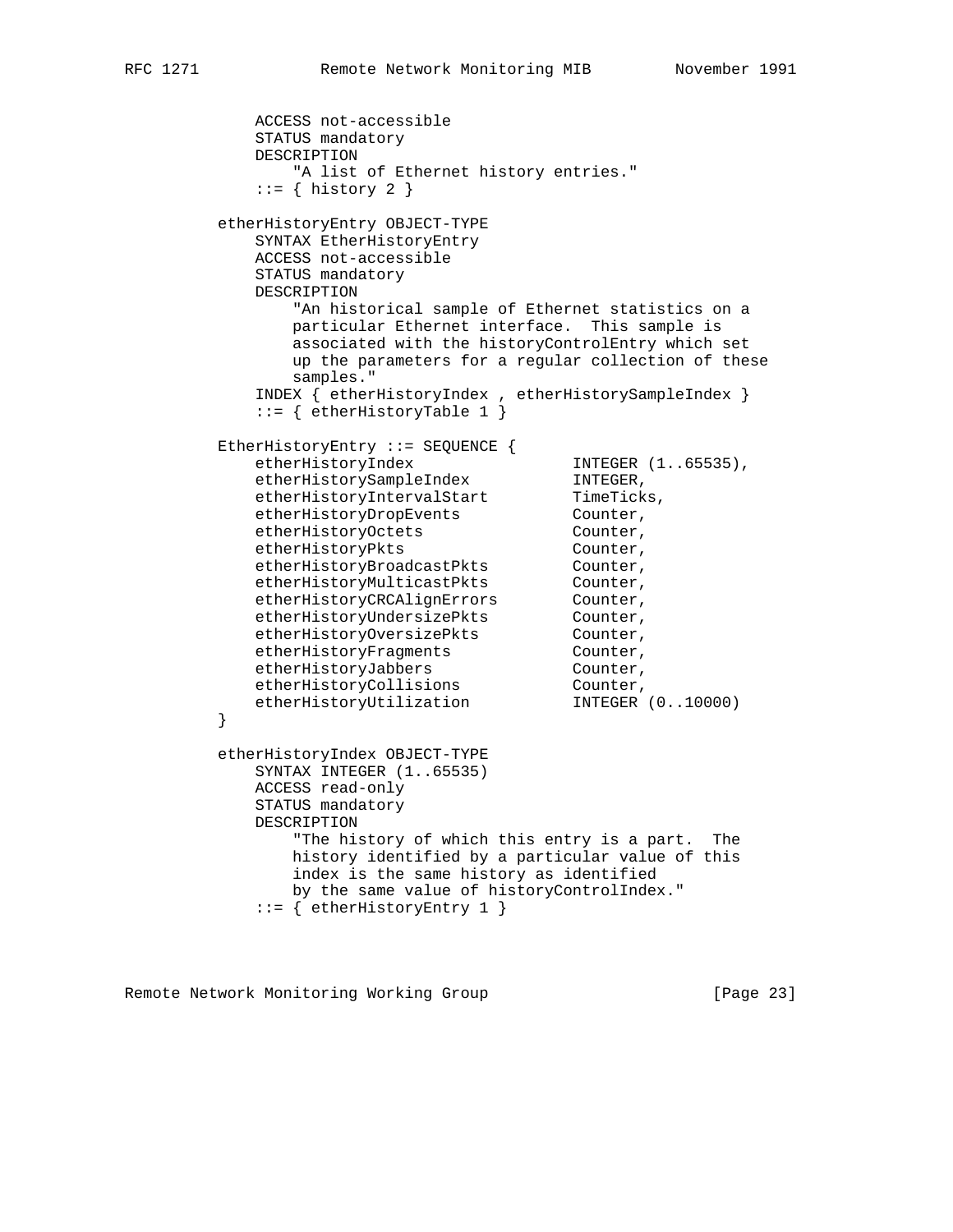etherHistorySampleIndex OBJECT-TYPE SYNTAX INTEGER ACCESS read-only STATUS mandatory DESCRIPTION "An index that uniquely identifies the particular sample this entry represents among all samples associated with the same historyControlEntry. This index starts at 1 and increases by one as each new sample is taken." ::= { etherHistoryEntry 2 } etherHistoryIntervalStart OBJECT-TYPE SYNTAX TimeTicks ACCESS read-only STATUS mandatory DESCRIPTION "The value of sysUpTime at the start of the interval over which this sample was measured. If the probe keeps track of the time of day, it should start the first sample of the history at a time such that when the next hour of the day begins, a sample is started at that instant. Note that following this rule may require the probe to delay collecting the first sample of the history, as each sample must be of the same interval. Also note that the sample which is currently being collected is not accessible in this table until the end of its interval." ::= { etherHistoryEntry 3 } etherHistoryDropEvents OBJECT-TYPE SYNTAX Counter ACCESS read-only STATUS mandatory DESCRIPTION "The total number of events in which packets were dropped by the probe due to lack of resources during this interval. Note that this number is not necessarily the number of packets dropped, it is just the number of times this condition has been detected."  $::=$  { etherHistoryEntry 4 } etherHistoryOctets OBJECT-TYPE SYNTAX Counter ACCESS read-only STATUS mandatory DESCRIPTION "The total number of octets of data (including

Remote Network Monitoring Working Group [Page 24]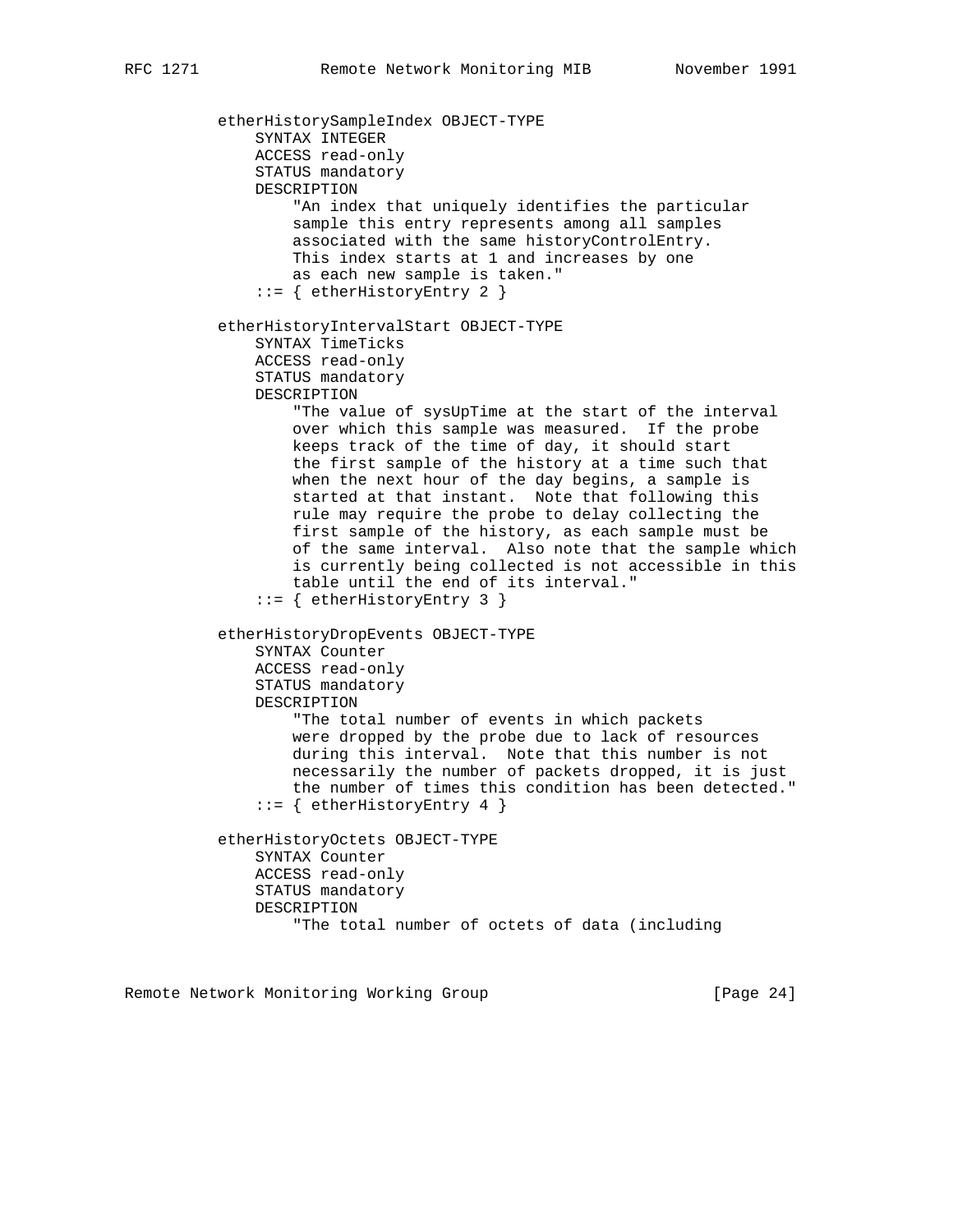```
 those in bad packets) received on the
         network (excluding framing bits but including
         FCS octets)."
     ::= { etherHistoryEntry 5 }
 etherHistoryPkts OBJECT-TYPE
     SYNTAX Counter
     ACCESS read-only
     STATUS mandatory
     DESCRIPTION
         "The number of packets (including error packets)
         received during this sampling interval."
     ::= { etherHistoryEntry 6 }
 etherHistoryBroadcastPkts OBJECT-TYPE
     SYNTAX Counter
     ACCESS read-only
     STATUS mandatory
     DESCRIPTION
         "The number of good packets received during this
         sampling interval that were directed to the
         broadcast address."
    ::= { etherHistoryEntry 7 }
 etherHistoryMulticastPkts OBJECT-TYPE
     SYNTAX Counter
     ACCESS read-only
     STATUS mandatory
     DESCRIPTION
         "The number of good packets received during this
         sampling interval that were directed to a
         multicast address. Note that this number does not
         include packets addressed to the broadcast address."
     ::= { etherHistoryEntry 8 }
 etherHistoryCRCAlignErrors OBJECT-TYPE
     SYNTAX Counter
     ACCESS read-only
     STATUS mandatory
     DESCRIPTION
         "The number of packets received during this
         sampling interval that had a length (excluding
         framing bits but including FCS octets) between
         64 and 1518 octets, inclusive, but were not an
         integral number of octets in length or had a
         bad Frame Check Sequence (FCS)."
     ::= { etherHistoryEntry 9 }
```
Remote Network Monitoring Working Group [Page 25]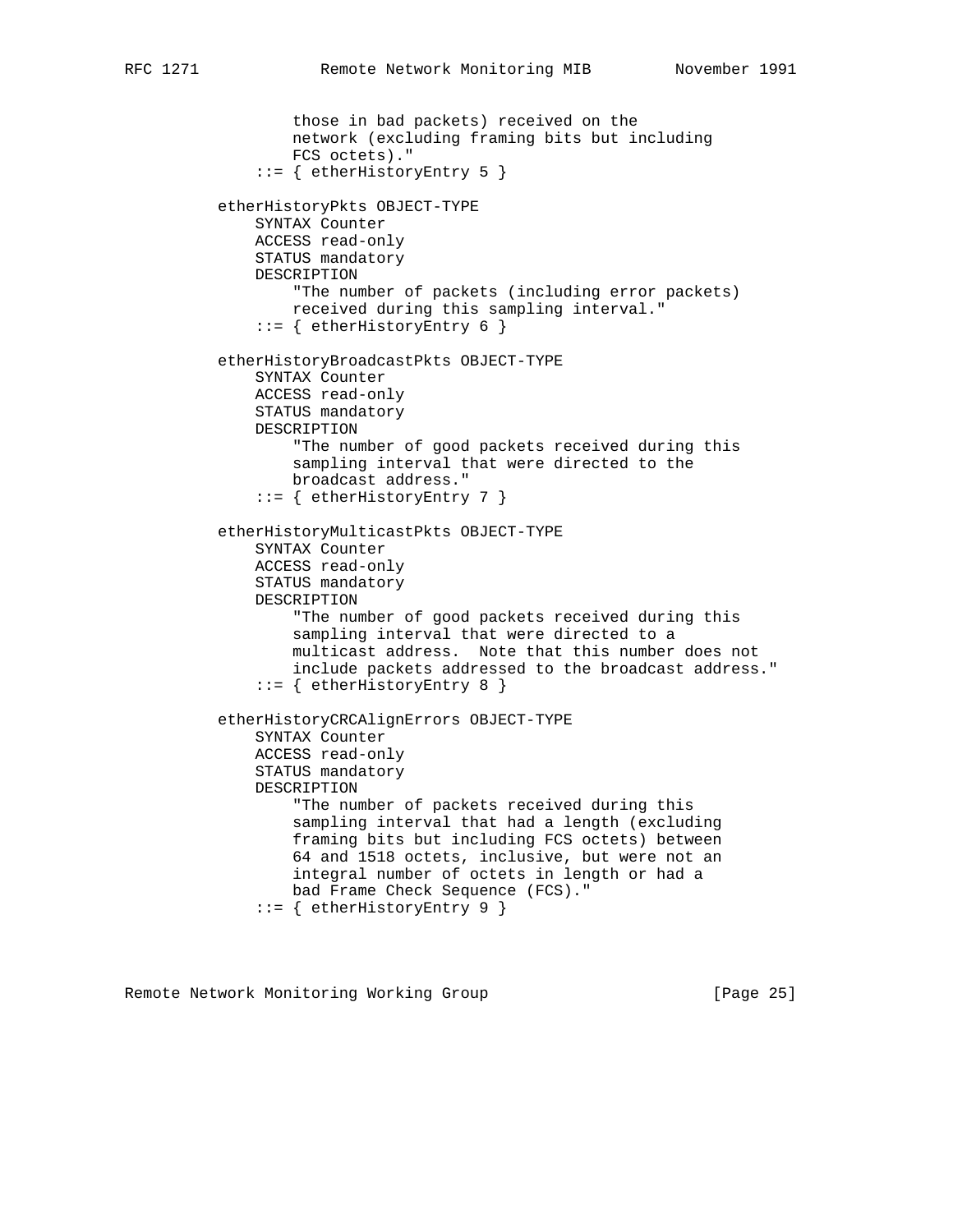etherHistoryUndersizePkts OBJECT-TYPE SYNTAX Counter ACCESS read-only STATUS mandatory DESCRIPTION "The number of packets received during this interval that were less than 64 octets long (excluding framing bits but including FCS octets) and were otherwise well formed." ::= { etherHistoryEntry 10 } etherHistoryOversizePkts OBJECT-TYPE SYNTAX Counter ACCESS read-only STATUS mandatory DESCRIPTION "The number of packets received during this interval that were longer than 1518 octets (excluding framing bits but including FCS octets) but were otherwise well formed." ::= { etherHistoryEntry 11 } etherHistoryFragments OBJECT-TYPE SYNTAX Counter ACCESS read-only STATUS mandatory DESCRIPTION "The total number of packets received during this sampling interval that were not an integral number of octets in length or that had a bad Frame Check Sequence (FCS), and were less than 64 octets in length (excluding framing bits but including FCS octets)." ::= { etherHistoryEntry 12 } etherHistoryJabbers OBJECT-TYPE SYNTAX Counter ACCESS read-only STATUS mandatory DESCRIPTION "The number of packets received during this interval that were longer than 1518 octets (excluding framing bits but including FCS octets), and were not an integral number of octets in length or had a bad Frame Check Sequence (FCS)." ::= { etherHistoryEntry 13 }

Remote Network Monitoring Working Group [Page 26]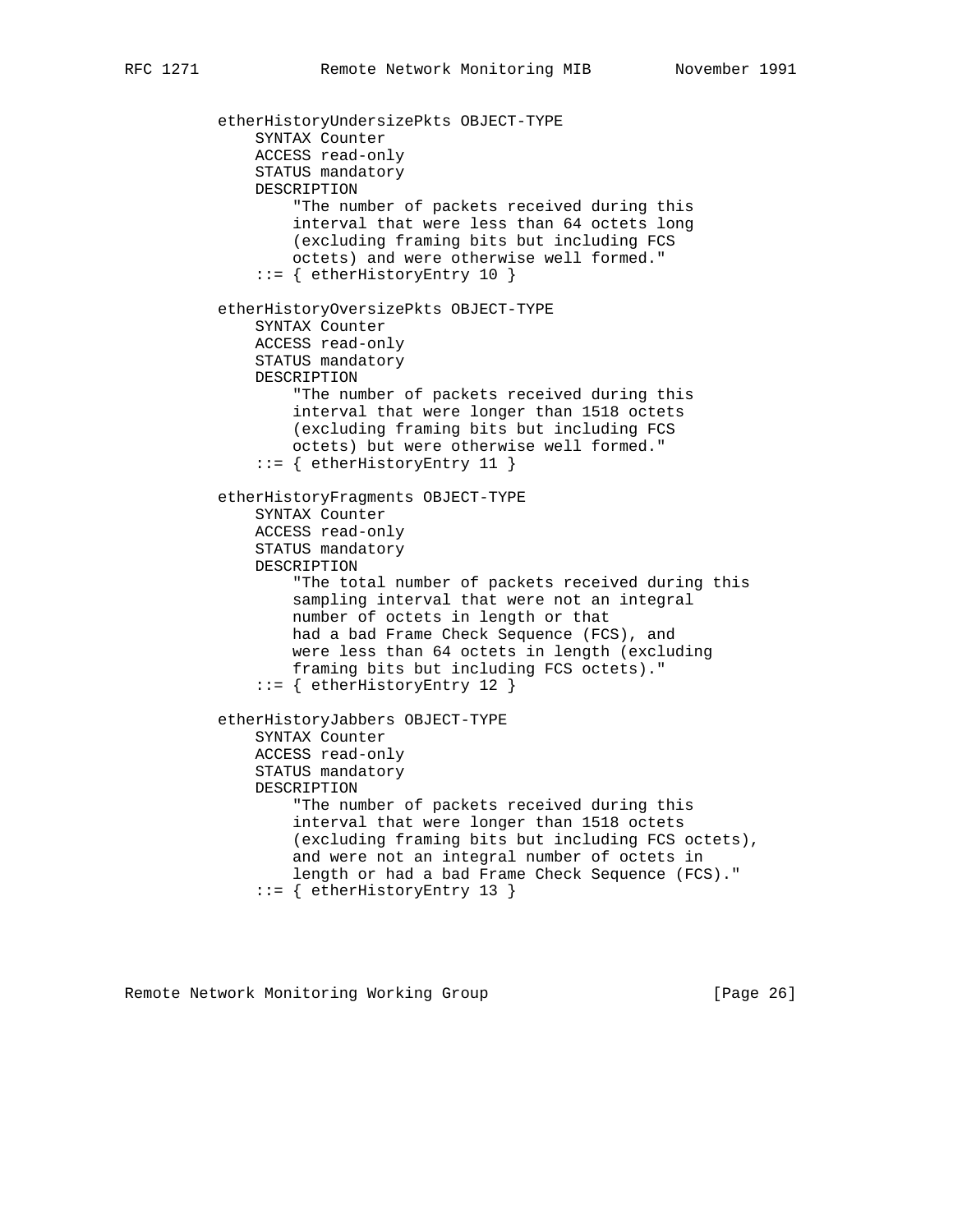```
 etherHistoryCollisions OBJECT-TYPE
              SYNTAX Counter
              ACCESS read-only
              STATUS mandatory
              DESCRIPTION
                   "The best estimate of the total number of collisions
                   on this Ethernet segment during this interval."
               ::= { etherHistoryEntry 14 }
           etherHistoryUtilization OBJECT-TYPE
              SYNTAX INTEGER (0..10000)
              ACCESS read-only
              STATUS mandatory
              DESCRIPTION
                   "The best estimate of the mean physical layer
                  network utilization on this interface during this
                  interval, in hundredths of a percent."
               ::= { etherHistoryEntry 15 }
          -- The Alarm Group
          -- Implementation of the Alarm group is optional.
 --
           -- The Alarm Group requires the implementation of the Event
           -- group.
 --
          -- The Alarm group periodically takes statistical samples from
          -- variables in the probe and compares them to thresholds
          -- that have been configured. The alarm table stores
          -- configuration entries that each define a variable,
          -- polling period, and threshold parameters. If a sample is
          -- found to cross the threshold values, an event is
          -- generated. Only variables that resolve to an ASN.1
         -- primitive type of INTEGER (INTEGER, Counter,
          -- Gauge, or TimeTicks) may be monitored in this way.
          --
          -- This function has a hysteresis mechanism to limit the
          -- generation of events. This mechanism generates one event
          -- as a threshold is crossed in the appropriate direction.
          -- No more events are generated for that threshold until the
          -- opposite threshold is crossed.
         - -- In the case of a sampling a deltaValue, a probe may
          -- implement this mechanism with more precision if it takes
          -- a delta sample twice per period, each time comparing the
          -- sum of the latest two samples to the threshold. This
          -- allows the detection of threshold crossings
```
Remote Network Monitoring Working Group [Page 27]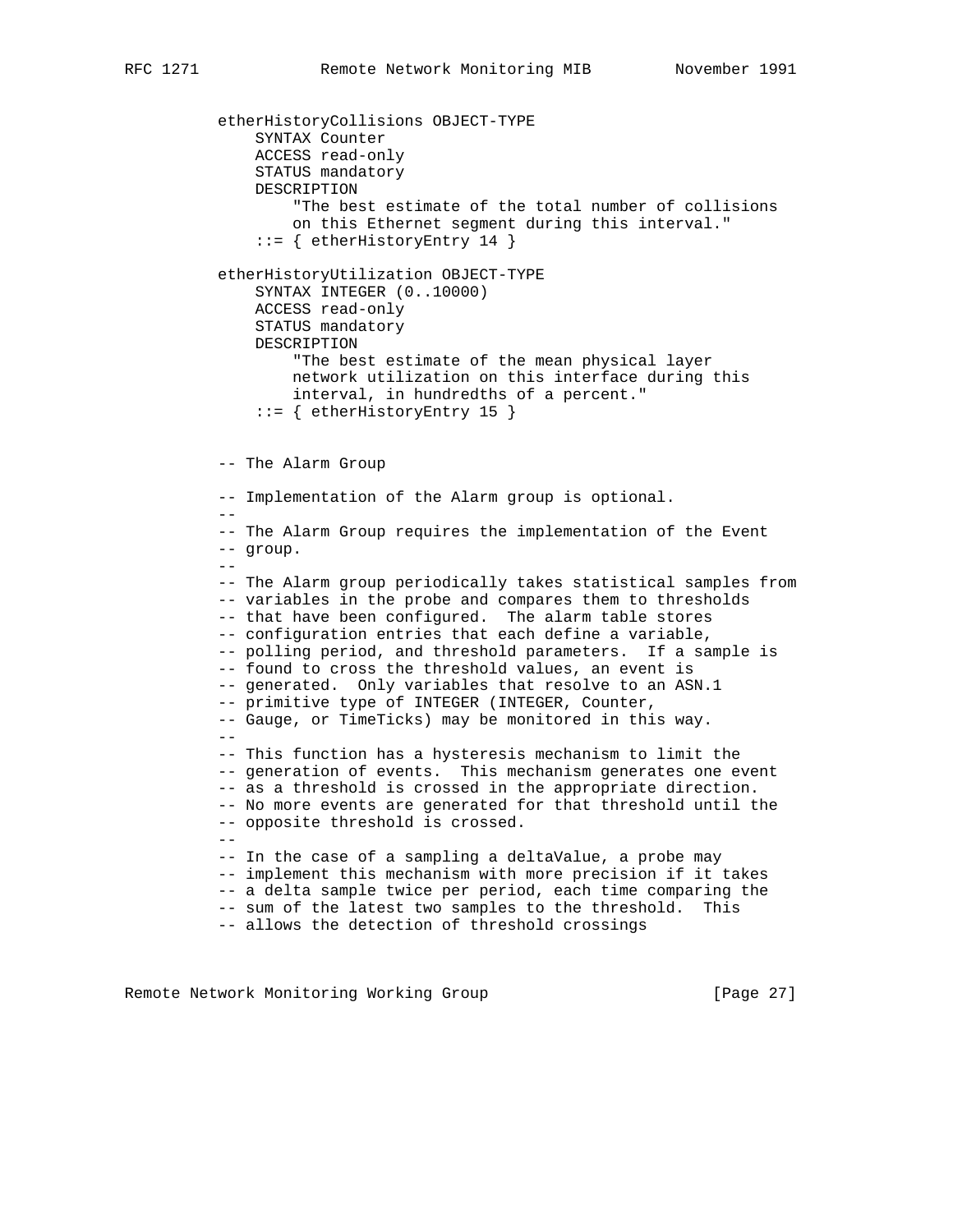```
 -- that span the sampling boundary. Note that this does not
        -- require any special configuration of the threshold value.
        -- It is suggested that probes implement this more precise
         -- algorithm.
        alarmTable OBJECT-TYPE
            SYNTAX SEQUENCE OF AlarmEntry
            ACCESS not-accessible
            STATUS mandatory
            DESCRIPTION
               "A list of alarm entries."
           ::= { alarm 1 }
        alarmEntry OBJECT-TYPE
            SYNTAX AlarmEntry
            ACCESS not-accessible
            STATUS mandatory
            DESCRIPTION
               "A list of parameters that set up a periodic checking
               for alarm conditions."
            INDEX { alarmIndex }
           ::= { alarmTable 1 }
        AlarmEntry ::= SEQUENCE {
alarmIndex 1NTEGER (1..65535),
alarmInterval interval
 alarmVariable OBJECT IDENTIFIER,
alarmSampleType INTEGER,
alarmValue in the INTEGER,
alarmStartupAlarm INTEGER,
alarmRisingThreshold INTEGER,
alarmFallingThreshold INTEGER,
 alarmRisingEventIndex INTEGER (1..65535),
 alarmFallingEventIndex INTEGER (1..65535),
alarmOwner controlled by OwnerString,
 alarmStatus INTEGER
 }
        alarmIndex OBJECT-TYPE
            SYNTAX INTEGER (1..65535)
            ACCESS read-only
            STATUS mandatory
            DESCRIPTION
               "An index that uniquely identifies an entry in the
               alarm table. Each such entry defines a
               diagnostic sample at a particular interval
               for an object on the device."
           ::= { alarmEntry 1 }
```
Remote Network Monitoring Working Group [Page 28]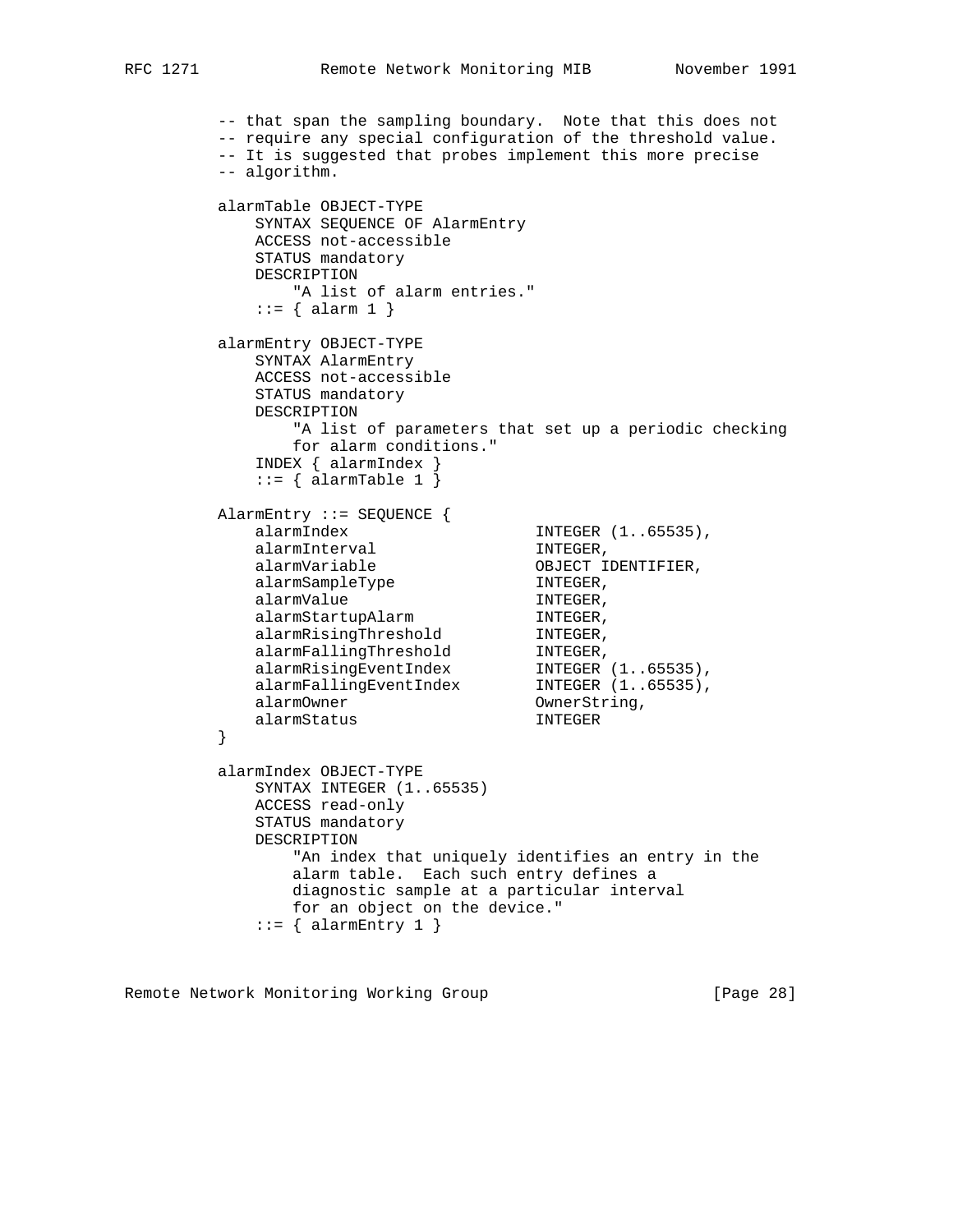alarmInterval OBJECT-TYPE SYNTAX INTEGER ACCESS read-write STATUS mandatory DESCRIPTION "The interval in seconds over which the data is sampled and compared with the rising and falling thresholds. When setting this variable, care should be given to ensure that the variable being monitored will not exceed 2^31 - 1 and roll over the alarmValue object during the interval. This object may not be modified if the associated alarmStatus object is equal to valid(1)."  $::=$  { alarmEntry 2 } alarmVariable OBJECT-TYPE SYNTAX OBJECT IDENTIFIER ACCESS read-write STATUS mandatory DESCRIPTION "The object identifier of the particular variable to

 be sampled. Only variables that resolve to an ASN.1 primitive type of INTEGER (INTEGER, Counter, Gauge, or TimeTicks) may be sampled.

 Because SNMP access control is articulated entirely in terms of the contents of MIB views, no access control mechanism exists that can restrict the value of this object to identify only those objects that exist in a particular MIB view. Because there is thus no acceptable means of restricting the read access that could be obtained through the alarm mechanism, the probe must only grant write access to this object in those views that have read access to all objects on the probe.

 During a set operation, if the supplied variable name is not available in the selected MIB view, a badValue error must be returned. If at any time the variable name of an established alarmEntry is no longer available in the selected MIB view, the probe must change the status of this alarmEntry to invalid(4).

 This object may not be modified if the associated alarmStatus object is equal to valid(1)."  $::=$  { alarmEntry 3 }

Remote Network Monitoring Working Group [Page 29]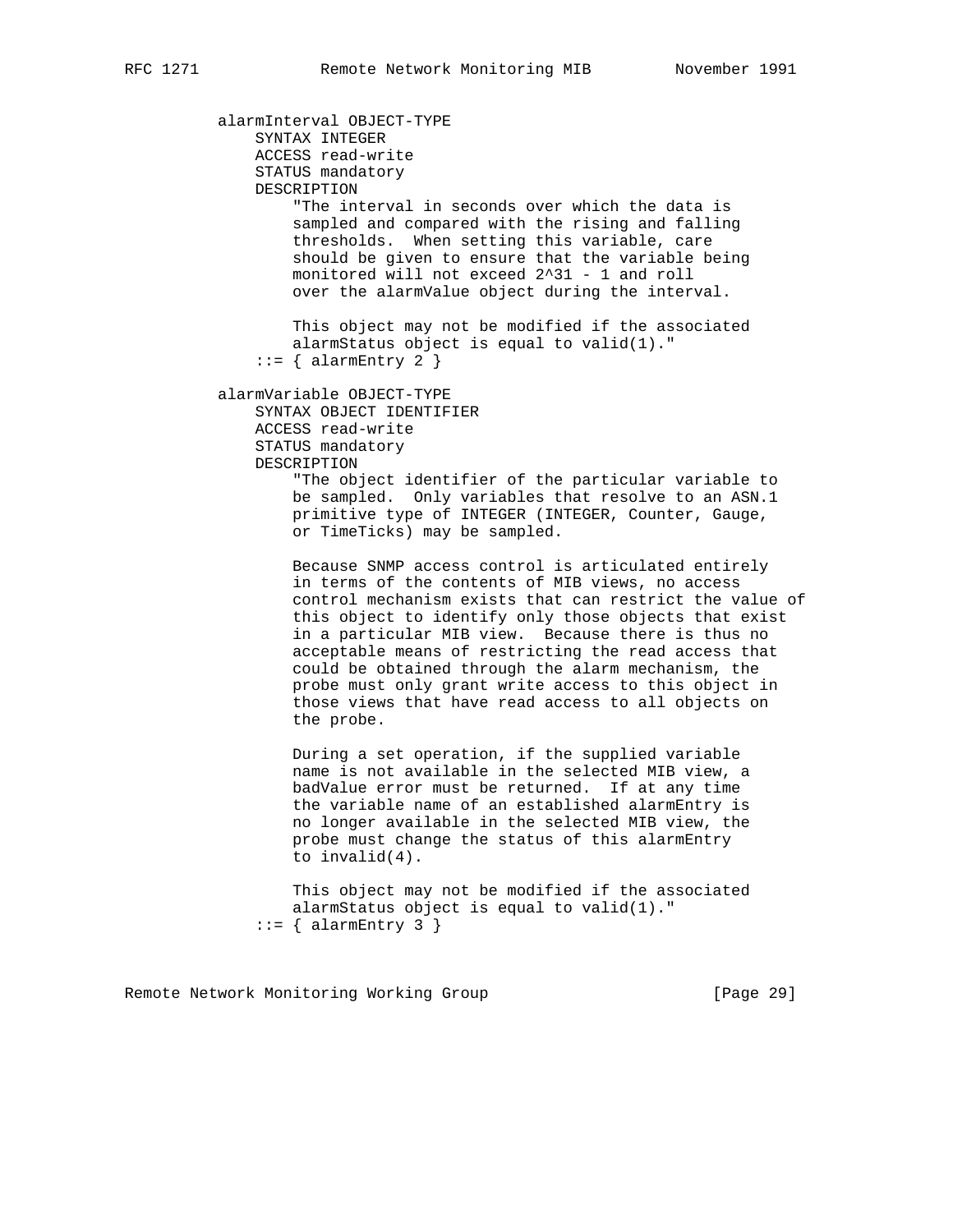```
 alarmSampleType OBJECT-TYPE
              SYNTAX INTEGER {
                   absoluteValue(1),
                  deltaValue(2)
 }
              ACCESS read-write
              STATUS mandatory
              DESCRIPTION
                   "The method of sampling the selected variable and
                   calculating the value to be compared against the
                   thresholds. If the value of this object is
                   absoluteValue(1), the value of the selected variable
                  will be compared directly with the thresholds at the
                   end of the sampling interval. If the value of this
                  object is deltaValue(2), the value of the selected
                  variable at the last sample will be subtracted from
                   the current value, and the difference compared with
                   the thresholds.
                   This object may not be modified if the associated
                   alarmStatus object is equal to valid(1)."
              ::= { alarmEntry 4 }
          alarmValue OBJECT-TYPE
              SYNTAX INTEGER
              ACCESS read-only
              STATUS mandatory
              DESCRIPTION
                   "The value of the statistic during the last sampling
                   period. The value during the current sampling period
                   is not made available until the period is completed."
              ::= { alarmEntry 5 }
          alarmStartupAlarm OBJECT-TYPE
              SYNTAX INTEGER {
                  risingAlarm(1),
                  fallingAlarm(2),
              risingOrFallingAlarm(3)<br>}
 }
              ACCESS read-write
              STATUS mandatory
              DESCRIPTION
                   "The alarm that may be sent when this entry is first
                   set to valid. If the first sample after this entry
                  becomes valid is greater than or equal to the
                  risingThreshold and alarmStartupAlarm is equal to
                  risingAlarm(1) or risingOrFallingAlarm(3), then a
                  single rising alarm will be generated. If the first
```
Remote Network Monitoring Working Group [Page 30]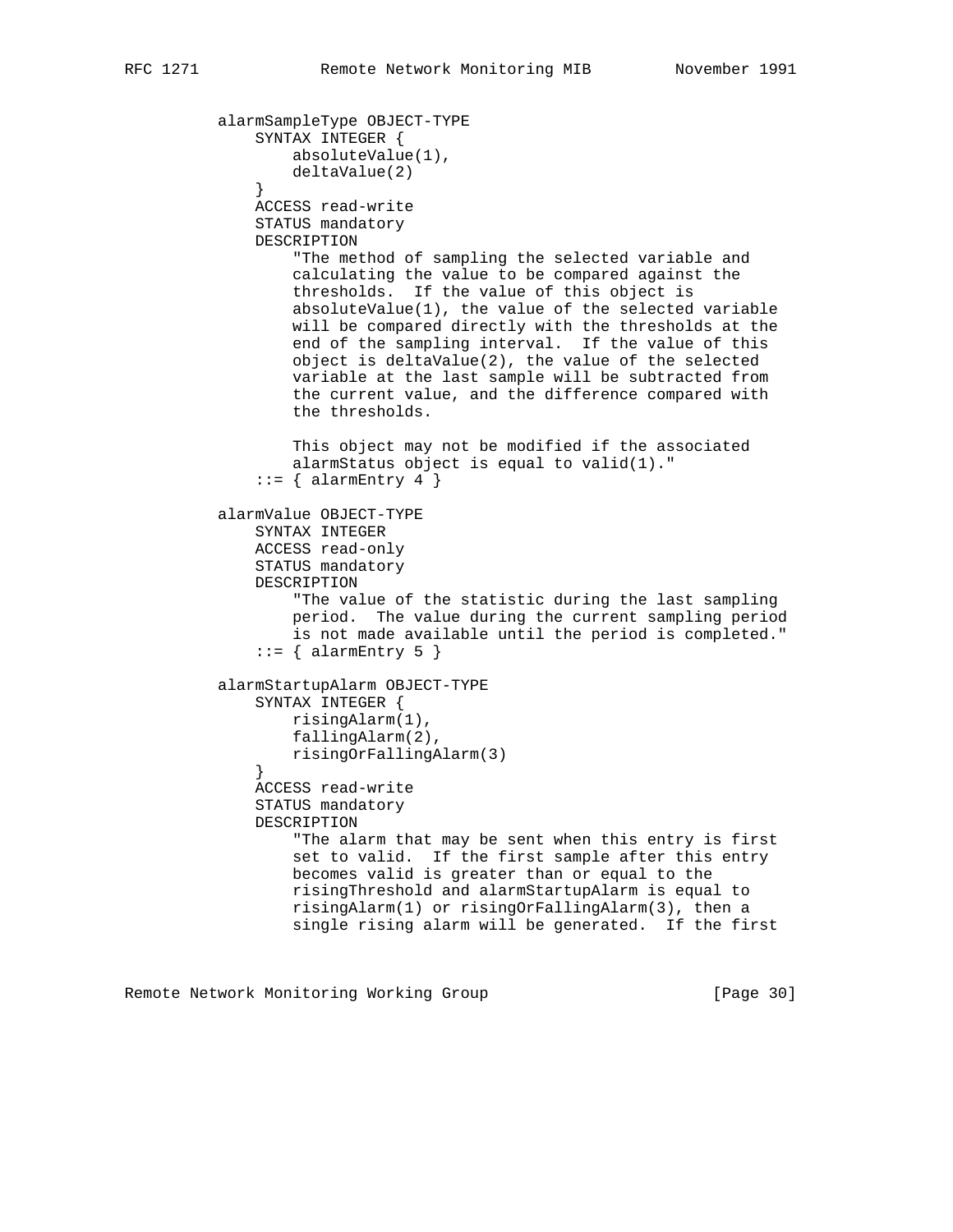sample after this entry becomes valid is less than or equal to the fallingThreshold and alarmStartupAlarm is equal to fallingAlarm(2) or risingOrFallingAlarm(3), then a single falling alarm will be generated. This object may not be modified if the associated alarmStatus object is equal to valid(1)."  $::=$  { alarmEntry 6 } alarmRisingThreshold OBJECT-TYPE SYNTAX INTEGER ACCESS read-write STATUS mandatory DESCRIPTION "A threshold for the sampled statistic. When the current sampled value is greater than or equal to this threshold, and the value at the last sampling interval was less than this threshold, a single event will be generated. A single event will also be generated if the first sample after this entry becomes valid is greater than or equal to this threshold and the associated alarmStartupAlarm is equal to risingAlarm(1) or risingOrFallingAlarm(3). After a rising event is generated, another such event will not be generated until the sampled value falls below this threshold and reaches the alarmFallingThreshold. This object may not be modified if the associated alarmStatus object is equal to valid(1)."  $::=$  { alarmEntry 7 } alarmFallingThreshold OBJECT-TYPE SYNTAX INTEGER ACCESS read-write STATUS mandatory DESCRIPTION "A threshold for the sampled statistic. When the current sampled value is less than or equal to this threshold, and the value at the last sampling interval was greater than this threshold, a single event will be generated. A single event will also be generated if the first sample after this entry becomes valid is less than or equal to this threshold and the associated

Remote Network Monitoring Working Group [Page 31]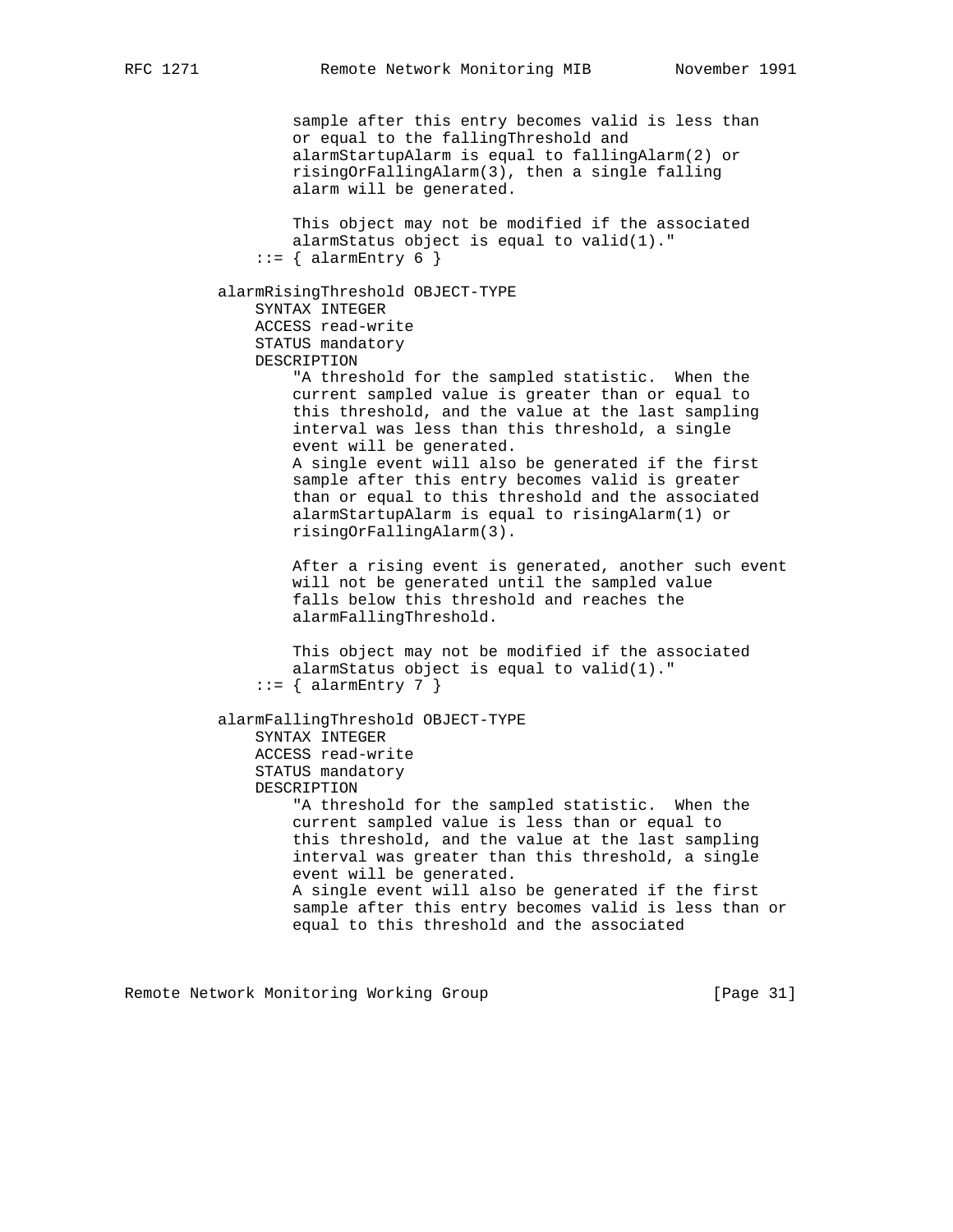alarmStartupAlarm is equal to fallingAlarm(2) or risingOrFallingAlarm(3). After a falling event is generated, another such event will not be generated until the sampled value rises above this threshold and reaches the alarmRisingThreshold. This object may not be modified if the associated alarmStatus object is equal to valid(1)."  $::=$  { alarmEntry 8 } alarmRisingEventIndex OBJECT-TYPE SYNTAX INTEGER (0..65535) ACCESS read-write STATUS mandatory DESCRIPTION "The index of the eventEntry that is used when a rising threshold is crossed. The eventEntry identified by a particular value of this index is the same as identified by the same value of the eventIndex object. If there is no corresponding entry in the eventTable, then no association exists. In particular, if this value is zero, no associated event will be generated, as zero is not a valid event index. This object may not be modified if the associated alarmStatus object is equal to valid(1)."  $::=$  { alarmEntry 9 } alarmFallingEventIndex OBJECT-TYPE SYNTAX INTEGER (0..65535) ACCESS read-write STATUS mandatory DESCRIPTION "The index of the eventEntry that is used when a falling threshold is crossed. The eventEntry identified by a particular value of this index is the same as identified by the same value of the eventIndex object. If there is no corresponding entry in the eventTable, then no association exists. In particular, if this value is zero, no associated event will be generated, as zero is not a valid event index. This object may not be modified if the associated alarmStatus object is equal to valid(1)."

Remote Network Monitoring Working Group [Page 32]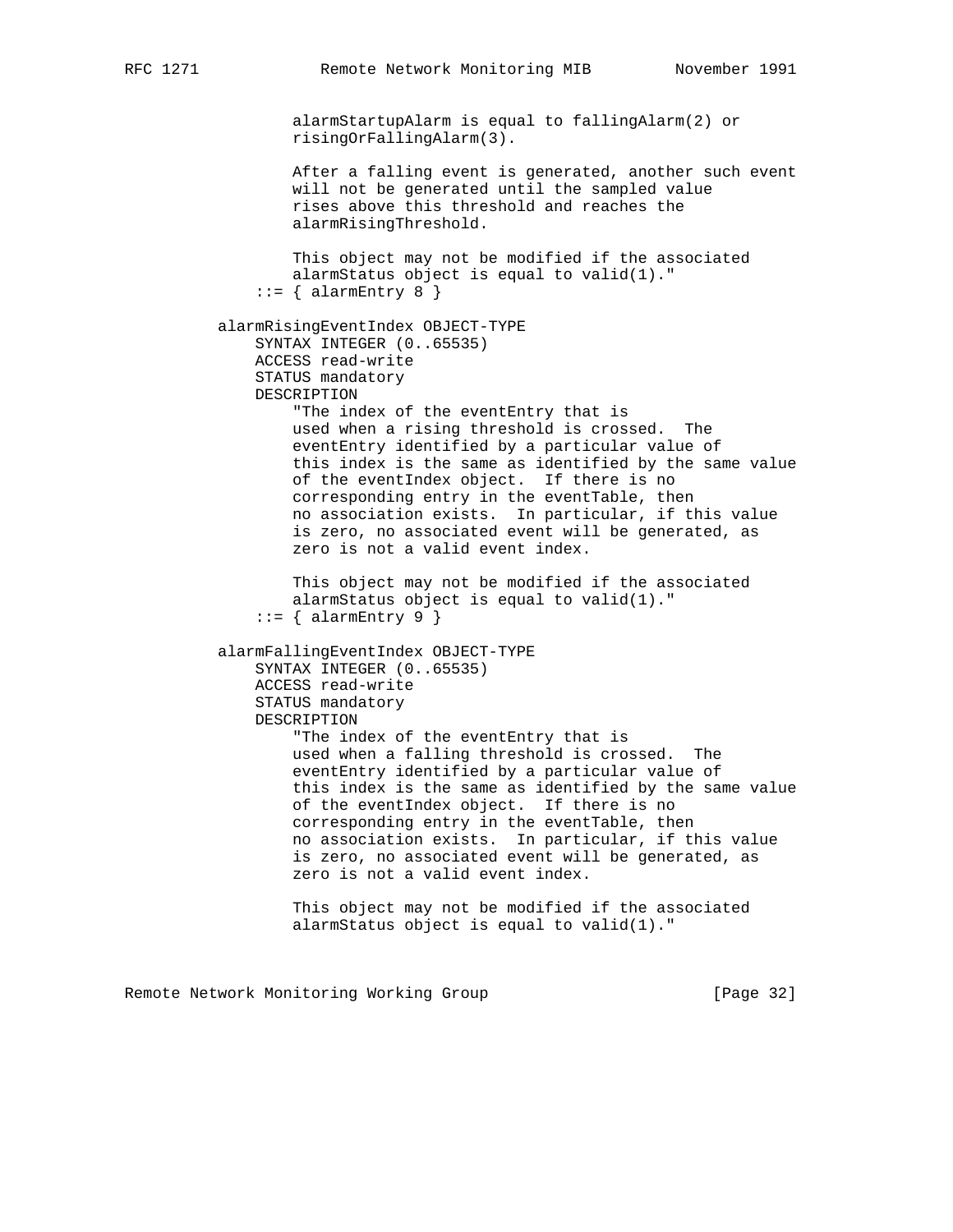```
::= { alarmEntry 10 }
          alarmOwner OBJECT-TYPE
              SYNTAX OwnerString
              ACCESS read-write
              STATUS mandatory
              DESCRIPTION
                   "The entity that configured this entry and is
                   therefore using the resources assigned to it."
              ::= { alarmEntry 11 }
          alarmStatus OBJECT-TYPE
              SYNTAX EntryStatus
              ACCESS read-write
              STATUS mandatory
              DESCRIPTION
                  "The status of this alarm entry."
             ::= { alarmEntry 12 }
          -- The Host Group
          -- Implementation of the Host group is optional.
 --
           -- The host group discovers new hosts on the network by
           -- keeping a list of source and destination MAC Addresses seen
         -- in good packets. For each of these addresses, the host
          -- group keeps a set of statistics. The hostControlTable
          -- controls which interfaces this function is performed on,
          -- and contains some information about the process. On
          -- behalf of each hostControlEntry, data is collected on an
          -- interface and placed both the hostTable and the
         -- hostTimeTable. If the monitoring device finds itself
          -- short of resources, it may delete entries as needed. It
          -- is suggested that the device delete the least recently
          -- used entries first.
          -- The hostTable contains entries for each address
          -- discovered on a particular interface. Each entry
          -- contains statistical data about that host. This table
          -- is indexed by the MAC address of the host, through
          -- which a random access may be achieved.
          -- The hostTimeTable contains data in the same format as the
          -- hostTable, and must contain the same set of hosts, but is
          -- indexed using hostTimeCreationOrder rather than hostAddress.
          -- The hostTimeCreationOrder is an integer which reflects
          -- the relative order in which a particular entry was
```
Remote Network Monitoring Working Group [Page 33]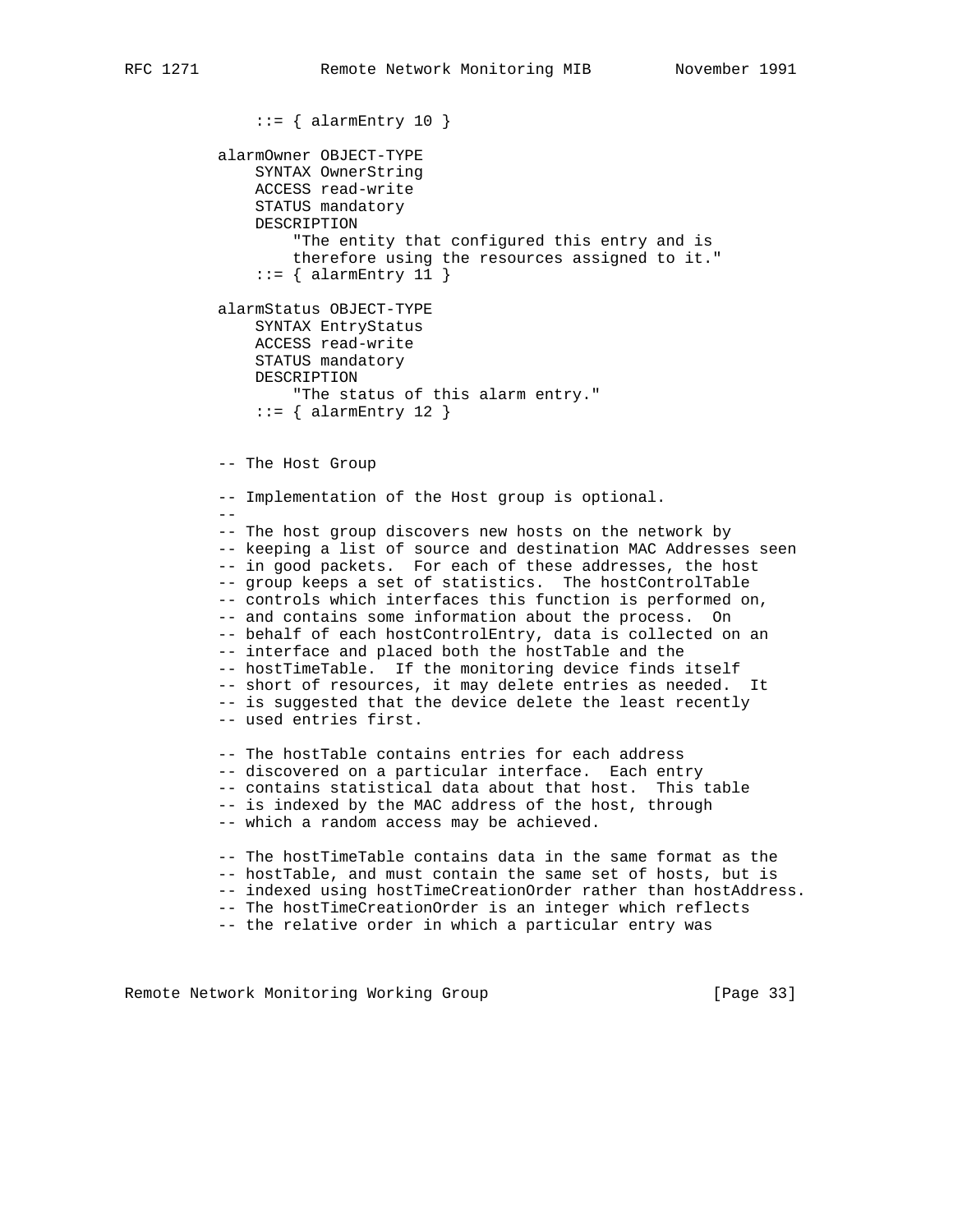-- discovered and thus inserted into the table. As this -- order, and thus index, is among those entries currently -- in the table, the index for a particular entry may change -- if an (earlier) entry is deleted. Thus the association -- between hostTimeCreationOrder and hostTimeEntry may be -- broken at any time.

 -- The hostTimeTable has two important uses. The first is the -- fast download of this potentially large table. Because the -- index of this table runs from 1 to the size of the table, -- inclusive, its values are predictable. This allows very -- efficient packing of variables into SNMP PDU's and allows -- a table transfer to have multiple packets outstanding. -- These benefits increase transfer rates tremendously.

 -- The second use of the hostTimeTable is the efficient -- discovery by the management station of new entries added -- to the table. After the management station has -- downloaded the entire table, it knows that new entries -- will be added immediately after the end of the current -- table. It can thus detect new entries there -- and retrieve them easily.

 -- Because the association between hostTimeCreationOrder and -- hostTimeEntry may be broken at any time, the management -- station must monitor the related hostControlLastDeleteTime -- object. When the management station thus detects a deletion, -- it must assume that any such associations have been broken, -- and invalidate any it has stored locally. This includes -- restarting any download of the hostTimeTable that may have -- been in progress, as well as rediscovering the end of the -- hostTimeTable so that it may detect new entries. If the -- management station does not detect the broken association, -- it may continue to refer to a particular host by its -- creationOrder while unwittingly retrieving the data -- associated with another host entirely. If this happens -- while downloading the host table, the management station -- may fail to download all of the entries in the table.

 hostControlTable OBJECT-TYPE SYNTAX SEQUENCE OF HostControlEntry ACCESS not-accessible STATUS mandatory DESCRIPTION "A list of host table control entries."  $::=$  { hosts 1 }

Remote Network Monitoring Working Group [Page 34]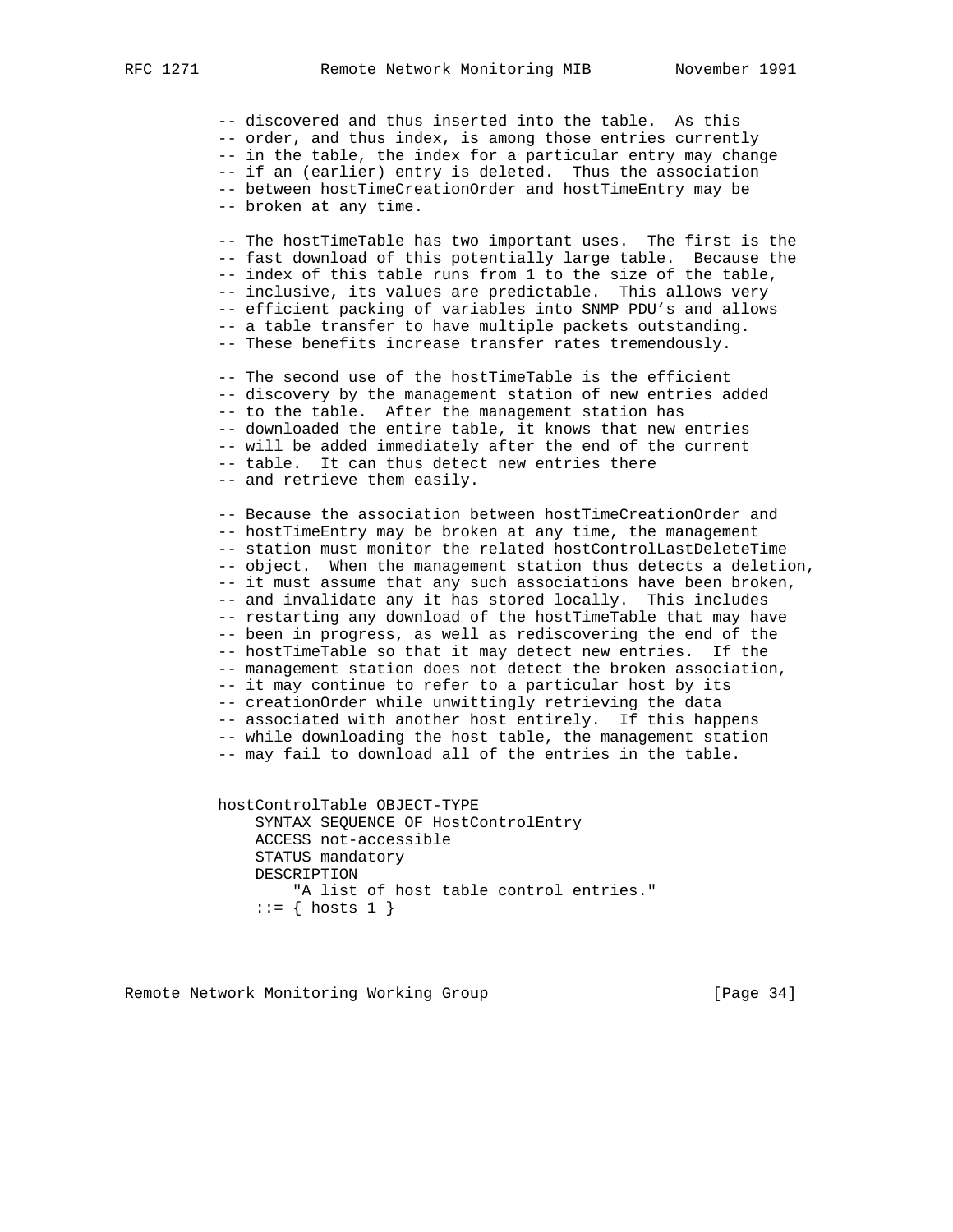hostControlEntry OBJECT-TYPE SYNTAX HostControlEntry ACCESS not-accessible STATUS mandatory DESCRIPTION "A list of parameters that set up the discovery of hosts on a particular interface and the collection of statistics about these hosts." INDEX { hostControlIndex }  $::=$  { hostControlTable 1 } HostControlEntry ::= SEQUENCE { hostControlIndex MINTEGER (1..65535), hostControlDataSource OBJECT IDENTIFIER, hostControlTableSize INTEGER, hostControlLastDeleteTime TimeTicks, hostControlOwner **Confluence** OwnerString, hostControlStatus INTEGER } hostControlIndex OBJECT-TYPE SYNTAX INTEGER (1..65535) ACCESS read-only STATUS mandatory DESCRIPTION "An index that uniquely identifies an entry in the hostControl table. Each such entry defines a function that discovers hosts on a particular interface and places statistics about them in the hostTable and the hostTimeTable on behalf of this hostControlEntry."  $::=$  { hostControlEntry 1 } hostControlDataSource OBJECT-TYPE SYNTAX OBJECT IDENTIFIER ACCESS read-write STATUS mandatory DESCRIPTION "This object identifies the source of the data for this instance of the host function. This source can be any interface on this device. In order to identify a particular interface, this object shall identify the instance of the ifIndex object, defined in [4,6], for the desired interface. For example, if an entry were to receive data from interface #1, this object would be set to ifIndex.1. The statistics in this group reflect all packets

Remote Network Monitoring Working Group [Page 35]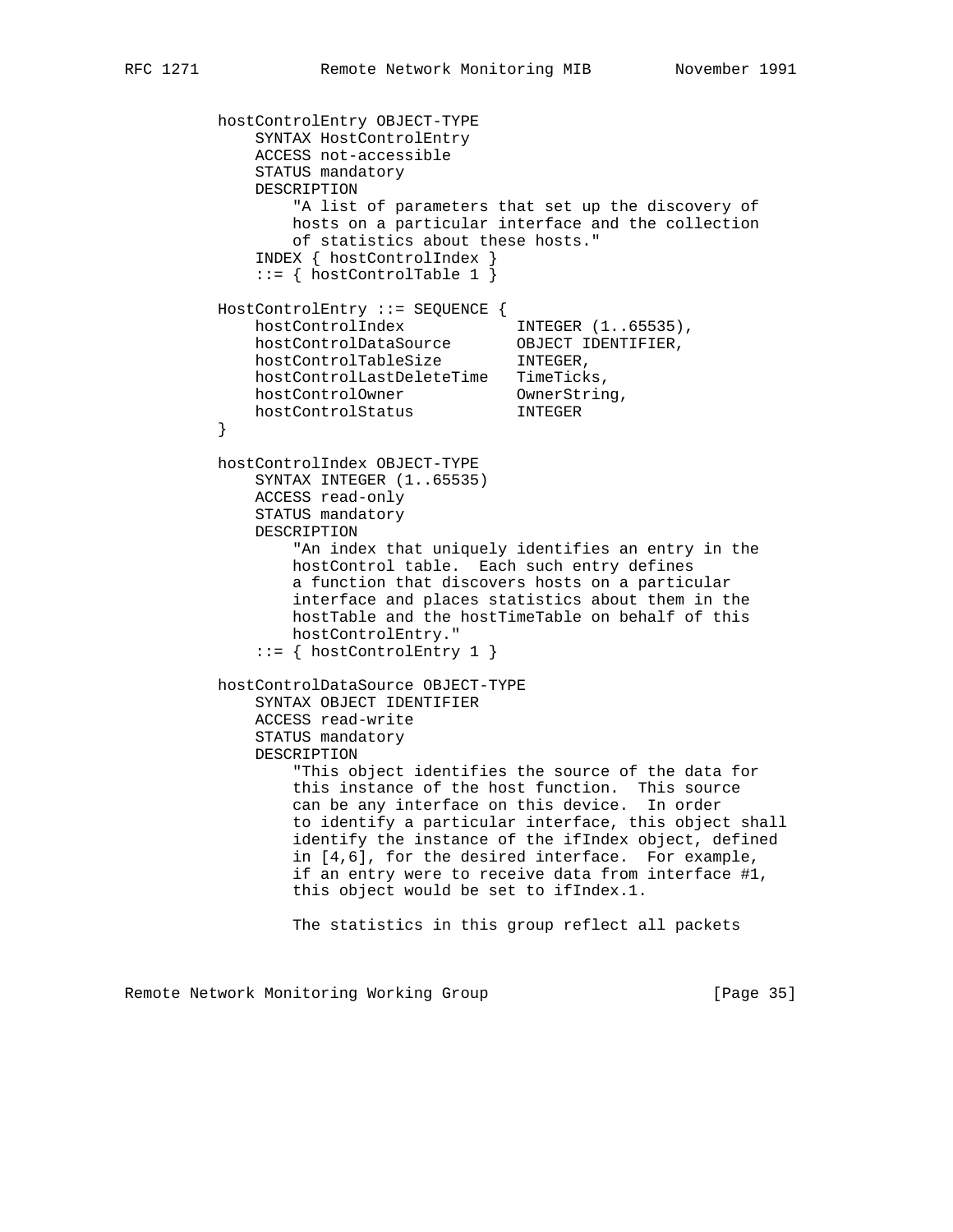on the local network segment attached to the identified interface. This object may not be modified if the associated hostControlStatus object is equal to valid(1)." ::= { hostControlEntry 2 } hostControlTableSize OBJECT-TYPE SYNTAX INTEGER ACCESS read-only STATUS mandatory DESCRIPTION "The number of hostEntries in the hostTable and the hostTimeTable associated with this hostControlEntry." ::= { hostControlEntry 3 } hostControlLastDeleteTime OBJECT-TYPE SYNTAX TimeTicks ACCESS read-only STATUS mandatory DESCRIPTION "The value of sysUpTime when the last entry was deleted from the portion of the hostTable associated with this hostControlEntry. If no deletions have occurred, this value shall be zero."  $::=$  { hostControlEntry 4 } hostControlOwner OBJECT-TYPE SYNTAX OwnerString ACCESS read-write STATUS mandatory DESCRIPTION "The entity that configured this entry and is therefore using the resources assigned to it."  $::=$  { hostControlEntry 5 } hostControlStatus OBJECT-TYPE SYNTAX EntryStatus ACCESS read-write STATUS mandatory DESCRIPTION "The status of this hostControl entry. If this object is not equal to valid(1), all associated entries in the hostTable, hostTimeTable, and the hostTopNTable shall be deleted by the agent." ::= { hostControlEntry 6 }

Remote Network Monitoring Working Group [Page 36]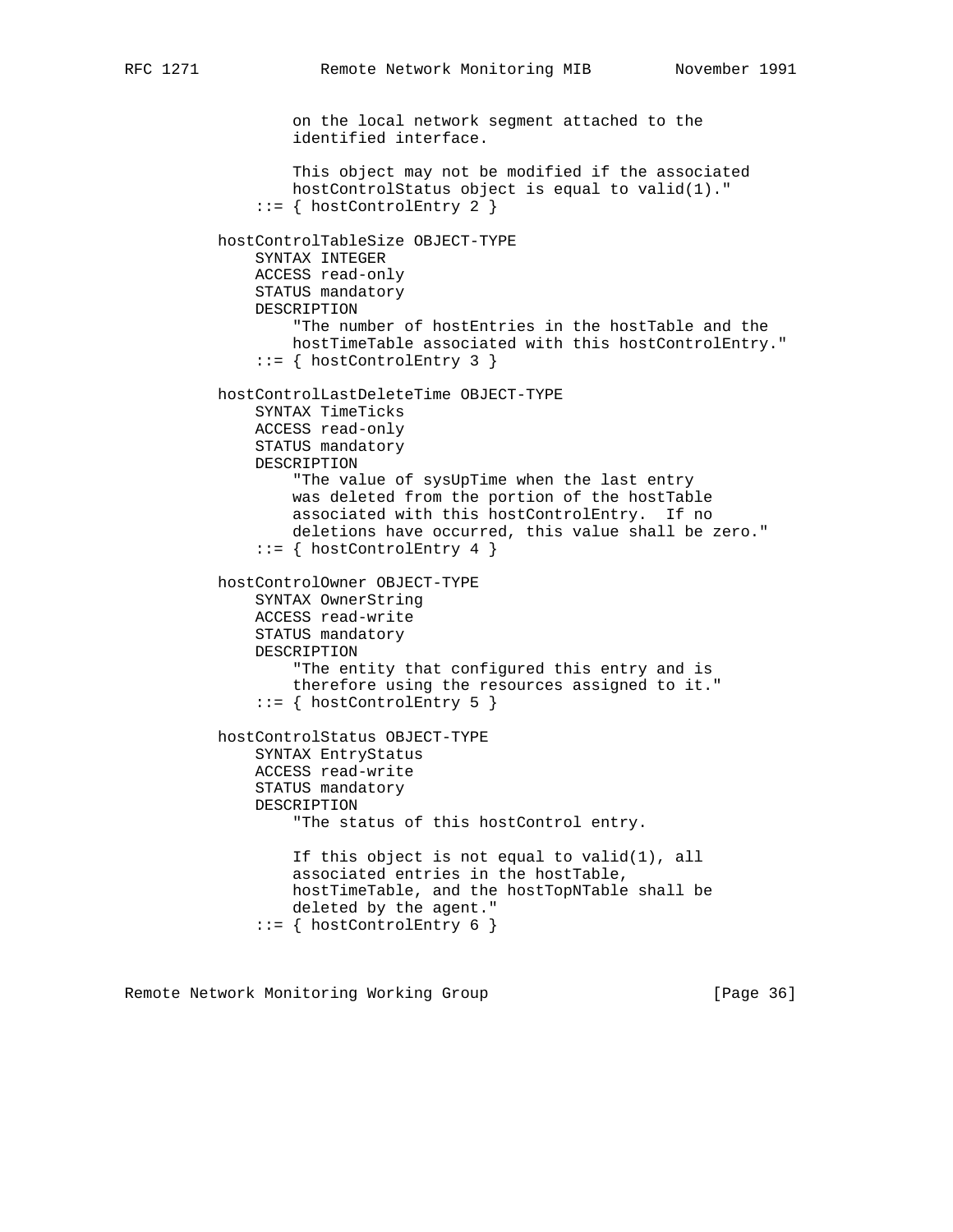```
 hostTable OBJECT-TYPE
            SYNTAX SEQUENCE OF HostEntry
            ACCESS not-accessible
            STATUS mandatory
            DESCRIPTION
               "A list of host entries."
           ::= { hosts 2 }
         hostEntry OBJECT-TYPE
            SYNTAX HostEntry
            ACCESS not-accessible
            STATUS mandatory
            DESCRIPTION
               "A collection of statistics for a particular host
               that has been discovered on an interface of this
               device."
            INDEX { hostIndex, hostAddress }
           ::= { hostTable 1 }
 HostEntry ::= SEQUENCE {
hostAddress OCTET STRING,
hostCreationOrder INTEGER (1..65535),
hostIndex INTEGER (1..65535),
hostInPkts Counter,
hostOutPkts Counter,
hostInOctets Counter,
hostOutOctets Counter,
hostOutErrors Counter,
 hostOutBroadcastPkts Counter,
 hostOutMulticastPkts Counter
 }
         hostAddress OBJECT-TYPE
            SYNTAX OCTET STRING
            ACCESS read-only
            STATUS mandatory
            DESCRIPTION
               "The physical address of this host."
           ::= { hostEntry 1 }
         hostCreationOrder OBJECT-TYPE
            SYNTAX INTEGER (1..65535)
            ACCESS read-only
            STATUS mandatory
            DESCRIPTION
                "An index that defines the relative ordering of
               the creation time of hosts captured for a
               particular hostControlEntry. This index shall
```
Remote Network Monitoring Working Group [Page 37]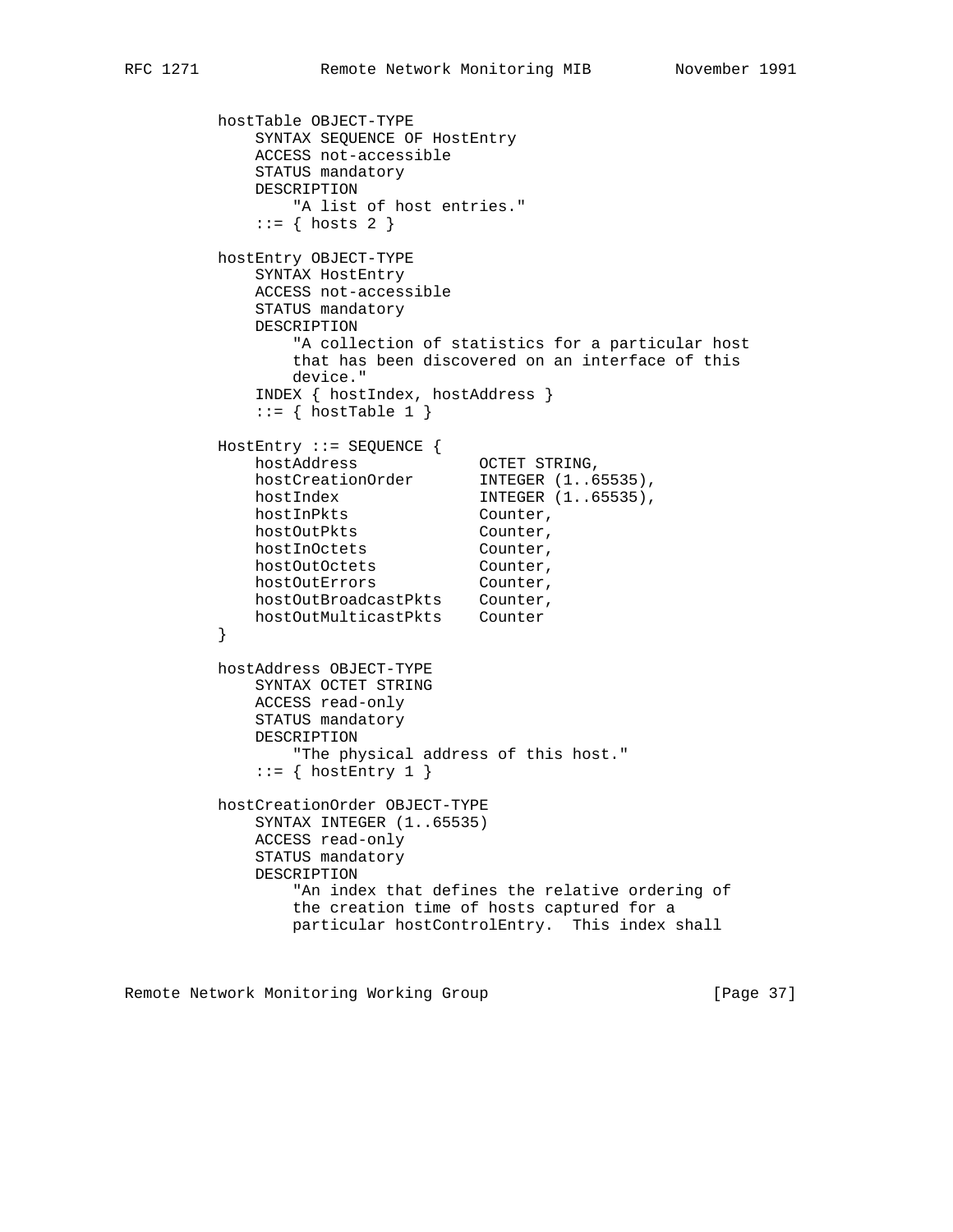be between 1 and N, where N is the value of the associated hostControlTableSize. The ordering of the indexes is based on the order of each entry's insertion into the table, in which entries added earlier have a lower index value than entries added later. It is important to note that the order for a particular entry may change as an (earlier) entry is deleted from the table. Because this order may change, management stations should make use of the hostControlLastDeleteTime variable in the hostControlEntry associated with the relevant portion of the hostTable. By observing this variable, the management station may detect the circumstances where a previous association between a value of hostCreationOrder and a hostEntry may no longer hold."  $::=$  { hostEntry 2 } hostIndex OBJECT-TYPE SYNTAX INTEGER (1..65535) ACCESS read-only STATUS mandatory DESCRIPTION "The set of collected host statistics of which this entry is a part. The set of hosts identified by a particular value of this index is associated with the hostControlEntry as identified by the same value of hostControlIndex."  $::=$  { hostEntry 3 } hostInPkts OBJECT-TYPE SYNTAX Counter ACCESS read-only STATUS mandatory DESCRIPTION "The number of packets without errors transmitted to this address since it was added to the hostTable."  $::=$  { hostEntry 4 } hostOutPkts OBJECT-TYPE SYNTAX Counter ACCESS read-only STATUS mandatory DESCRIPTION "The number of packets including errors transmitted by this address since it was added to the hostTable."

Remote Network Monitoring Working Group [Page 38]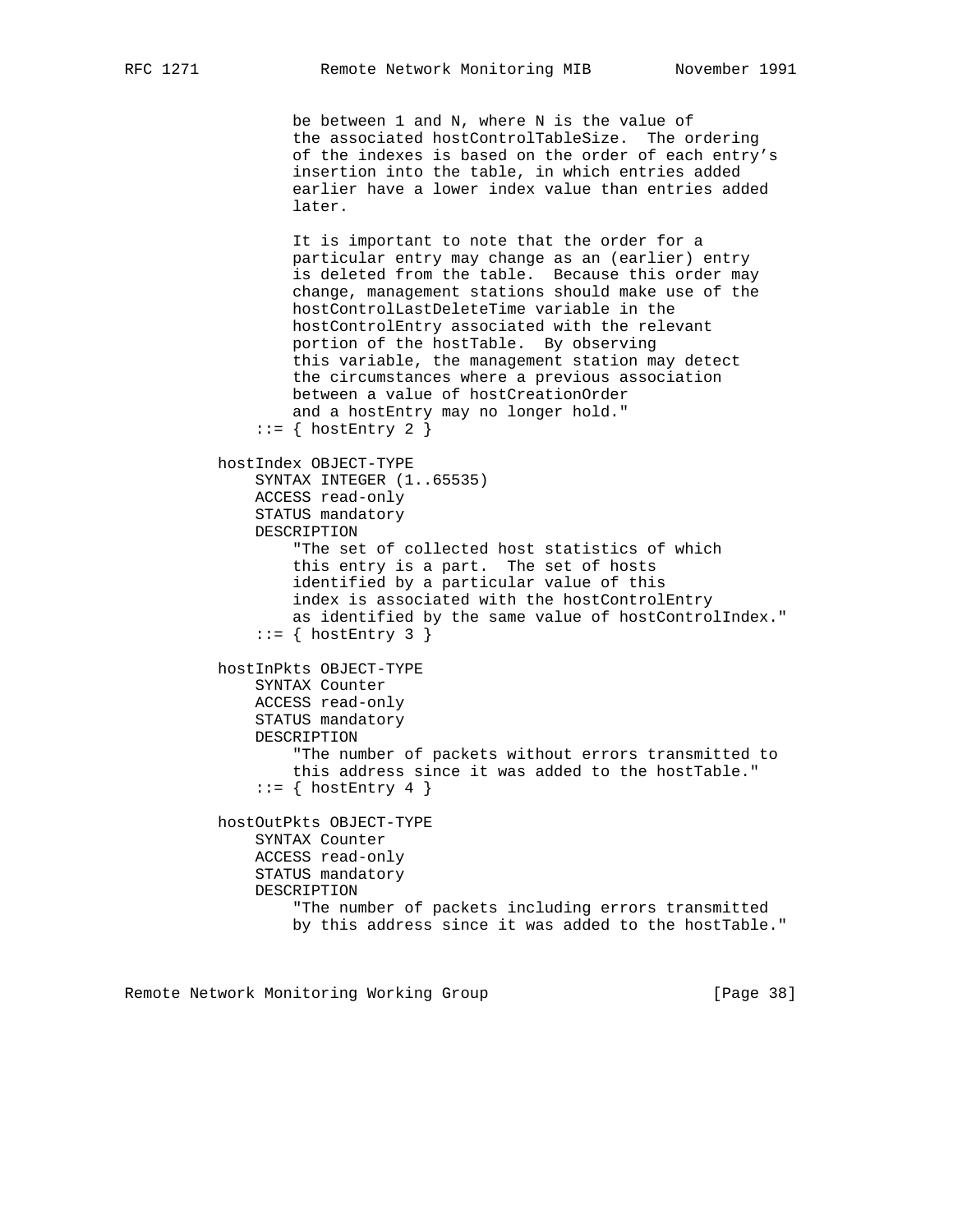$::=$  { hostEntry 5 } hostInOctets OBJECT-TYPE SYNTAX Counter ACCESS read-only STATUS mandatory DESCRIPTION "The number of octets transmitted to this address since it was added to the hostTable (excluding framing bits but including FCS octets), except for those octets in packets that contained errors."  $::=$  { hostEntry 6 } hostOutOctets OBJECT-TYPE SYNTAX Counter ACCESS read-only STATUS mandatory DESCRIPTION "The number of octets transmitted by this address since it was added to the hostTable (excluding framing bits but including FCS octets), including those octets in packets that contained errors."  $::=$  { hostEntry 7 } hostOutErrors OBJECT-TYPE SYNTAX Counter ACCESS read-only STATUS mandatory DESCRIPTION "The number of error packets transmitted by this address since this host was added to the hostTable."  $::=$  { hostEntry 8 } hostOutBroadcastPkts OBJECT-TYPE SYNTAX Counter ACCESS read-only STATUS mandatory DESCRIPTION "The number of good packets transmitted by this address that were directed to the broadcast address since this host was added to the hostTable."  $::=$  { hostEntry 9 } hostOutMulticastPkts OBJECT-TYPE SYNTAX Counter ACCESS read-only STATUS mandatory DESCRIPTION

Remote Network Monitoring Working Group [Page 39]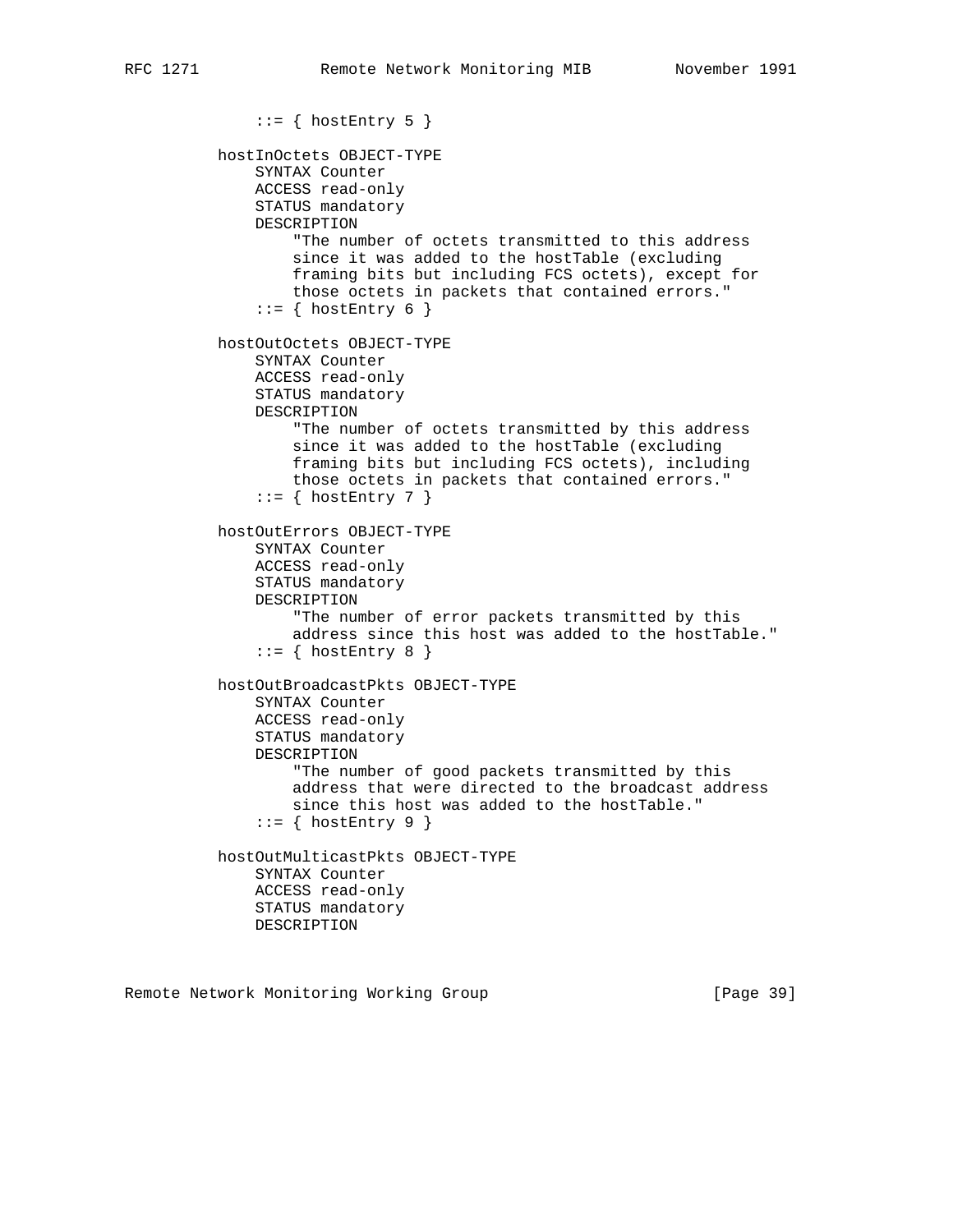"The number of good packets transmitted by this address that were directed to a multicast address since this host was added to the hostTable. Note that this number does not include packets directed to the broadcast address."  $::=$  { hostEntry 10 } -- host Time Table hostTimeTable OBJECT-TYPE SYNTAX SEQUENCE OF HostTimeEntry ACCESS not-accessible STATUS mandatory DESCRIPTION "A list of time-ordered host table entries."  $::=$  { hosts 3 } hostTimeEntry OBJECT-TYPE SYNTAX HostTimeEntry ACCESS not-accessible STATUS mandatory DESCRIPTION "A collection of statistics for a particular host that has been discovered on an interface of this device. This collection includes the relative ordering of the creation time of this object." INDEX { hostTimeIndex, hostTimeCreationOrder }  $::=$  { hostTimeTable 1 } HostTimeEntry ::= SEQUENCE { hostTimeAddress OCTET STRING, hostTimeCreationOrder INTEGER (1..65535), hostTimeIndex INTEGER (1..65535), hostTimeInPkts Counter, hostTimeOutPkts Counter,<br>hostTimeInOctets Counter, hostTimeInOctets Counter, hostTimeOutOctets Counter, hostTimeOutErrors Counter, hostTimeOutBroadcastPkts Counter, hostTimeOutMulticastPkts Counter } hostTimeAddress OBJECT-TYPE SYNTAX OCTET STRING ACCESS read-only STATUS mandatory DESCRIPTION

Remote Network Monitoring Working Group [Page 40]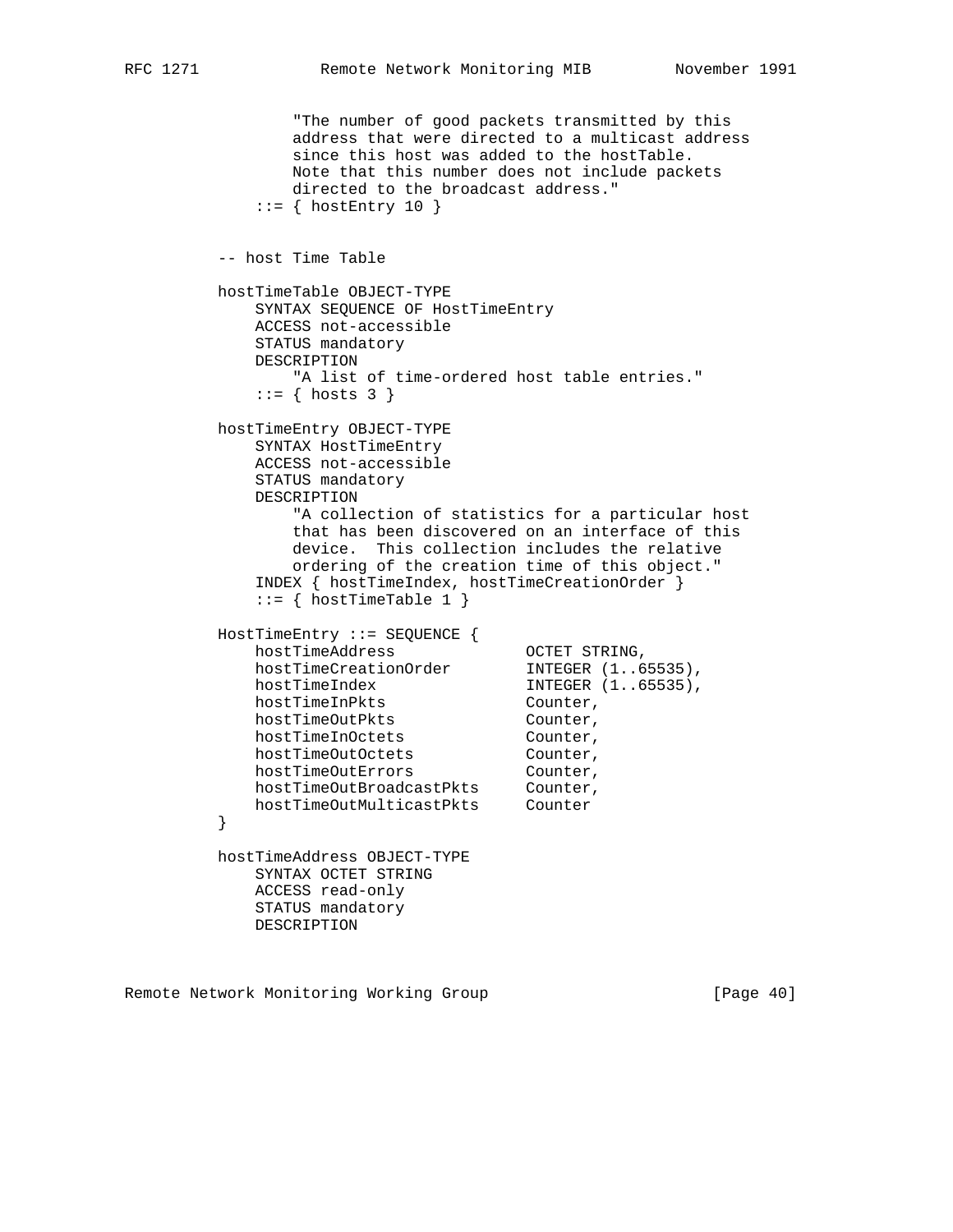"The physical address of this host."  $::=$  { hostTimeEntry 1 }

 hostTimeCreationOrder OBJECT-TYPE SYNTAX INTEGER (1..65535) ACCESS read-only STATUS mandatory DESCRIPTION

> "An index that uniquely identifies an entry in the hostTime table among those entries associated with the same hostControlEntry. This index shall be between 1 and N, where N is the value of the associated hostControlTableSize. The ordering of the indexes is based on the order of each entry's insertion into the table, in which entries added earlier have a lower index value than entries added later. Thus the management station has the ability to learn of new entries added to this table without downloading the entire table.

 It is important to note that the index for a particular entry may change as an (earlier) entry is deleted from the table. Because this order may change, management stations should make use of the hostControlLastDeleteTime variable in the hostControlEntry associated with the relevant portion of the hostTimeTable. By observing this variable, the management station may detect the circumstances where a download of the table may have missed entries, and where a previous association between a value of hostTimeCreationOrder and a hostTimeEntry may no longer hold."  $::=$  { hostTimeEntry 2 }

 hostTimeIndex OBJECT-TYPE SYNTAX INTEGER (1..65535) ACCESS read-only STATUS mandatory DESCRIPTION "The set of collected host statistics of which this entry is a part. The set of hosts identified by a particular value of this index is associated with the hostControlEntry as identified by the same value of hostControlIndex."  $::=$  { hostTimeEntry 3 }

Remote Network Monitoring Working Group [Page 41]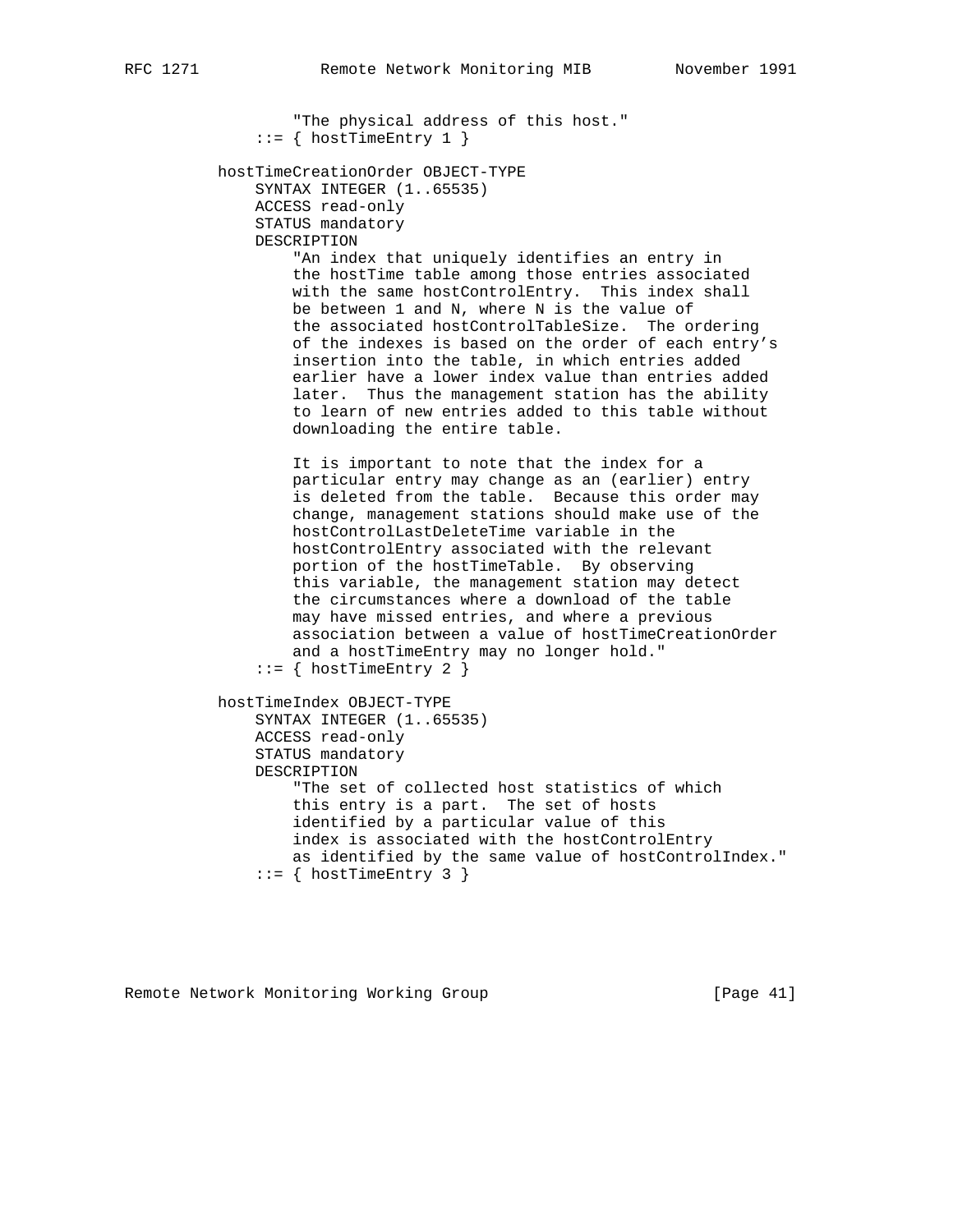hostTimeInPkts OBJECT-TYPE SYNTAX Counter ACCESS read-only STATUS mandatory DESCRIPTION "The number of packets without errors transmitted to this address since it was added to the hostTimeTable."  $::=$  { hostTimeEntry 4 } hostTimeOutPkts OBJECT-TYPE SYNTAX Counter ACCESS read-only STATUS mandatory DESCRIPTION "The number of packets including errors transmitted by this address since it was added to the hostTimeTable."  $::=$  { hostTimeEntry 5 } hostTimeInOctets OBJECT-TYPE SYNTAX Counter ACCESS read-only STATUS mandatory DESCRIPTION "The number of octets transmitted to this address since it was added to the hostTimeTable (excluding framing bits but including FCS octets), except for those octets in packets that contained errors."  $::=$  { hostTimeEntry 6 } hostTimeOutOctets OBJECT-TYPE SYNTAX Counter ACCESS read-only STATUS mandatory DESCRIPTION "The number of octets transmitted by this address since it was added to the hostTimeTable (excluding framing bits but including FCS octets), including those octets in packets that contained errors."  $::=$  { hostTimeEntry 7 } hostTimeOutErrors OBJECT-TYPE SYNTAX Counter ACCESS read-only STATUS mandatory DESCRIPTION "The number of error packets transmitted by this address since this host was added to the

Remote Network Monitoring Working Group [Page 42]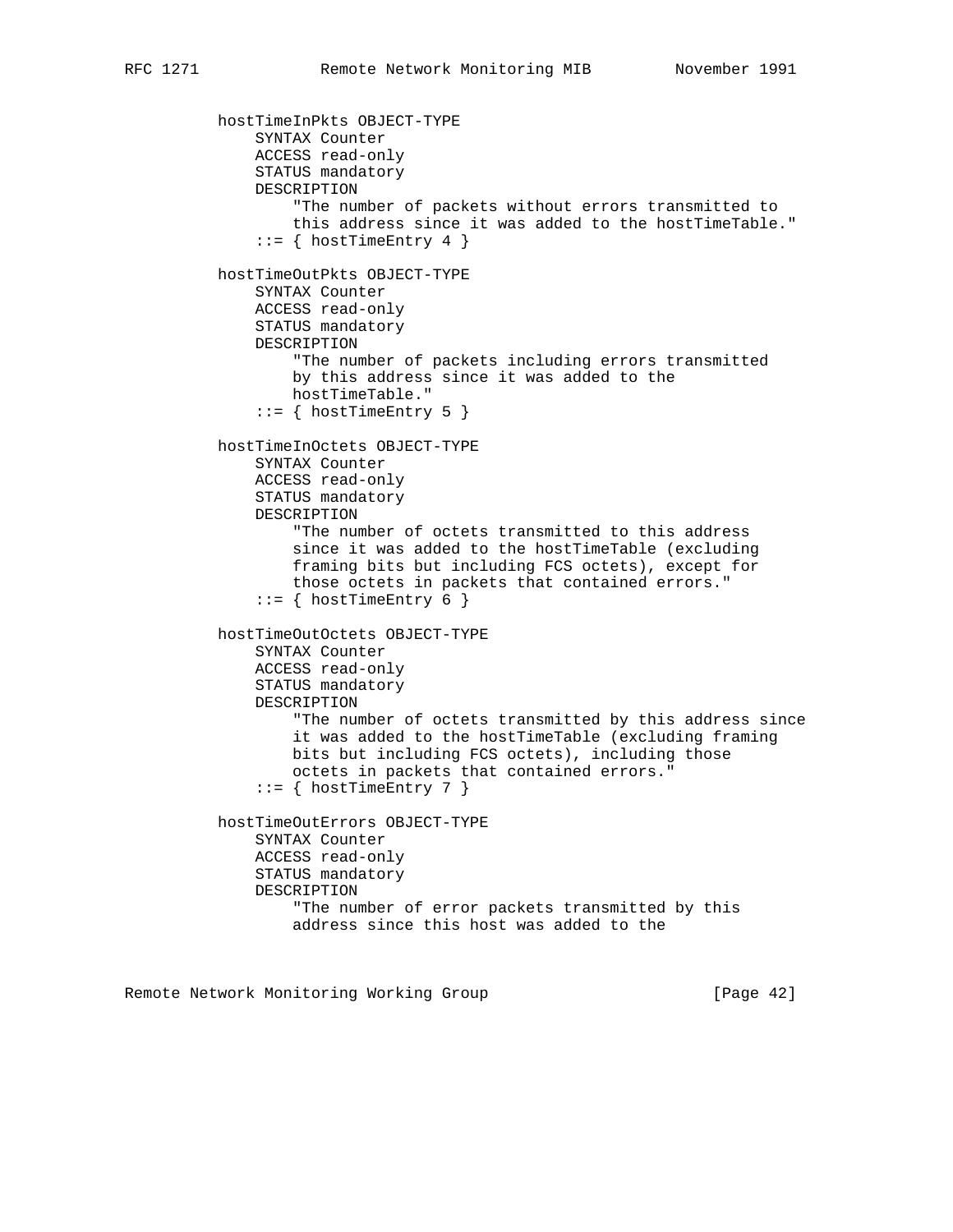```
 hostTimeTable."
              ::= { hostTimeEntry 8 }
          hostTimeOutBroadcastPkts OBJECT-TYPE
               SYNTAX Counter
               ACCESS read-only
               STATUS mandatory
               DESCRIPTION
                   "The number of good packets transmitted by this
                   address that were directed to the broadcast address
                   since this host was added to the hostTimeTable."
              ::= { hostTimeEntry 9 }
          hostTimeOutMulticastPkts OBJECT-TYPE
               SYNTAX Counter
               ACCESS read-only
               STATUS mandatory
              DESCRIPTION
                   "The number of good packets transmitted by this
                   address that were directed to a multicast address
                   since this host was added to the hostTimeTable.
                  Note that this number does not include packets
                  directed to the broadcast address."
              ::= { hostTimeEntry 10 }
           -- The Host Top "N" Group
          -- Implementation of the Host Top N group is optional.
 --
          -- The Host Top N group requires the implementation of the
          -- host group.
          --
          -- The Host Top N group is used to prepare reports that
          -- describe the hosts that top a list ordered by one of
          -- their statistics. The available statistics are samples
          -- of one of their base statistics, over an interval
          -- specified by the management station. Thus, these
          -- statistics are rate based. The management
          -- station also selects how many such hosts are reported.
          -- The hostTopNControlTable is used to initiate the generation
          -- of such a report. The management station may select the
          -- parameters of such a report, such as which interface,
          -- which statistic, how many hosts, and the start and stop
          -- times of the sampling. When the report is prepared,
          -- entries are created in the hostTopNTable associated with
          -- the relevant hostTopNControlEntry. These entries are
```
Remote Network Monitoring Working Group [Page 43]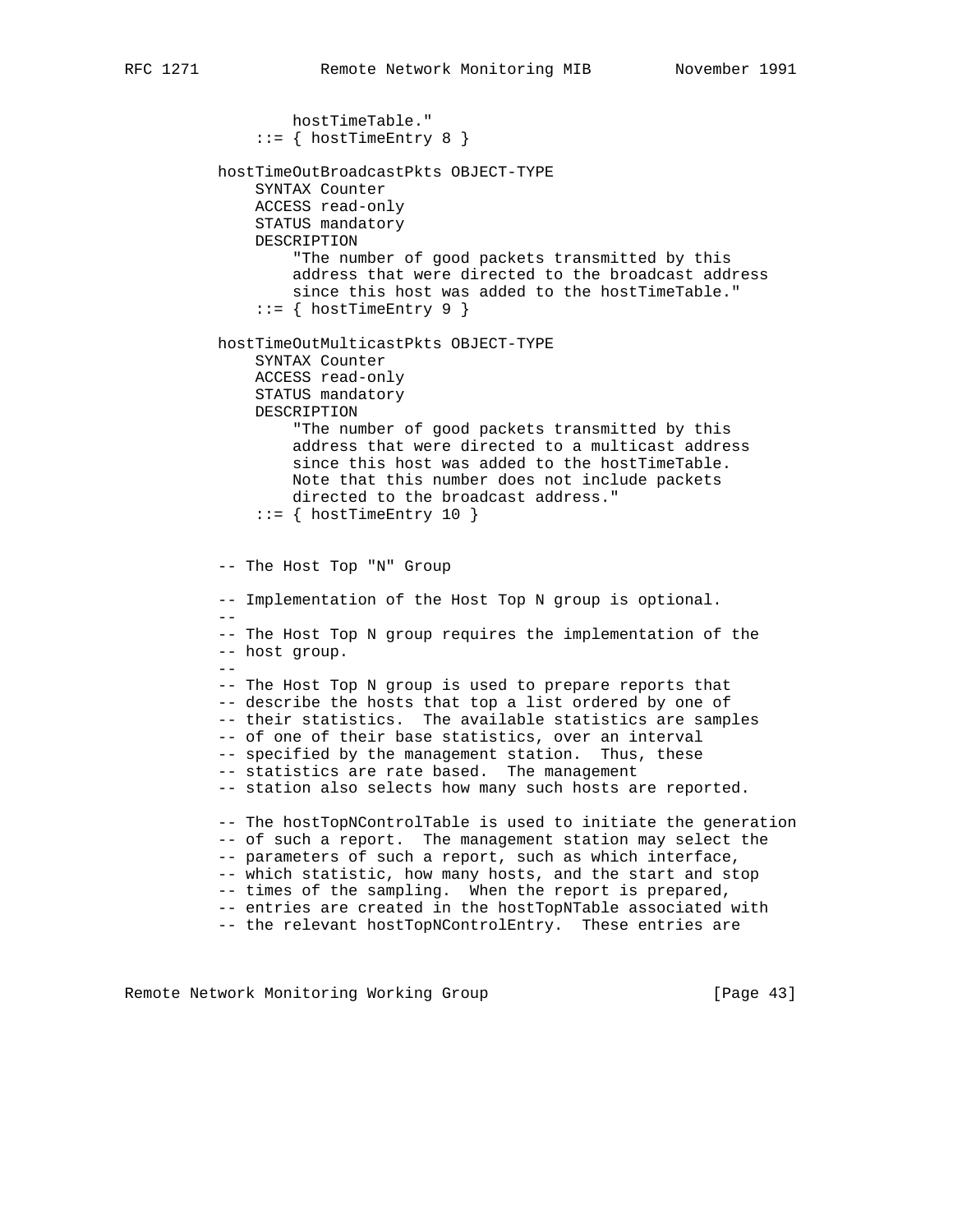-- static for each report after it has been prepared. hostTopNControlTable OBJECT-TYPE SYNTAX SEQUENCE OF HostTopNControlEntry ACCESS not-accessible STATUS mandatory DESCRIPTION "A list of top N host control entries."  $::=$  { hostTopN 1 } hostTopNControlEntry OBJECT-TYPE SYNTAX HostTopNControlEntry ACCESS not-accessible STATUS mandatory DESCRIPTION "A set of parameters that control the creation of a report of the top N hosts according to several metrics." INDEX { hostTopNControlIndex } ::= { hostTopNControlTable 1 } HostTopNControlEntry ::= SEQUENCE { hostTopNControlIndex INTEGER (1..65535), hostTopNHostIndex INTEGER (1..65535), hostTopNRateBase INTEGER, hostTopNTimeRemaining INTEGER, hostTopNDuration INTEGER, hostTopNRequestedSize INTEGER, hostTopNGrantedSize INTEGER,<br>hostTopNStartTime TimeTick hostIopNStartTime TimeTicks,<br>hostTopNStartTime TimeTicks, hostTopNOwner **OwnerString**,<br>hostTopNStatus INTEGER hostTopNStatus } hostTopNControlIndex OBJECT-TYPE SYNTAX INTEGER (1..65535) ACCESS read-only STATUS mandatory DESCRIPTION "An index that uniquely identifies an entry in the hostTopNControl table. Each such entry defines one top N report prepared for one interface." ::= { hostTopNControlEntry 1 } hostTopNHostIndex OBJECT-TYPE SYNTAX INTEGER (1..65535) ACCESS read-write

Remote Network Monitoring Working Group [976] [Page 44]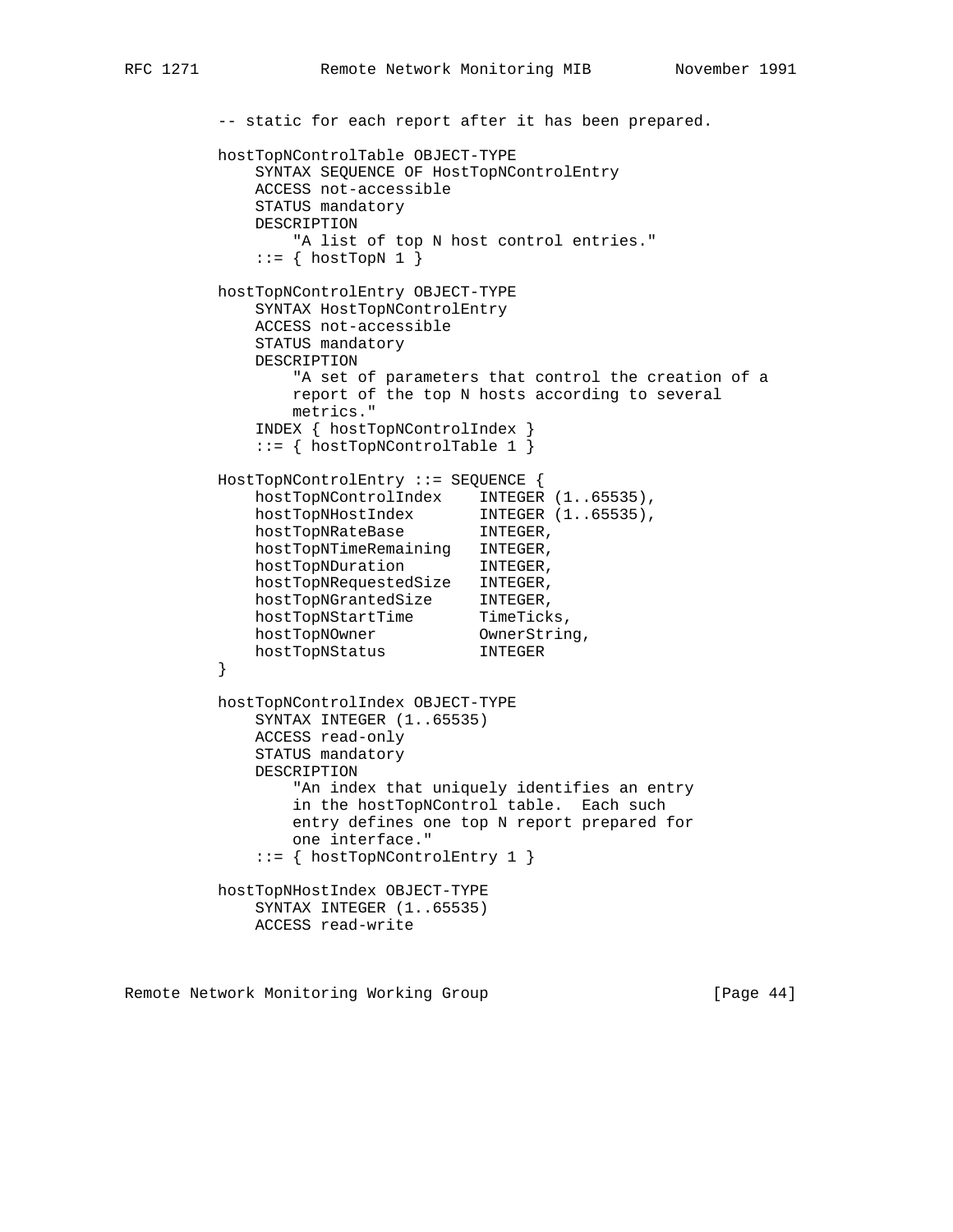```
 STATUS mandatory
               DESCRIPTION
                   "The host table for which a top N report will be
                   prepared on behalf of this entry. The host table
                   identified by a particular value of this index is
                   associated with the same host table as identified
                   by the same value of hostIndex.
                   This object may not be modified if the associated
                  hostTopNStatus object is equal to valid(1)."
               ::= { hostTopNControlEntry 2 }
          hostTopNRateBase OBJECT-TYPE
               SYNTAX INTEGER {
                       hostTopNInPkts(1),
                       hostTopNOutPkts(2),
                       hostTopNInOctets(3),
                       hostTopNOutOctets(4),
                       hostTopNOutErrors(5),
                       hostTopNOutBroadcastPkts(6),
                       hostTopNOutMulticastPkts(7)
 }
               ACCESS read-write
               STATUS mandatory
               DESCRIPTION
                   "The variable for each host that the hostTopNRate
                   variable is based upon.
                   This object may not be modified if the associated
                   hostTopNStatus object is equal to valid(1)."
               ::= { hostTopNControlEntry 3 }
          hostTopNTimeRemaining OBJECT-TYPE
               SYNTAX INTEGER
               ACCESS read-write
               STATUS mandatory
               DESCRIPTION
                   "The number of seconds left in the report currently
                   being collected. When this object is modified by
                   the management station, a new collection is started,
                   possibly aborting a currently running report. The
                   new value is used as the requested duration of this
                   report, which is loaded into the associated
                   hostTopNDuration object.
                  When this object is set to a non-zero value, any
                   associated hostTopNEntries shall be made
                   inaccessible by the monitor. While the value of this
```
Remote Network Monitoring Working Group [Page 45]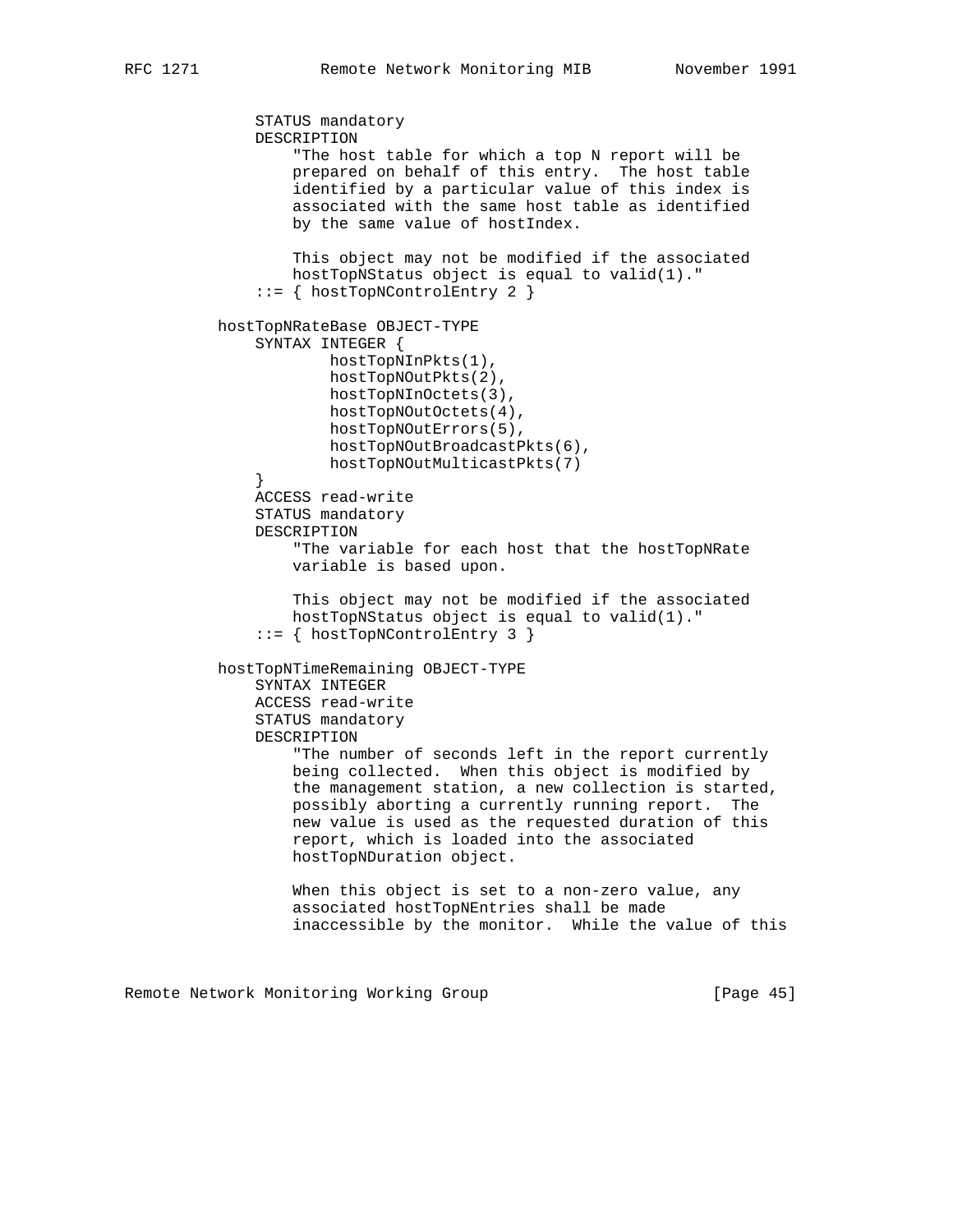object is non-zero, it decrements by one per second until it reaches zero. During this time, all associated hostTopNEntries shall remain inaccessible. At the time that this object decrements to zero, the report is made accessible in the hostTopNTable. Thus, the hostTopN table needs to be created only at the end of the collection interval." DEFVAL { 0 } ::= { hostTopNControlEntry 4 } hostTopNDuration OBJECT-TYPE SYNTAX INTEGER ACCESS read-only STATUS mandatory DESCRIPTION "The number of seconds that this report has collected during the last sampling interval, or if this report is currently being collected, the number of seconds that this report is being collected during this sampling interval. When the associated hostTopNTimeRemaining object is set, this object shall be set by the probe to the same value and shall not be modified until the next time the hostTopNTimeRemaining is set. This value shall be zero if no reports have been requested for this hostTopNControlEntry." DEFVAL { 0 } ::= { hostTopNControlEntry 5 } hostTopNRequestedSize OBJECT-TYPE SYNTAX INTEGER ACCESS read-write STATUS mandatory DESCRIPTION "The maximum number of hosts requested for the top N table. When this object is created or modified, the probe should set hostTopNGrantedSize as closely to this object as is possible for the particular probe implementation and available resources." DEFVAL { 10 } ::= { hostTopNControlEntry 6 }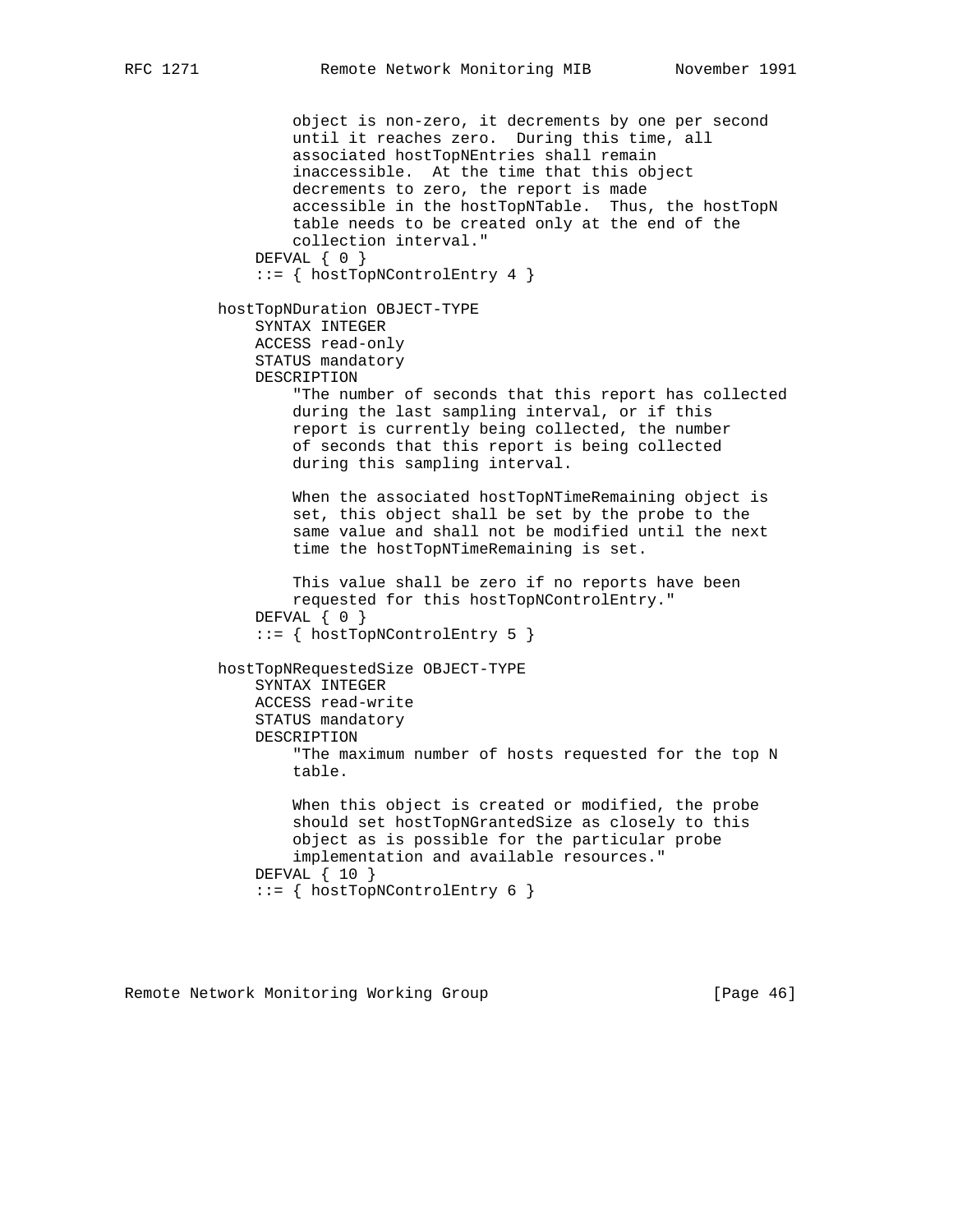hostTopNGrantedSize OBJECT-TYPE SYNTAX INTEGER ACCESS read-only STATUS mandatory DESCRIPTION "The maximum number of hosts in the top N table. When the associated hostTopNRequestedSize object is created or modified, the probe should set this object as closely to the requested value as is possible for the particular implementation and available resources. The probe must not lower this value except as a result of a set to the associated hostTopNRequestedSize object. Hosts with the highest value of hostTopNRate shall be placed in this table in decreasing order of this rate until there is no more room or until there are no more hosts." ::= { hostTopNControlEntry 7 } hostTopNStartTime OBJECT-TYPE SYNTAX TimeTicks ACCESS read-only STATUS mandatory DESCRIPTION "The value of sysUpTime when this top N report was last started. In other words, this is the time that the associated hostTopNTimeRemaining object was modified to start the requested report." ::= { hostTopNControlEntry 8 } hostTopNOwner OBJECT-TYPE SYNTAX OwnerString ACCESS read-write STATUS mandatory DESCRIPTION "The entity that configured this entry and is therefore using the resources assigned to it." ::= { hostTopNControlEntry 9 } hostTopNStatus OBJECT-TYPE SYNTAX EntryStatus ACCESS read-write STATUS mandatory DESCRIPTION "The status of this hostTopNControl entry.

Remote Network Monitoring Working Group [Page 47]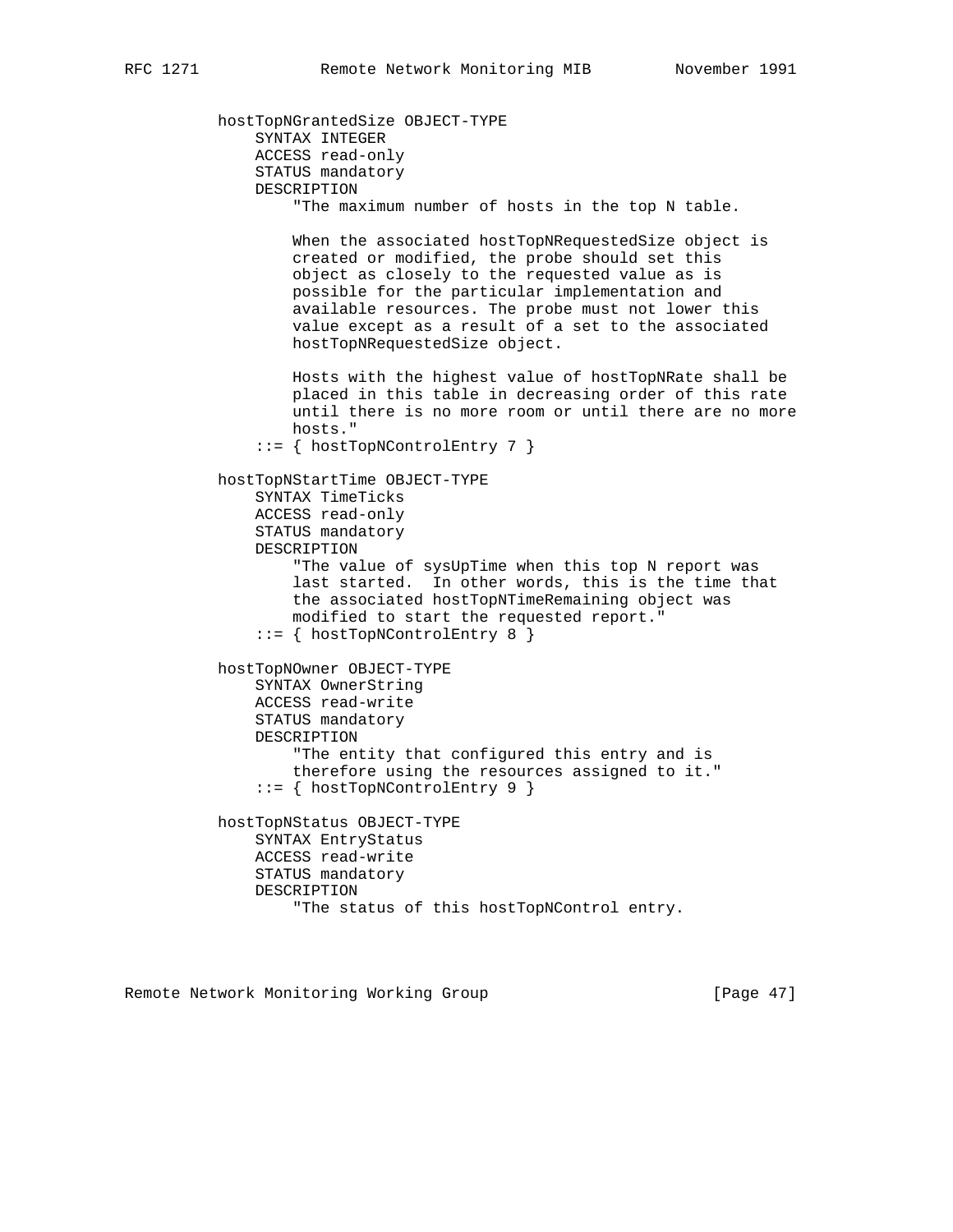```
 If this object is not equal to valid(1), all
                    associated hostTopNEntries shall be deleted by
                    the agent."
                ::= { hostTopNControlEntry 10 }
           hostTopNTable OBJECT-TYPE
                SYNTAX SEQUENCE OF HostTopNEntry
                ACCESS not-accessible
                STATUS mandatory
                DESCRIPTION
                    "A list of top N host entries."
               ::= { hostTopN 2 }
           hostTopNEntry OBJECT-TYPE
                SYNTAX HostTopNEntry
                ACCESS not-accessible
                STATUS mandatory
                DESCRIPTION
                    "A set of statistics for a host that is part of a
                    top N report."
                INDEX { hostTopNReport, hostTopNIndex }
               ::= { hostTopNTable 1 }
           HostTopNEntry ::= SEQUENCE {
               hostTopNReport INTEGER (1..65535),<br>https://www.integer.com/www.integer.com/www.integer.com/www.integer.com/
               hostTopNIndex INTEGER (1..65535),<br>hostTopNAddress OCTET STRING,
              hostIopNIndex<br>hostTopNAddress<br>hestWarNPate
           hostTopNRate INTEGER<br>}
 }
           hostTopNReport OBJECT-TYPE
                SYNTAX INTEGER (1..65535)
                ACCESS read-only
                STATUS mandatory
                DESCRIPTION
                    "This object identifies the top N report of which
                    this entry is a part. The set of hosts
                    identified by a particular value of this
                    object is part of the same report as identified
                    by the same value of the hostTopNControlIndex object."
               ::= \{ hostTopNEntry 1 \} hostTopNIndex OBJECT-TYPE
                SYNTAX INTEGER (1..65535)
                ACCESS read-only
                STATUS mandatory
                DESCRIPTION
                    "An index that uniquely identifies an entry in
```
Remote Network Monitoring Working Group [Page 48]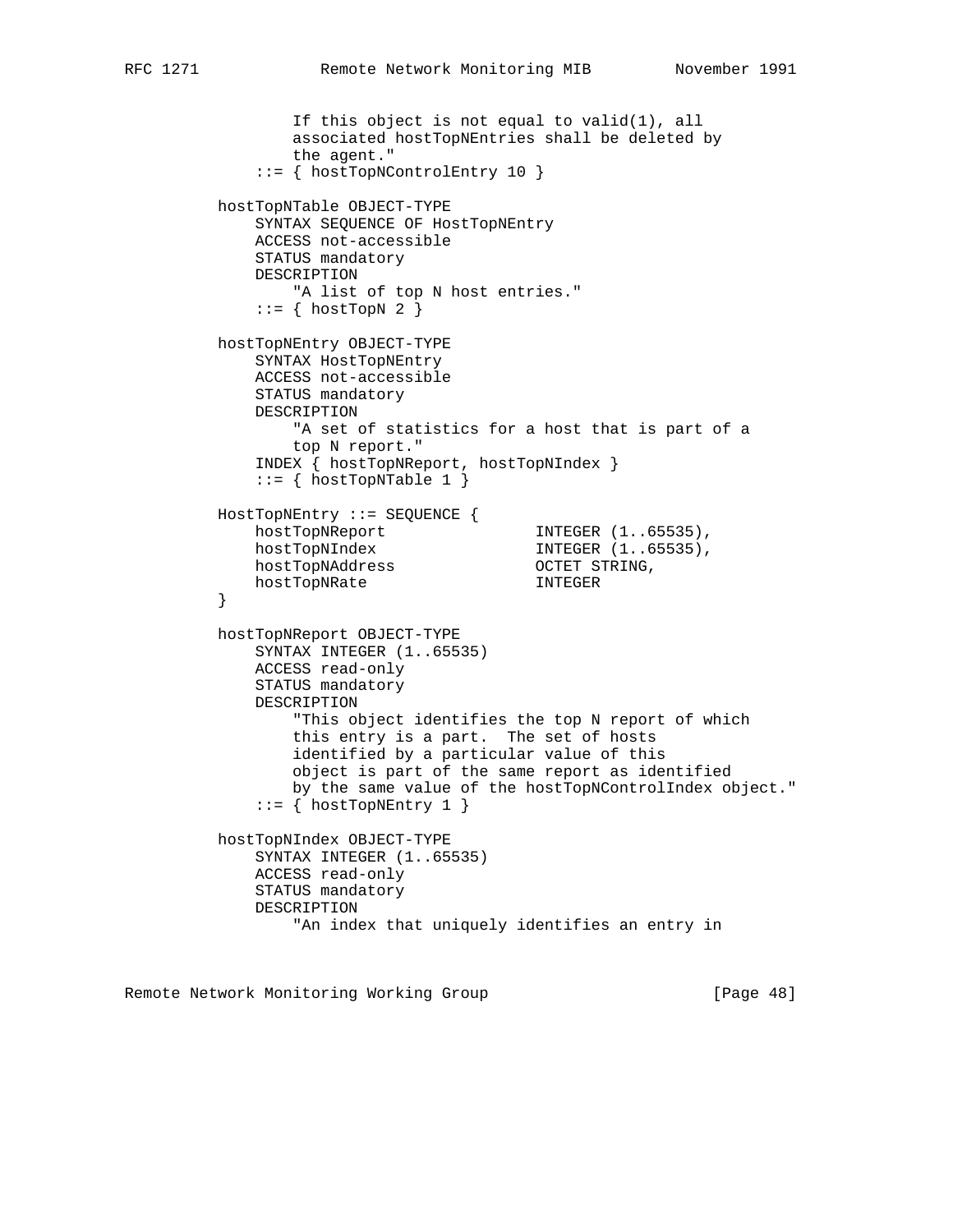the hostTopN table among those in the same report. This index is between 1 and N, where N is the number of entries in this table. Increasing values of hostTopNIndex shall be assigned to entries with decreasing values of hostTopNRate until index N is assigned to the entry with the lowest value of hostTopNRate or there are no more hostTopNEntries."  $::=$  { hostTopNEntry 2 } hostTopNAddress OBJECT-TYPE SYNTAX OCTET STRING ACCESS read-only STATUS mandatory DESCRIPTION "The physical address of this host."  $::=$  { hostTopNEntry 3 } hostTopNRate OBJECT-TYPE SYNTAX INTEGER ACCESS read-only STATUS mandatory DESCRIPTION "The amount of change in the selected variable during this sampling interval. The selected variable is this host's instance of the object selected by hostTopNRateBase."  $::=$  { hostTopNEntry 4 } -- The Matrix Group -- Implementation of the Matrix group is optional.  $-$  -- The Matrix group consists of the matrixControlTable, -- matrixSDTable and the matrixDSTable. These tables -- store statistics for a particular conversation between -- two addresses. As the device detects a new conversation, -- including those to a non-unicast address, it creates a -- new entry in both of the matrix tables. -- It must only create new entries based on information -- received in good packets. If the monitoring device finds -- itself short of resources, it may delete entries as needed. -- It is suggested that the device delete the least recently -- used entries first. matrixControlTable OBJECT-TYPE SYNTAX SEQUENCE OF MatrixControlEntry ACCESS not-accessible

Remote Network Monitoring Working Group [Page 49]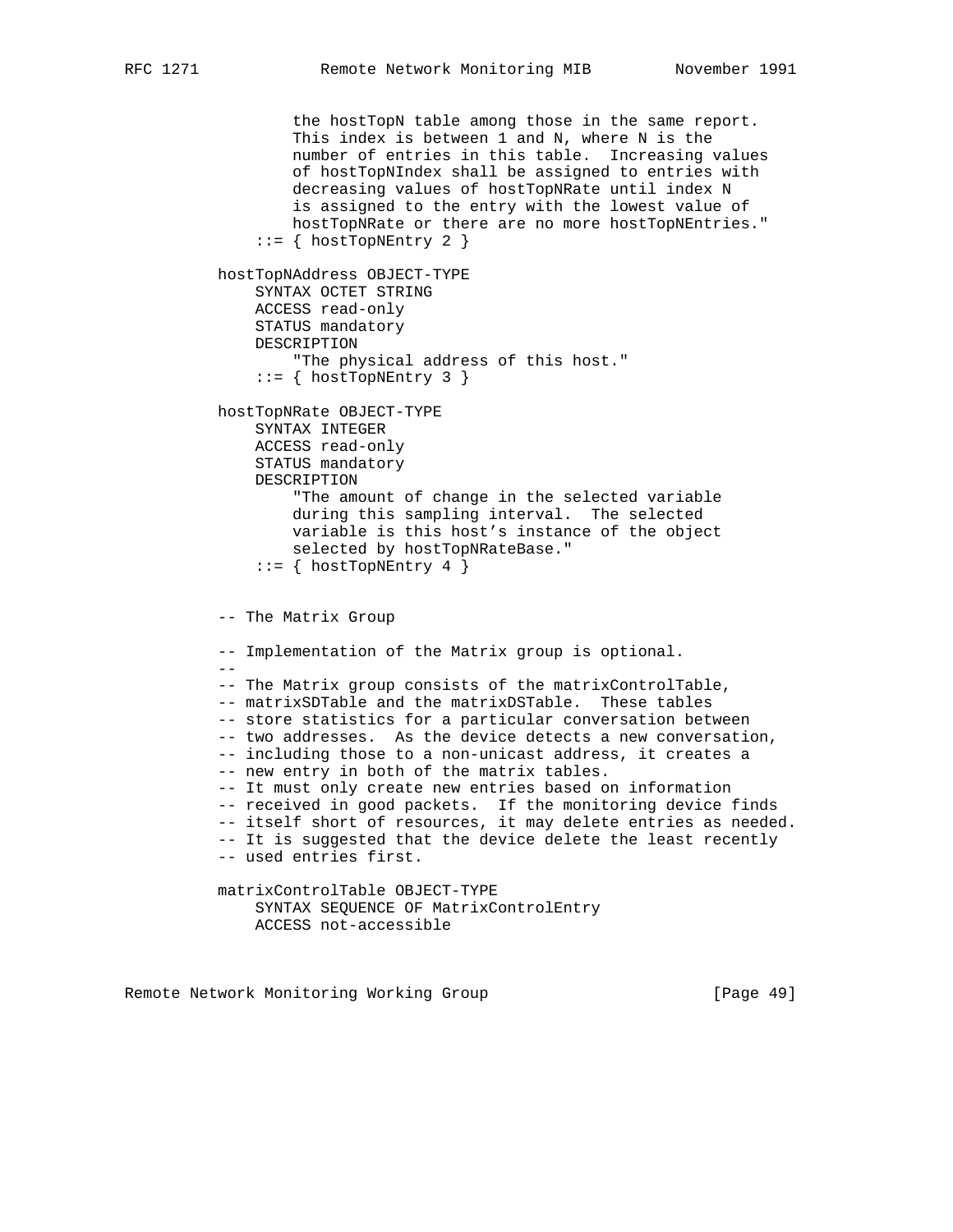```
 STATUS mandatory
              DESCRIPTION
                  "A list of information entries for the
                  traffic matrix on each interface."
             ::= { matrix 1 }
          matrixControlEntry OBJECT-TYPE
              SYNTAX MatrixControlEntry
              ACCESS not-accessible
              STATUS mandatory
              DESCRIPTION
                 "Information about a traffic matrix on a
                 particular interface."
              INDEX { matrixControlIndex }
              ::= { matrixControlTable 1 }
          MatrixControlEntry ::= SEQUENCE {
matrixControlIndex INTEGER (1..65535),
 matrixControlDataSource OBJECT IDENTIFIER,
matrixControlTableSize INTEGER,
             matrixControlLastDeleteTime TimeTicks,
matrixControlOwner Confluence OwnerString,
 matrixControlStatus INTEGER
 }
          matrixControlIndex OBJECT-TYPE
              SYNTAX INTEGER (1..65535)
              ACCESS read-only
              STATUS mandatory
              DESCRIPTION
                  "An index that uniquely identifies an entry in the
                 matrixControl table. Each such entry defines
                  a function that discovers conversations on a particular
                 interface and places statistics about them in the
                 matrixSDTable and the matrixDSTable on behalf of this
                 matrixControlEntry."
              ::= { matrixControlEntry 1 }
          matrixControlDataSource OBJECT-TYPE
              SYNTAX OBJECT IDENTIFIER
              ACCESS read-write
              STATUS mandatory
              DESCRIPTION
                  "This object identifies the source of
                  the data from which this entry creates a traffic matrix.
                  This source can be any interface on this device. In
                 order to identify a particular interface, this object
                 shall identify the instance of the ifIndex object,
```
Remote Network Monitoring Working Group [Page 50]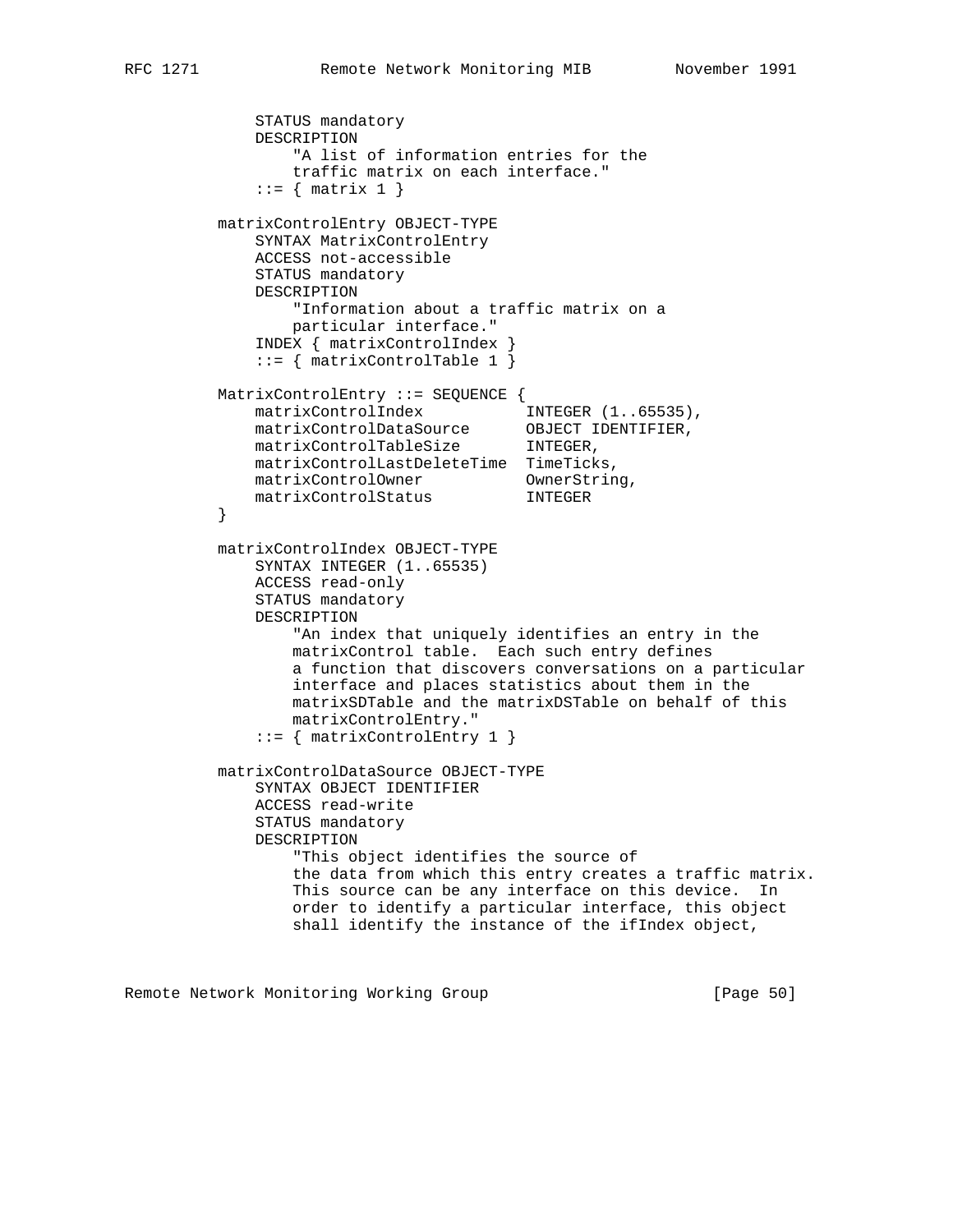defined in [4,6], for the desired interface. For example, if an entry were to receive data from interface #1, this object would be set to ifIndex.1. The statistics in this group reflect all packets on the local network segment attached to the identified interface. This object may not be modified if the associated matrixControlStatus object is equal to valid(1)." ::= { matrixControlEntry 2 } matrixControlTableSize OBJECT-TYPE SYNTAX INTEGER ACCESS read-only STATUS mandatory DESCRIPTION "The number of matrixSDEntries in the matrixSDTable for this interface. This must also be the value of the number of entries in the matrixDSTable for this interface." ::= { matrixControlEntry 3 } matrixControlLastDeleteTime OBJECT-TYPE SYNTAX TimeTicks ACCESS read-only STATUS mandatory DESCRIPTION "The value of sysUpTime when the last entry was deleted from the portion of the matrixSDTable or matrixDSTable associated with this matrixControlEntry. If no deletions have occurred, this value shall be zero." ::= { matrixControlEntry 4 } matrixControlOwner OBJECT-TYPE SYNTAX OwnerString ACCESS read-write STATUS mandatory DESCRIPTION "The entity that configured this entry and is therefore using the resources assigned to it."  $::=$  { matrixControlEntry 5 } matrixControlStatus OBJECT-TYPE SYNTAX EntryStatus ACCESS read-write

Remote Network Monitoring Working Group [Page 51]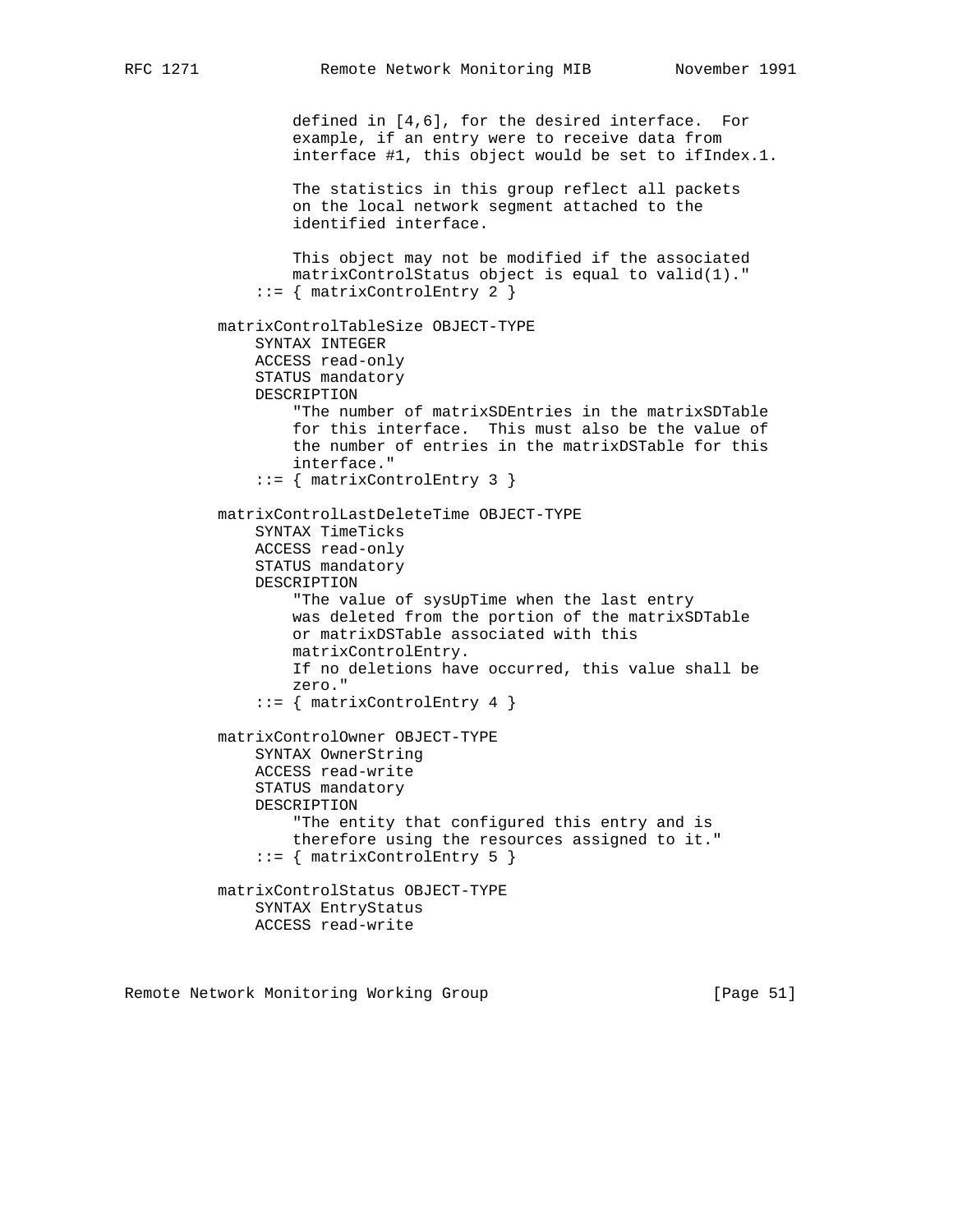STATUS mandatory DESCRIPTION "The status of this matrixControl entry. If this object is not equal to valid(1), all associated entries in the matrixSDTable and the matrixDSTable shall be deleted by the agent." ::= { matrixControlEntry 6 } matrixSDTable OBJECT-TYPE SYNTAX SEQUENCE OF MatrixSDEntry ACCESS not-accessible STATUS mandatory DESCRIPTION "A list of traffic matrix entries indexed by source and destination MAC address."  $::=$  { matrix 2 } matrixSDEntry OBJECT-TYPE SYNTAX MatrixSDEntry ACCESS not-accessible STATUS mandatory DESCRIPTION "A collection of statistics for communications between two addresses on a particular interface." INDEX { matrixSDIndex, matrixSDSourceAddress, matrixSDDestAddress }  $::=$  { matrixSDTable 1 } MatrixSDEntry ::= SEQUENCE { matrixSDSourceAddress OCTET STRING, matrixSDDestAddress OCTET STRING, matrixSDIndex **INTEGER** (1..65535), matrixSDPkts Counter, matrixSDOctets Counter, matrixSDErrors Counter } matrixSDSourceAddress OBJECT-TYPE SYNTAX OCTET STRING ACCESS read-only STATUS mandatory DESCRIPTION "The source physical address."  $::=$  { matrixSDEntry 1 }

Remote Network Monitoring Working Group [Page 52]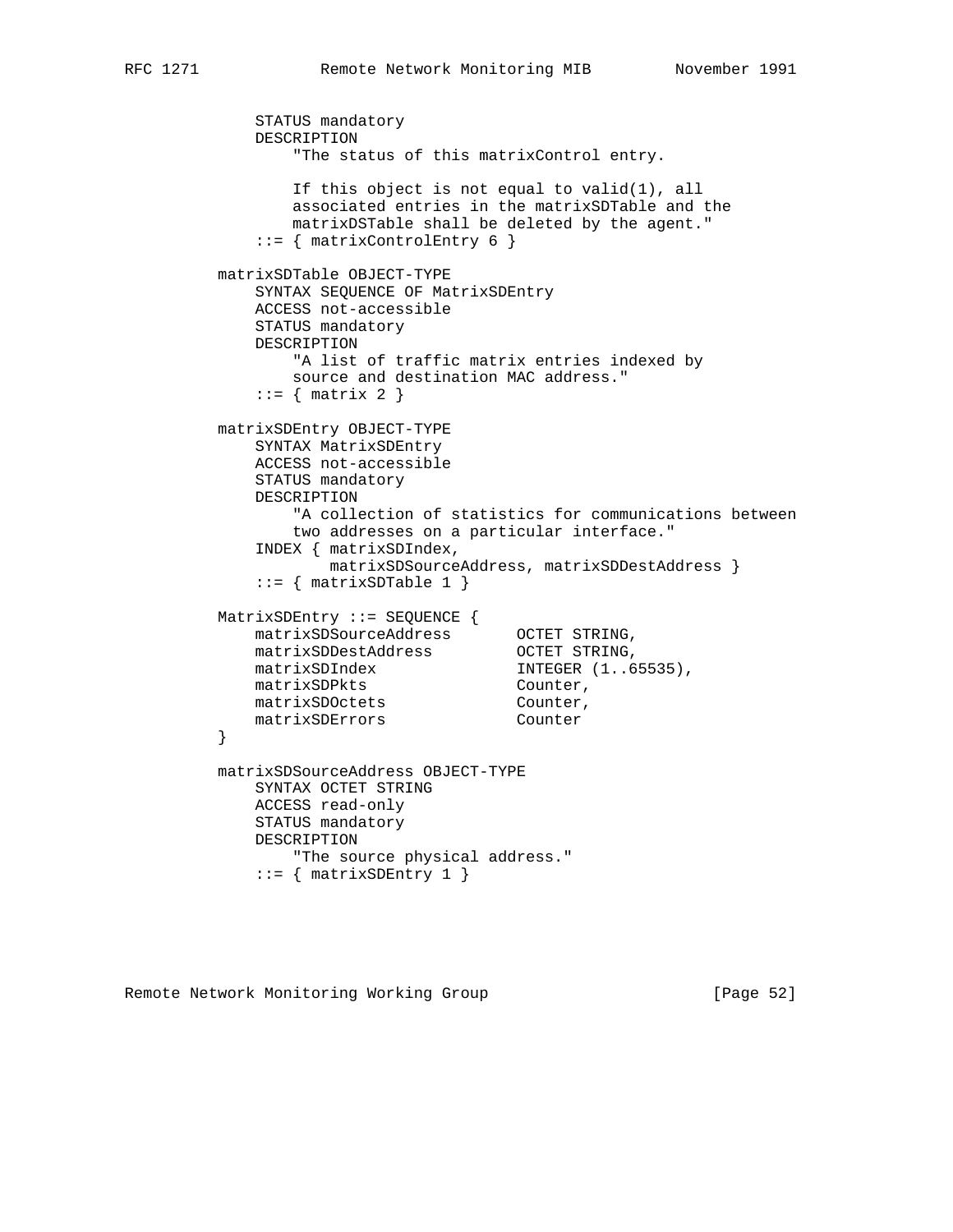```
 matrixSDDestAddress OBJECT-TYPE
     SYNTAX OCTET STRING
     ACCESS read-only
     STATUS mandatory
     DESCRIPTION
         "The destination physical address."
    ::= { matrixSDEntry 2 }
 matrixSDIndex OBJECT-TYPE
    SYNTAX INTEGER (1..65535)
    ACCESS read-only
     STATUS mandatory
     DESCRIPTION
         "The set of collected matrix statistics of which
         this entry is a part. The set of matrix statistics
         identified by a particular value of this index
         is associated with the same matrixControlEntry
         as identified by the same value of matrixControlIndex."
    ::= { matrixSDEntry 3 }
 matrixSDPkts OBJECT-TYPE
     SYNTAX Counter
     ACCESS read-only
     STATUS mandatory
     DESCRIPTION
         "The number of packets transmitted from the source
         address to the destination address (this number
         includes error packets)."
    ::= { matrixSDEntry 4 }
 matrixSDOctets OBJECT-TYPE
     SYNTAX Counter
     ACCESS read-only
     STATUS mandatory
     DESCRIPTION
         "The number of octets (excluding framing bits but
         including FCS octets) contained in all packets
         transmitted from the source address to the
         destination address."
    ::= { matrixSDEntry 5 }
 matrixSDErrors OBJECT-TYPE
     SYNTAX Counter
     ACCESS read-only
     STATUS mandatory
     DESCRIPTION
         "The number of error packets transmitted from
         the source address to the destination address."
```
Remote Network Monitoring Working Group [Page 53]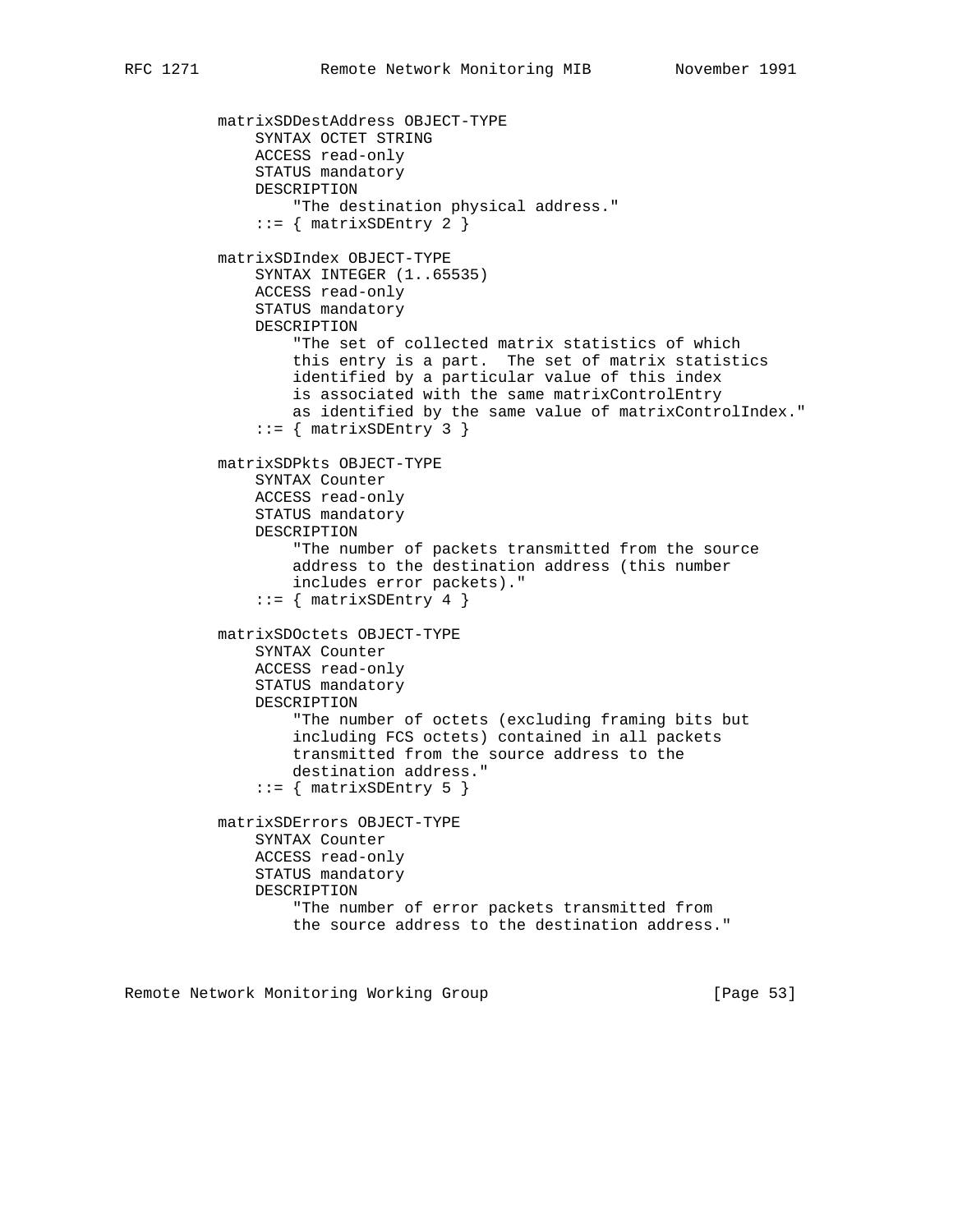```
::= { matrixSDEntry 6 }
          -- Traffic matrix tables from destination to source
         matrixDSTable OBJECT-TYPE
             SYNTAX SEQUENCE OF MatrixDSEntry
             ACCESS not-accessible
             STATUS mandatory
             DESCRIPTION
                 "A list of traffic matrix entries indexed by
                 destination and source MAC address."
            ::= { matrix 3 }
         matrixDSEntry OBJECT-TYPE
             SYNTAX MatrixDSEntry
             ACCESS not-accessible
             STATUS mandatory
             DESCRIPTION
                 "A collection of statistics for communications between
                 two address on a particular interface."
             INDEX { matrixDSIndex,
                    matrixDSDestAddress, matrixDSSourceAddress }
            ::= { matrixDSTable 1 }
 MatrixDSEntry ::= SEQUENCE {
matrixDSSourceAddress OCTET STRING,
matrixDSDestAddress OCTET STRING,
matrixDSIndex INTEGER (1..65535),
matrixDSPkts Counter,
            matrixDSOctets Counter,
             matrixDSErrors Counter
 }
         matrixDSSourceAddress OBJECT-TYPE
             SYNTAX OCTET STRING
             ACCESS read-only
             STATUS mandatory
             DESCRIPTION
                "The source physical address."
            ::= { matrixDSEntry 1 }
         matrixDSDestAddress OBJECT-TYPE
             SYNTAX OCTET STRING
             ACCESS read-only
             STATUS mandatory
             DESCRIPTION
                 "The destination physical address."
```
Remote Network Monitoring Working Group [Page 54]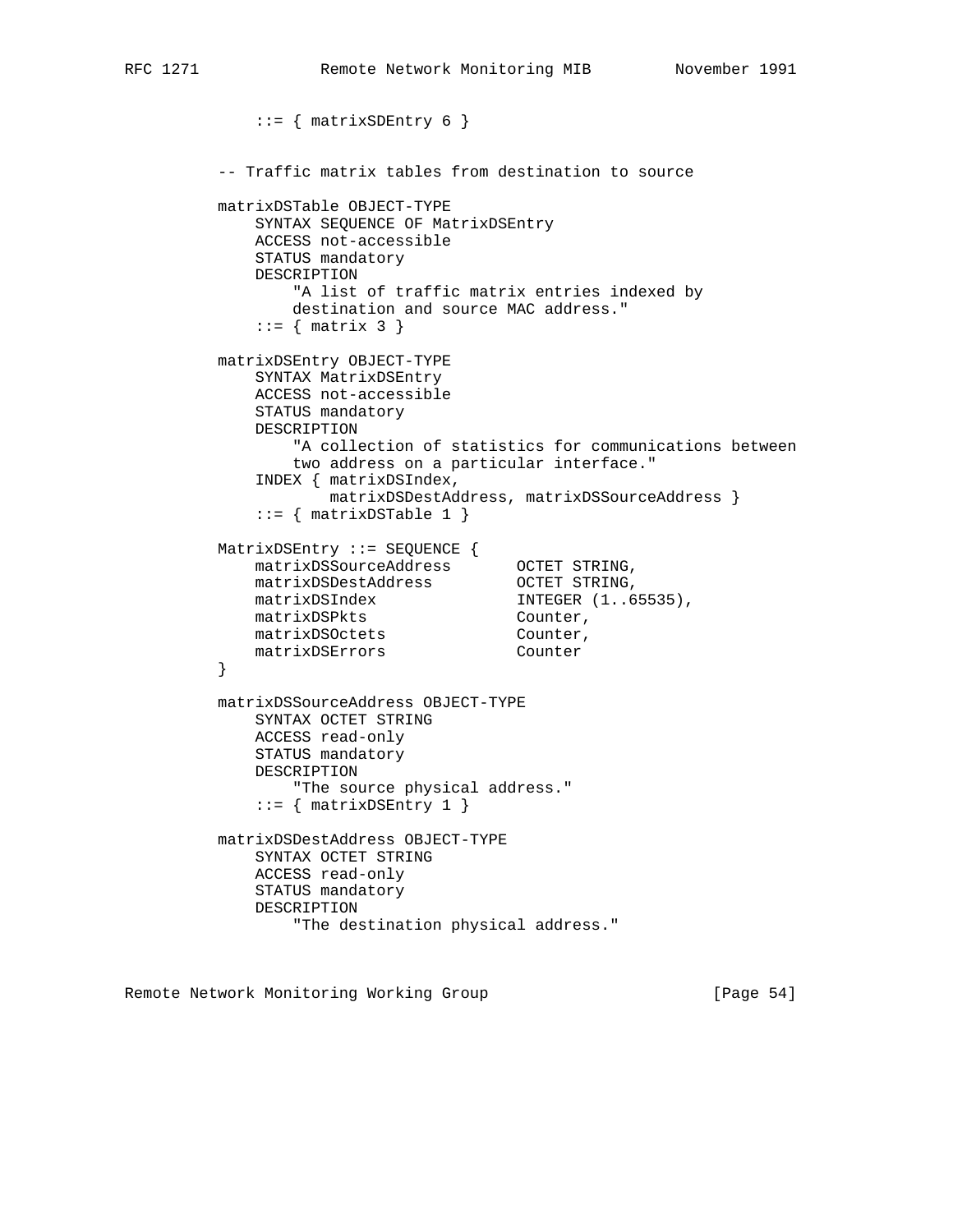```
 ::= { matrixDSEntry 2 }
 matrixDSIndex OBJECT-TYPE
     SYNTAX INTEGER (1..65535)
     ACCESS read-only
     STATUS mandatory
     DESCRIPTION
         "The set of collected matrix statistics of which
         this entry is a part. The set of matrix statistics
         identified by a particular value of this index
         is associated with the same matrixControlEntry
         as identified by the same value of matrixControlIndex."
    ::= { matrixDSEntry 3 }
 matrixDSPkts OBJECT-TYPE
     SYNTAX Counter
     ACCESS read-only
     STATUS mandatory
     DESCRIPTION
         "The number of packets transmitted from the source
         address to the destination address (this number
         includes error packets)."
    ::= { matrixDSEntry 4 }
 matrixDSOctets OBJECT-TYPE
     SYNTAX Counter
     ACCESS read-only
     STATUS mandatory
     DESCRIPTION
         "The number of octets (excluding framing bits
         but including FCS octets) contained in all packets
         transmitted from the source address to the
         destination address."
    ::= { matrixDSEntry 5 }
 matrixDSErrors OBJECT-TYPE
     SYNTAX Counter
     ACCESS read-only
     STATUS mandatory
     DESCRIPTION
         "The number of error packets transmitted from
         the source address to the destination address."
    ::= { matrixDSEntry 6 }
 -- The Filter Group
 -- Implementation of the Filter group is optional.
```
Remote Network Monitoring Working Group [Page 55]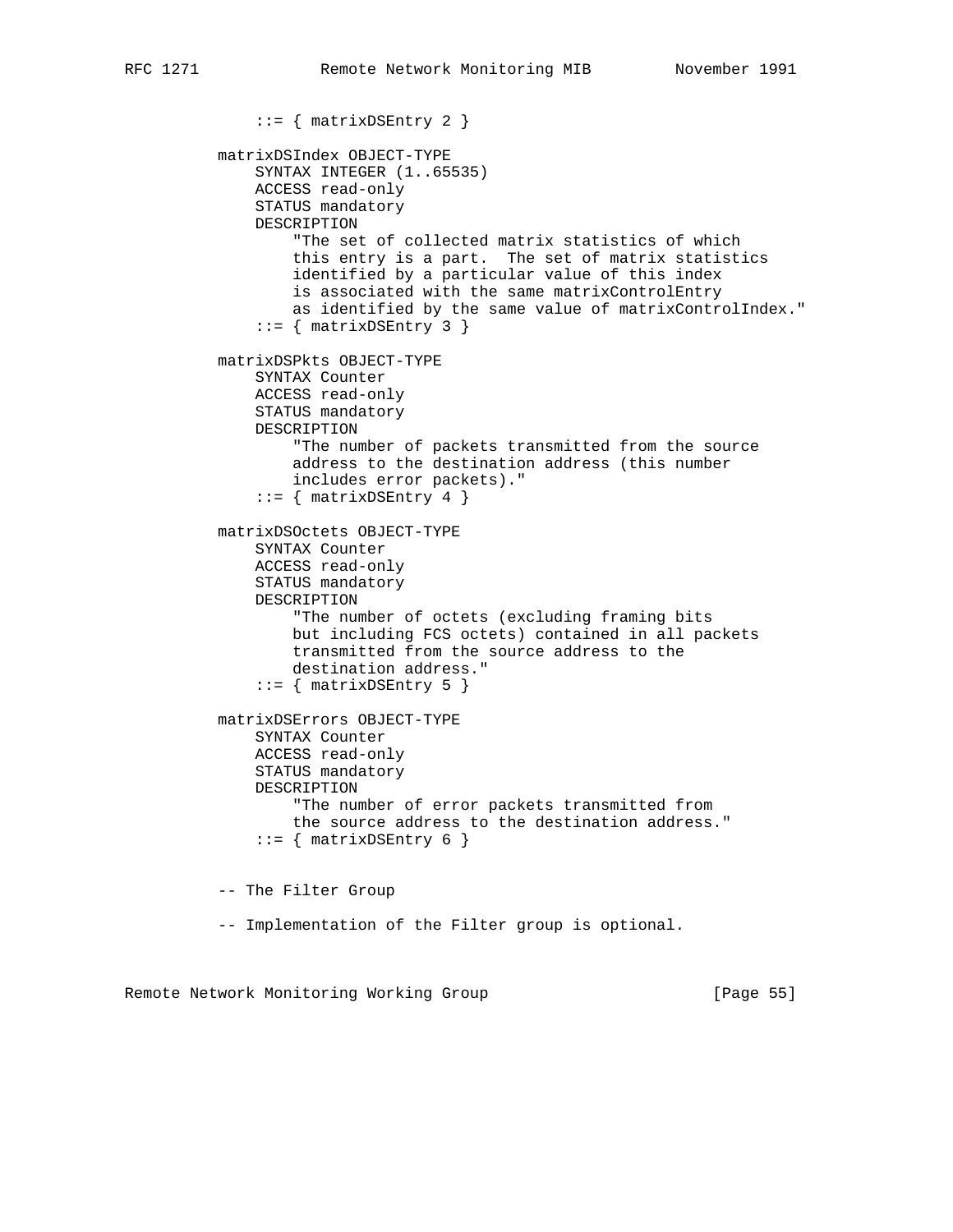```
 --
         -- The Filter group allows packets to be captured with an
         -- arbitrary filter expression. A logical data and
         -- event stream or "channel" is formed by the packets
         -- that match the filter expression.
 --
         -- This filter mechanism allows the creation of an arbitrary
         -- logical expression with which to filter packets. Each
         -- filter associated with a channel is OR'ed with the others.
         -- Within a filter, any bits checked in the data and status are
         -- AND'ed with respect to other bits in the same filter. The
         -- NotMask also allows for checking for inequality. Finally,
         -- the channelAcceptType object allows for inversion of the
         -- whole equation.
 --
         -- The channel can be turned on or off, and can also
         -- generate events when packets pass through it.
         filterTable OBJECT-TYPE
             SYNTAX SEQUENCE OF FilterEntry
             ACCESS not-accessible
             STATUS mandatory
             DESCRIPTION
                 "A list of packet filter entries."
             ::= { filter 1 }
         filterEntry OBJECT-TYPE
             SYNTAX FilterEntry
             ACCESS not-accessible
             STATUS mandatory
             DESCRIPTION
                 "A set of parameters for a packet filter applied on a
                particular interface."
             INDEX { filterIndex }
            ::= { filterTable 1 }
        FilterEntry ::= SEQUENCE {
filterIndex INTEGER (1..65535),
 filterChannelIndex INTEGER (1..65535),
filterPktDataOffset INTEGER,
filterPktData CCTET STRING,
filterPktDataMask OCTET STRING,
            FilterFRebaca<br>
filterPktDataMask OCTET STRING,<br>
filterPktStatus INTEGER,<br>
filterPktStatus INTEGER,
filterPktStatus INTEGER,
 filterPktStatusMask INTEGER,
 filterPktStatusNotMask INTEGER,
filterOwner CwnerString,
             filterStatus INTEGER
```
Remote Network Monitoring Working Group [Page 56]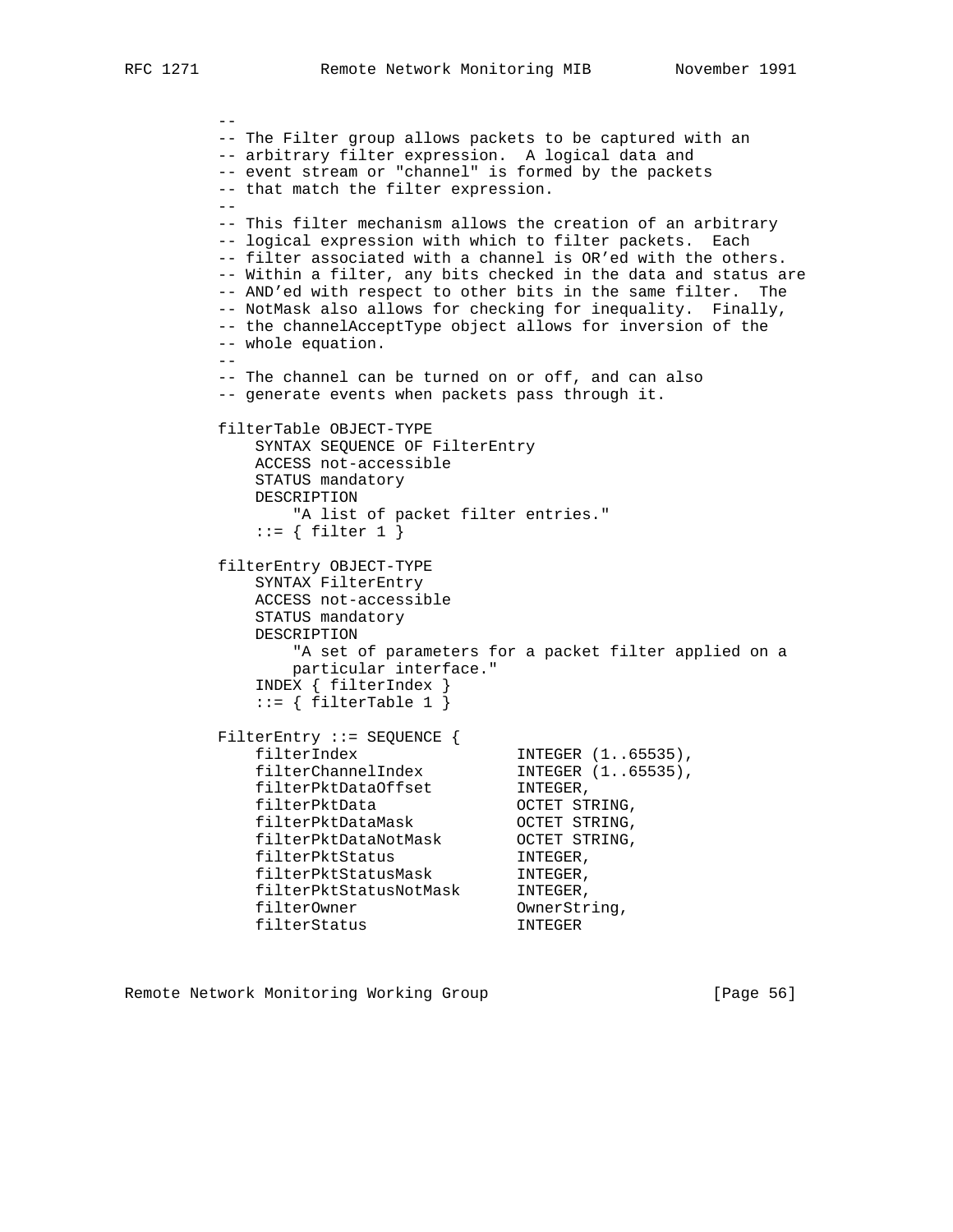} filterIndex OBJECT-TYPE SYNTAX INTEGER (1..65535) ACCESS read-only STATUS mandatory DESCRIPTION "An index that uniquely identifies an entry in the filter table. Each such entry defines one filter that is to be applied to every packet received on an interface."  $::=$  { filterEntry 1 } filterChannelIndex OBJECT-TYPE SYNTAX INTEGER (1..65535) ACCESS read-write STATUS mandatory DESCRIPTION "This object identifies the channel of which this filter is a part. The filters identified by a particular value of this object are associated with the same channel as identified by the same value of the channelIndex object." ::= { filterEntry 2 } filterPktDataOffset OBJECT-TYPE SYNTAX INTEGER ACCESS read-write STATUS mandatory DESCRIPTION "The offset from the beginning of each packet where a match of packet data will be attempted. This offset is measured from the point in the physical layer packet after the framing bits, if any. For example, in an Ethernet frame, this point is at the beginning of the destination MAC address. This object may not be modified if the associated filterStatus object is equal to valid(1)." DEFVAL { 0 }  $::=$  { filterEntry 3 } filterPktData OBJECT-TYPE SYNTAX OCTET STRING ACCESS read-write STATUS mandatory DESCRIPTION "The data that is to be matched with the input packet.

Remote Network Monitoring Working Group [Page 57]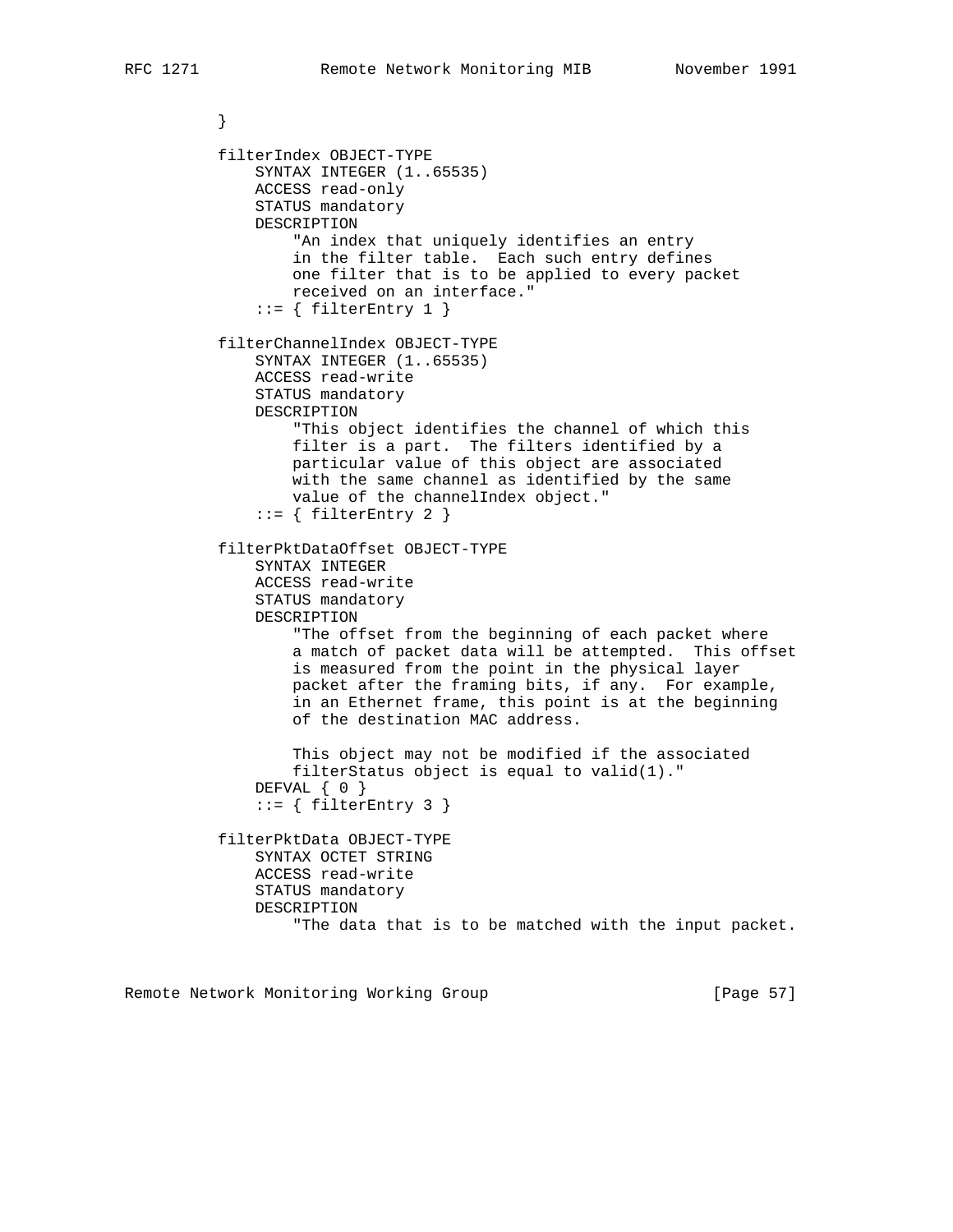For each packet received, this filter and the accompanying filterPktDataMask and filterPktDataNotMask will be adjusted for the offset. The only bits relevant to this match algorithm are those that have the corresponding filterPktDataMask bit equal to one. The following three rules are then applied to every packet:

- (1) If the packet is too short and does not have data corresponding to part of the filterPktData, the packet will fail this data match.
- (2) For each relevant bit from the packet with the corresponding filterPktDataNotMask bit set to zero, if the bit from the packet is not equal to the corresponding bit from the filterPktData, then the packet will fail this data match.
- (3) If for every relevant bit from the packet with the corresponding filterPktDataNotMask bit set to one, the bit from the packet is equal to the corresponding bit from the filterPktData, then the packet will fail this data match.

 Any packets that have not failed any of the three matches above have passed this data match.

 This object may not be modified if the associated filterStatus object is equal to valid(1)."  $::=$  { filterEntry 4 }

 filterPktDataMask OBJECT-TYPE SYNTAX OCTET STRING ACCESS read-write STATUS mandatory DESCRIPTION "The mask that is applied to the match process.

 After adjusting this mask for the offset, only those bits in the received packet that correspond to bits set in this mask are relevant for further processing by the match algorithm. The offset is applied to filterPktDataMask in the same way it is applied to the filter. For the purposes of the matching algorithm, if the associated filterPktData object is longer than this mask, this mask is conceptually extended with '1' bits until it reaches the length of the filterPktData object.

Remote Network Monitoring Working Group [Page 58]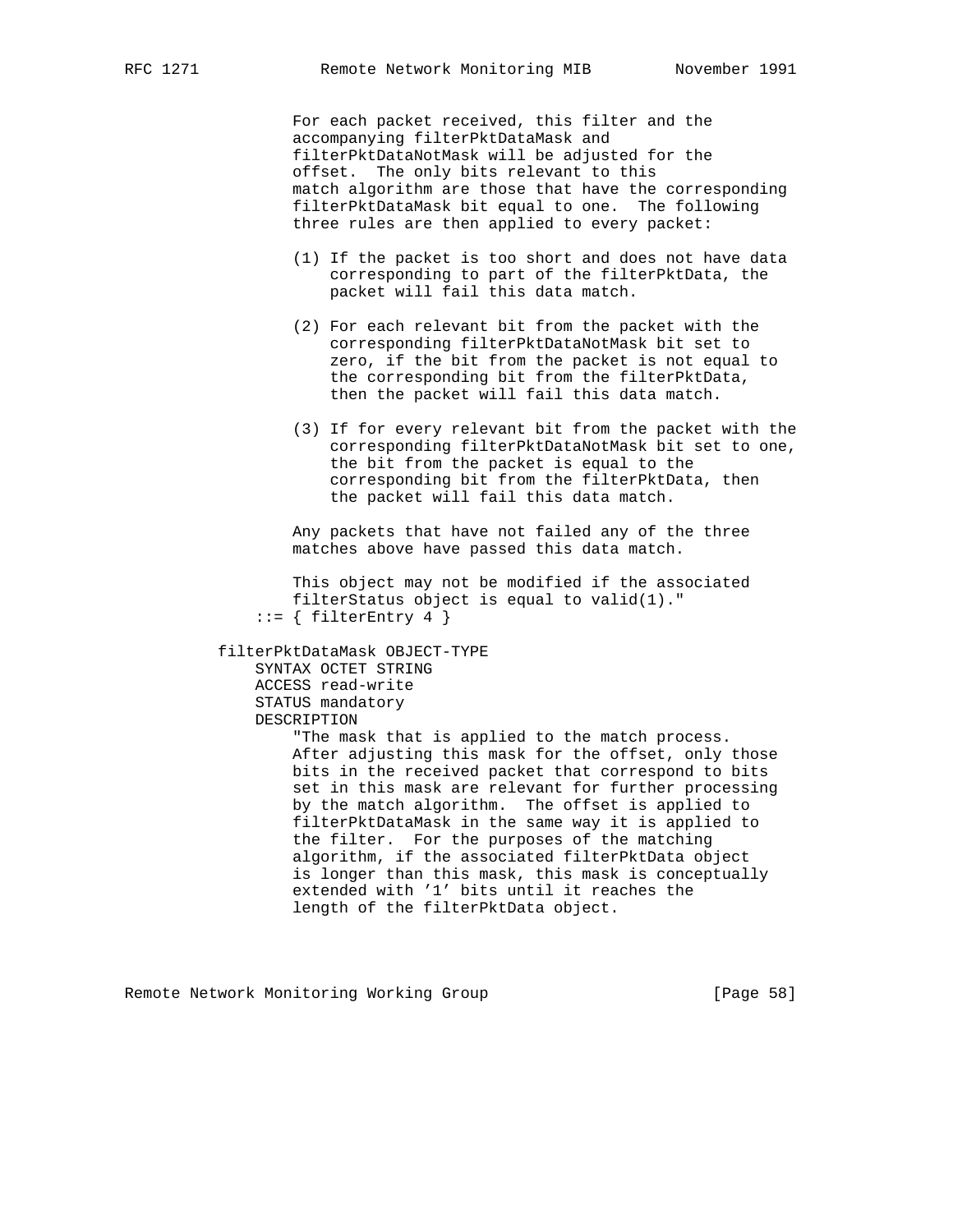This object may not be modified if the associated filterStatus object is equal to valid(1)." ::= { filterEntry 5 } filterPktDataNotMask OBJECT-TYPE SYNTAX OCTET STRING ACCESS read-write STATUS mandatory DESCRIPTION "The inversion mask that is applied to the match process. After adjusting this mask for the offset, those relevant bits in the received packet that correspond to bits cleared in this mask must all be equal to their corresponding bits in the filterPktData object for the packet to be accepted. In addition, at least one of those relevant bits in the received packet that correspond to bits set in this mask must be different to its corresponding bit in the filterPktData object. For the purposes of the matching algorithm, if the associated filterPktData object is longer than this mask, this mask is conceptually extended with '0' bits until it reaches the length of the filterPktData object. This object may not be modified if the associated filterStatus object is equal to valid(1)."  $::=$  { filterEntry 6 } filterPktStatus OBJECT-TYPE SYNTAX INTEGER ACCESS read-write STATUS mandatory DESCRIPTION "The status that is to be matched with the input packet. The only bits relevant to this match algorithm are those that have the corresponding filterPktStatusMask bit equal to one. The following two rules are then applied to every packet: (1) For each relevant bit from the packet status with the corresponding filterPktStatusNotMask bit set to zero, if the bit from the packet status is not equal to the corresponding bit from the filterPktStatus, then the packet will Remote Network Monitoring Working Group [Page 59]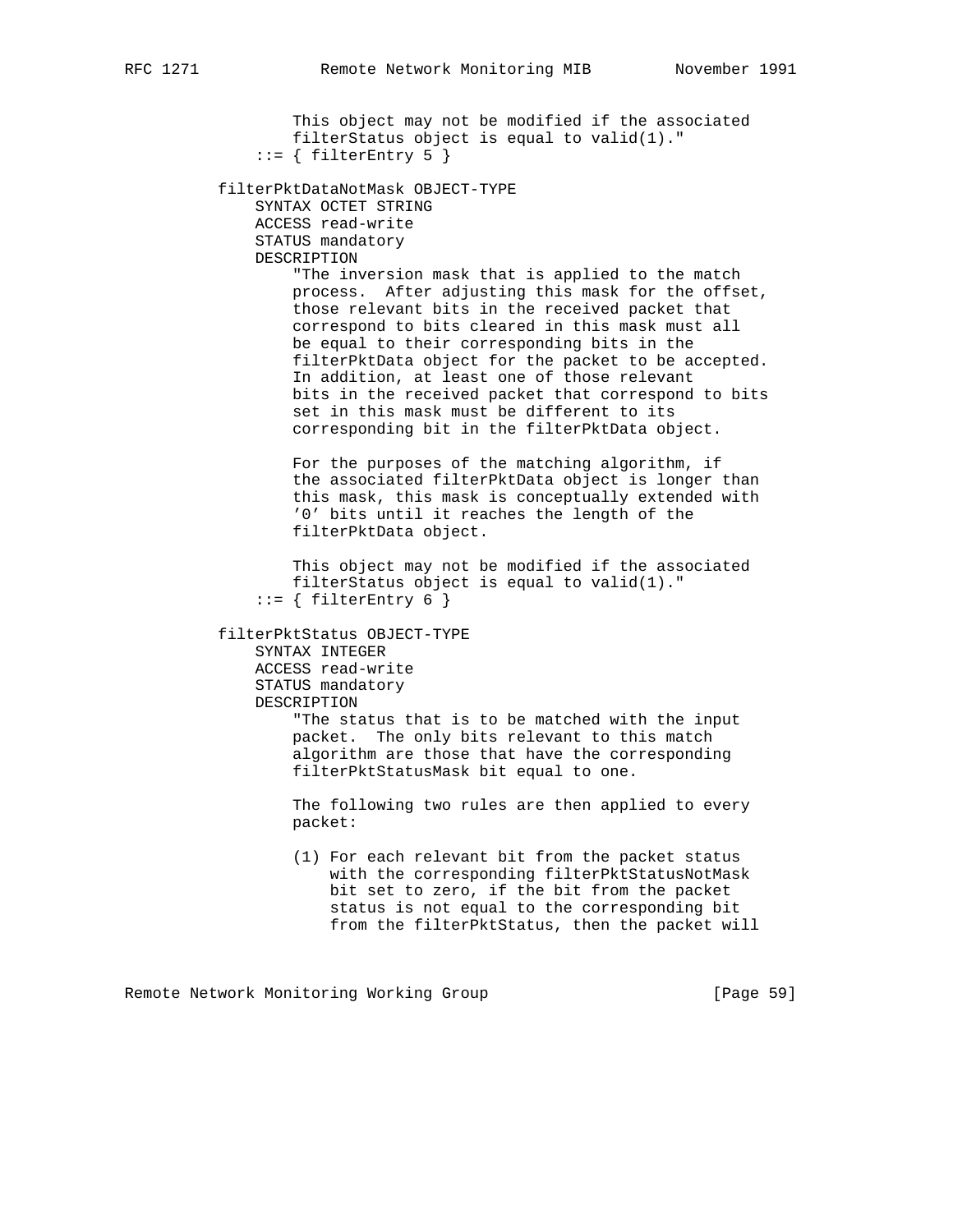fail this status match.

 (2) If for every relevant bit from the packet status with the corresponding filterPktStatusNotMask bit set to one, the bit from the packet status is equal to the corresponding bit from the filterPktStatus, then the packet will fail this status match.

 Any packets that have not failed either of the two matches above have passed this status match.

 The value of the packet status is a sum. This sum initially takes the value zero. Then, for each error, E, that has been discovered in this packet, 2 raised to a value representing E is added to the sum. The errors and the bits that represent them are dependent on the media type of the interface that this channel is receiving packets from.

 The errors defined for a packet captured off of an Ethernet interface are as follows:

| bit # | Error                                 |
|-------|---------------------------------------|
|       | Packet is longer than 1518 octets     |
|       | Packet is shorter than 64 octets      |
| -2.   | Packet experienced a CRC or Alignment |
|       | error                                 |
|       |                                       |

 For example, an Ethernet fragment would have a value of  $6 (2^1 + 2^2)$ .

 As this MIB is expanded to new media types, this object will have other media-specific errors defined.

 For the purposes of this status matching algorithm, if the packet status is longer than this object, filterPktStatus this object is conceptually extended with '0' bits until it reaches the size of the packet status.

 This object may not be modified if the associated filterStatus object is equal to valid(1)."  $::=$  { filterEntry 7 }

 filterPktStatusMask OBJECT-TYPE SYNTAX INTEGER ACCESS read-write

Remote Network Monitoring Working Group [Page 60]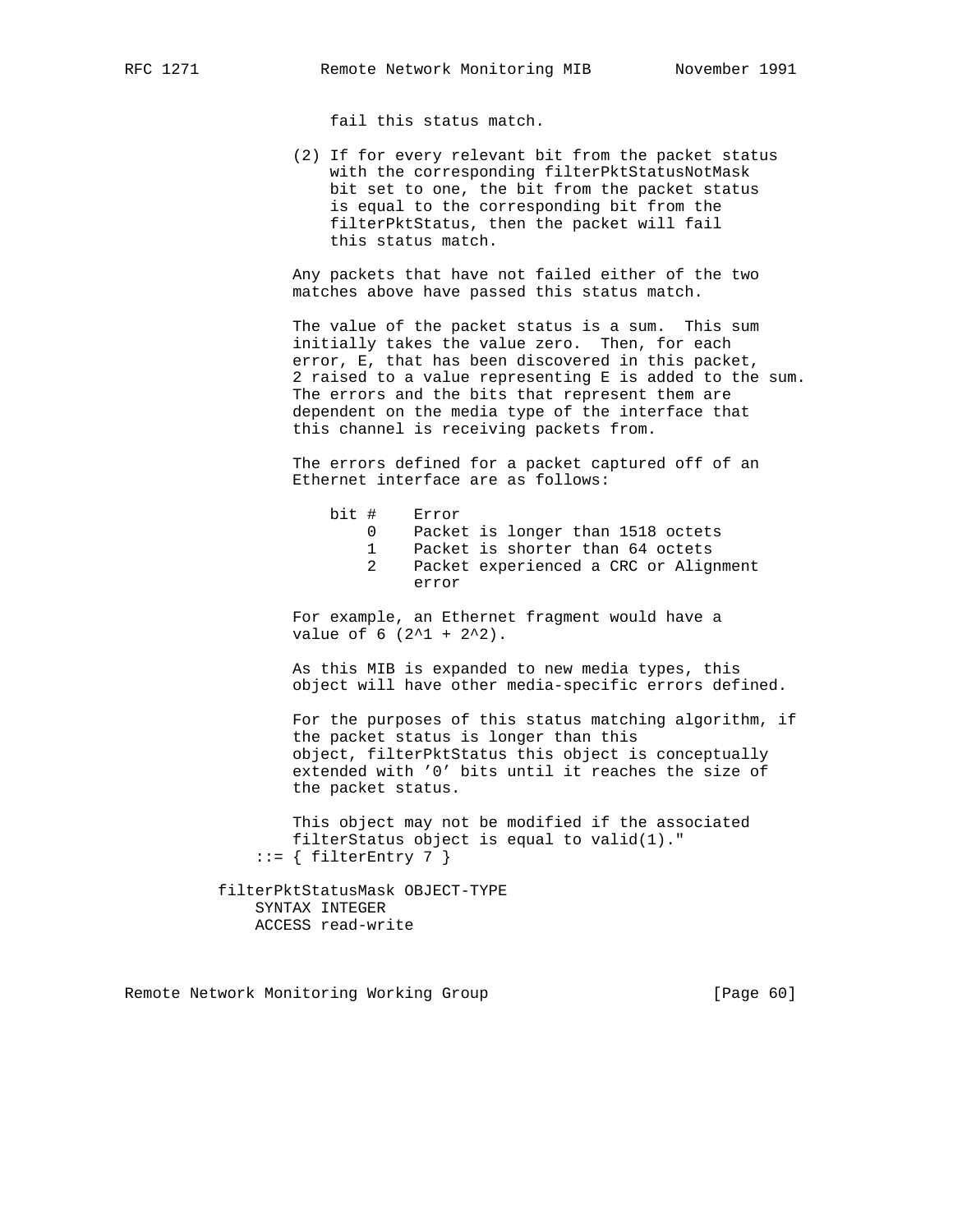STATUS mandatory DESCRIPTION "The mask that is applied to the status match process. Only those bits in the received packet that correspond to bits set in this mask are relevant for further processing by the status match algorithm. For the purposes of the matching algorithm, if the associated filterPktStatus object is longer than this mask, this mask is conceptually extended with '1' bits until it reaches the size of the filterPktStatus. In addition, if a packet status is longer than this mask, this mask is conceptually extended with '0' bits until it reaches the size of the packet status. This object may not be modified if the associated

 filterStatus object is equal to valid(1)."  $::=$  { filterEntry 8 }

 filterPktStatusNotMask OBJECT-TYPE SYNTAX INTEGER ACCESS read-write STATUS mandatory DESCRIPTION "The inversion mask that is applied to the status match

 process. Those relevant bits in the received packet status that correspond to bits cleared in this mask must all be equal to their corresponding bits in the filterPktStatus object for the packet to be accepted. In addition, at least one of those relevant bits in the received packet status that correspond to bits set in this mask must be different to its corresponding bit in the filterPktStatus object for the packet to be accepted.

 For the purposes of the matching algorithm, if the associated filterPktStatus object or a packet status is longer than this mask, this mask is conceptually extended with '0' bits until it reaches the longer of the lengths of the filterPktStatus object and the packet status.

 This object may not be modified if the associated filterStatus object is equal to valid(1)."  $::=$  { filterEntry 9 }

 filterOwner OBJECT-TYPE SYNTAX OwnerString

Remote Network Monitoring Working Group [Page 61]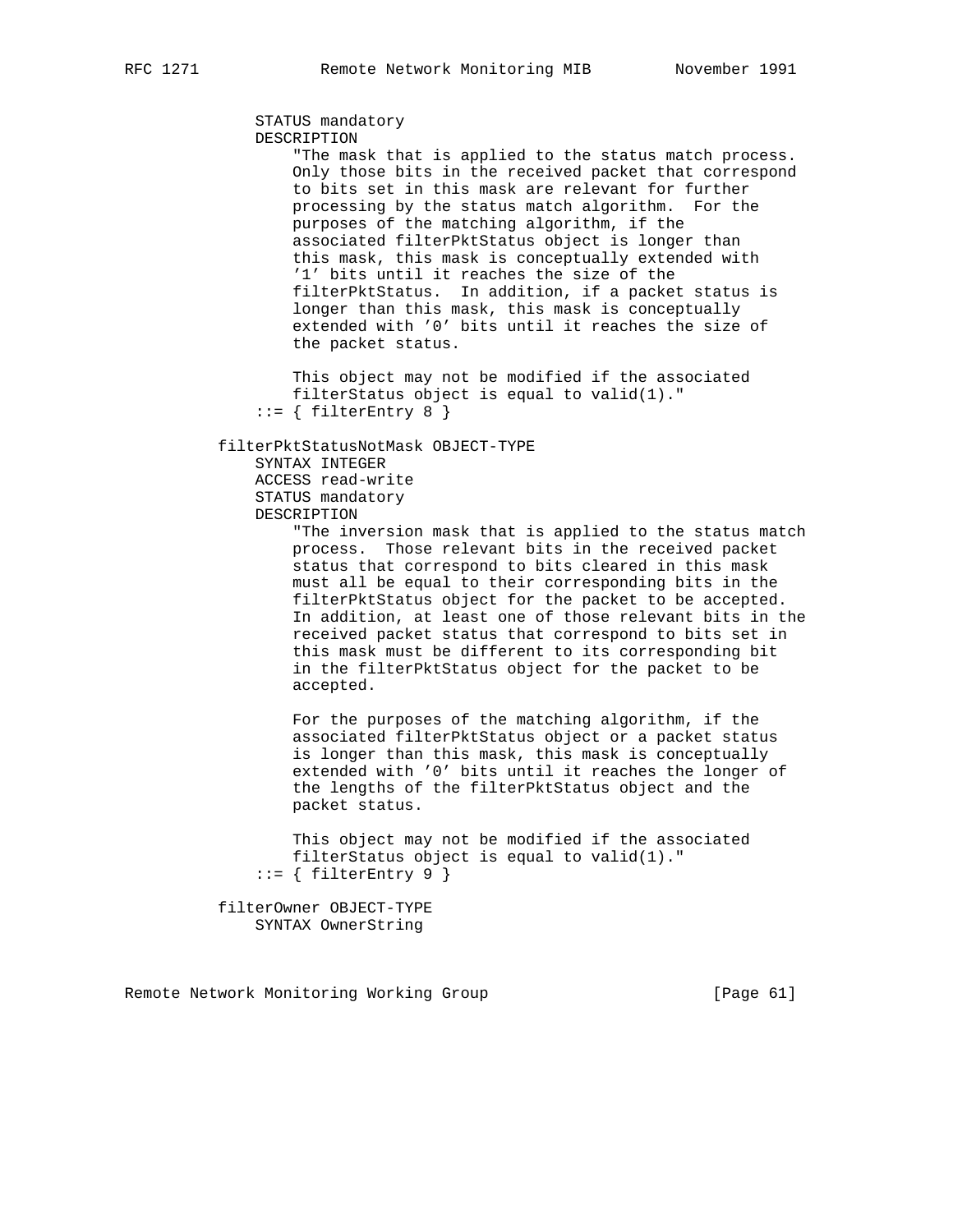```
 ACCESS read-write
            STATUS mandatory
            DESCRIPTION
               "The entity that configured this entry and is
               therefore using the resources assigned to it."
           ::= { filterEntry 10 }
        filterStatus OBJECT-TYPE
            SYNTAX EntryStatus
            ACCESS read-write
            STATUS mandatory
            DESCRIPTION
               "The status of this filter entry."
            ::= { filterEntry 11 }
        channelTable OBJECT-TYPE
            SYNTAX SEQUENCE OF ChannelEntry
            ACCESS not-accessible
            STATUS mandatory
            DESCRIPTION
               "A list of packet channel entries."
           ::= { filter 2 }
        channelEntry OBJECT-TYPE
            SYNTAX ChannelEntry
            ACCESS not-accessible
            STATUS mandatory
            DESCRIPTION
               "A set of parameters for a packet channel applied on a
               particular interface."
            INDEX { channelIndex }
           ::= \{ channelTable 1 \} ChannelEntry ::= SEQUENCE {
 channelIndex INTEGER (1..65535),
 channelIfIndex INTEGER (1..65535),
channelAcceptType INTEGER,
channelDataControl INTEGER,
 channelTurnOnEventIndex INTEGER (0..65535),
 channelTurnOffEventIndex INTEGER (0..65535),
 channelEventIndex INTEGER (0..65535),
channelEventStatus INTEGER,
channelMatches Counter,
 channelDescription DisplayString (SIZE (0..127)),
channelOwner CownerString,
 channelStatus INTEGER
         }
```
Remote Network Monitoring Working Group [Page 62]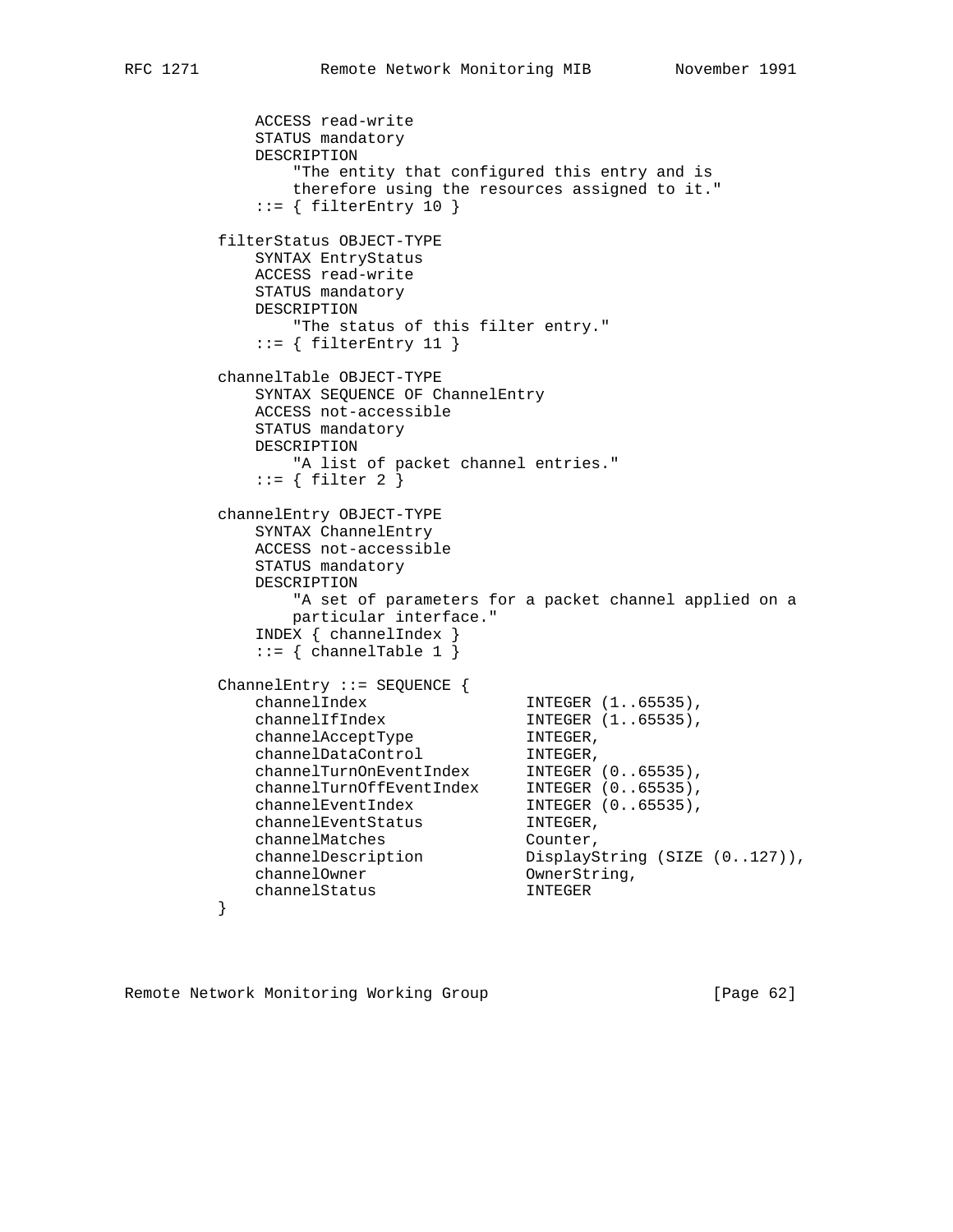```
 channelIndex OBJECT-TYPE
               SYNTAX INTEGER (1..65535)
               ACCESS read-only
               STATUS mandatory
               DESCRIPTION
                   "An index that uniquely identifies an entry
                   in the channel table. Each such
                   entry defines one channel, a logical data
                   and event stream."
              ::= { channelEntry 1 }
          channelIfIndex OBJECT-TYPE
               SYNTAX INTEGER (1..65535)
               ACCESS read-write
               STATUS mandatory
               DESCRIPTION
                   "The value of this object uniquely identifies the
                   interface on this remote network monitoring device
                   to which the associated filters are applied to allow
                   data into this channel. The interface identified by
                   a particular value of this object is the same
                   interface as identified by the same value of the
                   ifIndex object, defined in [4,6]. The filters in
                   this group are applied to all packets on the local
                   network segment attached to the identified
                   interface.
                   This object may not be modified if the associated
                   channelStatus object is equal to valid(1)."
              ::= { channelEntry 2 }
           channelAcceptType OBJECT-TYPE
               SYNTAX INTEGER {
                  acceptMatched(1),
              acceptFailed(2)<br>}
 }
               ACCESS read-write
               STATUS mandatory
               DESCRIPTION
                   "This object controls the action of the filters
                   associated with this channel. If this object is equal
                   to acceptMatched(1), packets will be accepted to this
                   channel if they are accepted by both the packet data
                   and packet status matches of an associated filter. If
                   this object is equal to acceptFailed(2), packets will
                   be accepted to this channel only if they fail either
                   the packet data match or the packet status match of
                   each of the associated filters.
```
Remote Network Monitoring Working Group [Page 63]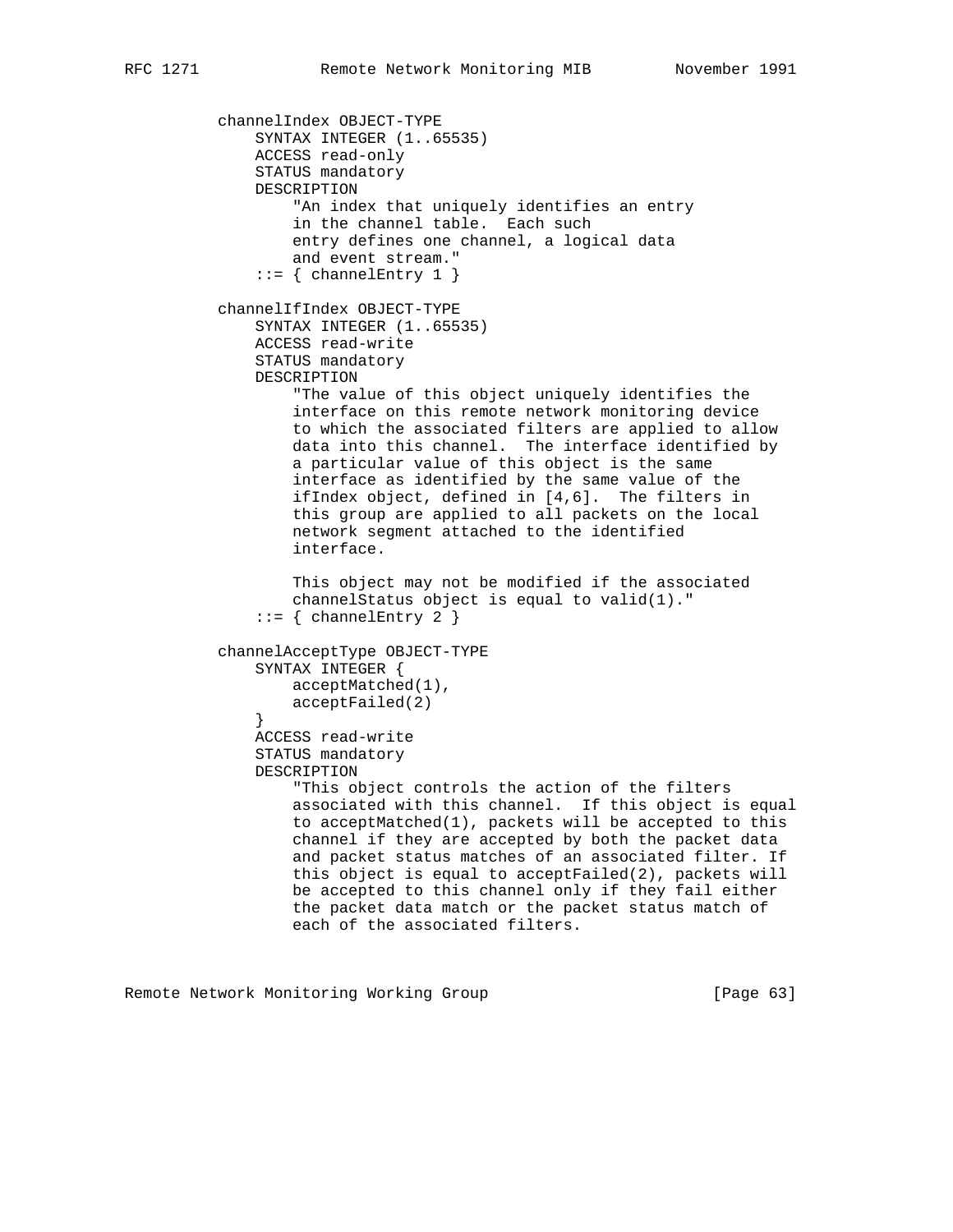```
 This object may not be modified if the associated
                   channelStatus object is equal to valid(1)."
              ::= { channelEntry 3 }
           channelDataControl OBJECT-TYPE
               SYNTAX INTEGER {
                  on(1),
                  off(2) }
               ACCESS read-write
               STATUS mandatory
               DESCRIPTION
                   "This object controls the flow of data through this
                   channel. If this object is on(1), data, status and
                   events flow through this channel. If this object is
                   off(2), data, status and events will not flow through
                   this channel."
               DEFVAL { off }
              ::= { channelEntry 4 }
           channelTurnOnEventIndex OBJECT-TYPE
               SYNTAX INTEGER (0..65535)
               ACCESS read-write
               STATUS mandatory
               DESCRIPTION
                   "The value of this object identifies the event
                   that is configured to turn the associated
                   channelDataControl from off to on when the event is
                   generated. The event identified by a particular value
                   of this object is the same event as identified by the
                   same value of the eventIndex object. If there is no
                   corresponding entry in the eventTable, then no
                  association exists. In fact, if no event is intended
                   for this channel, channelTurnOnEventIndex must be
                   set to zero, a non-existent event index.
                   This object may not be modified if the associated
                   channelStatus object is equal to valid(1)."
              ::= { channelEntry 5 }
          channelTurnOffEventIndex OBJECT-TYPE
               SYNTAX INTEGER (0..65535)
               ACCESS read-write
               STATUS mandatory
               DESCRIPTION
                   "The value of this object identifies the event
                   that is configured to turn the associated
                   channelDataControl from on to off when the event is
```
Remote Network Monitoring Working Group [Page 64]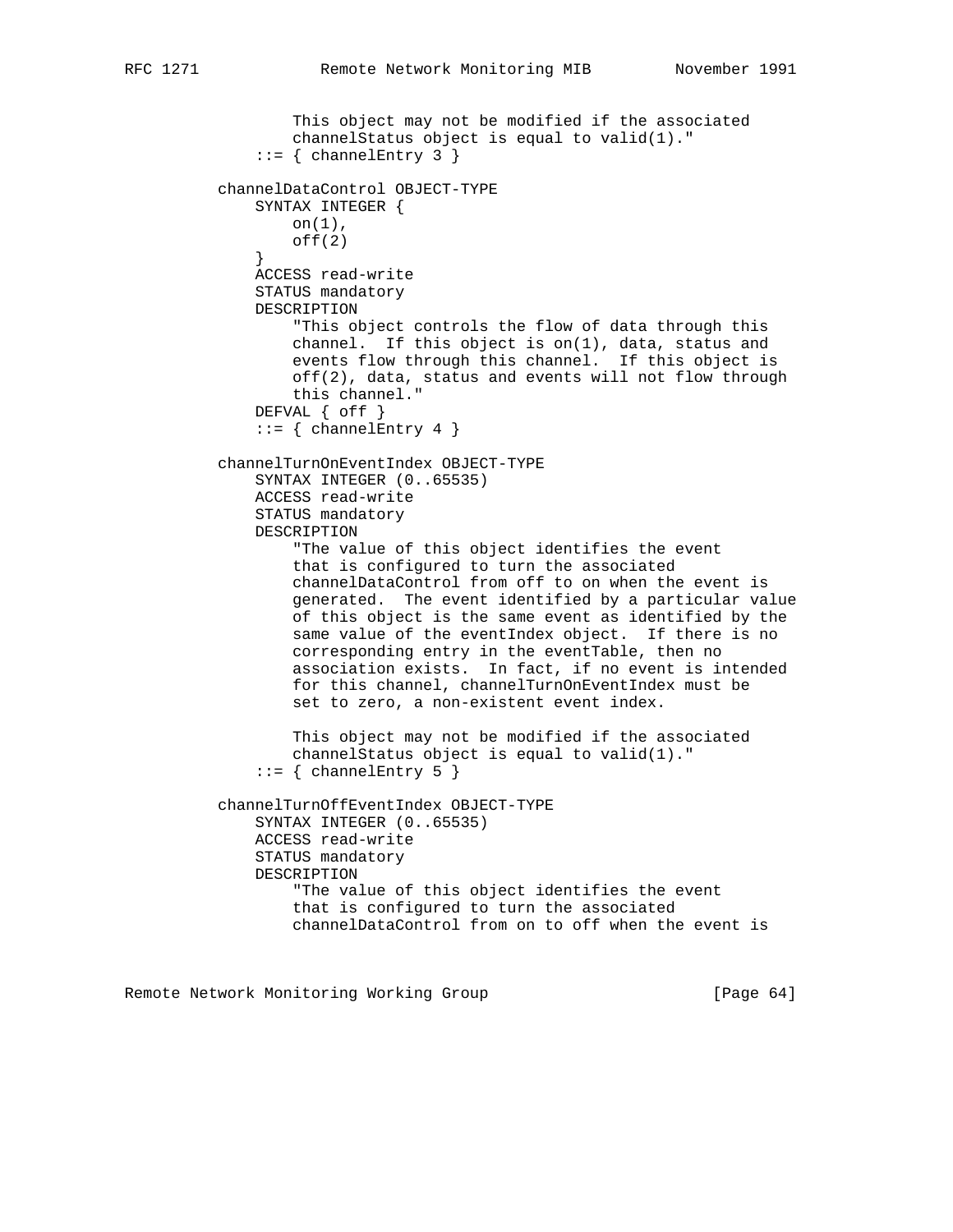generated. The event identified by a particular value of this object is the same event as identified by the same value of the eventIndex object. If there is no corresponding entry in the eventTable, then no association exists. In fact, if no event is intended for this channel, channelTurnOffEventIndex must be set to zero, a non-existent event index.

 This object may not be modified if the associated channelStatus object is equal to valid(1)."  $::=$  { channelEntry 6 }

 channelEventIndex OBJECT-TYPE SYNTAX INTEGER (0..65535) ACCESS read-write STATUS mandatory

DESCRIPTION

 "The value of this object identifies the event that is configured to be generated when the associated channelDataControl is on and a packet is matched. The event identified by a particular value of this object is the same event as identified by the same value of the eventIndex object. If there is no corresponding entry in the eventTable, then no association exists. In fact, if no event is intended for this channel, channelEventIndex must be set to zero, a non-existent event index.

 This object may not be modified if the associated channelStatus object is equal to valid(1)."  $::=$  { channelEntry 7 }

 channelEventStatus OBJECT-TYPE SYNTAX INTEGER { eventReady(1), eventFired(2), eventAlwaysReady(3) } ACCESS read-write STATUS mandatory DESCRIPTION "The event status of this channel.

> If this channel is configured to generate events when packets are matched, a means of controlling the flow of those events is often needed. When this object is equal to eventReady(1), a single event may be generated, after which this object

Remote Network Monitoring Working Group [Page 65]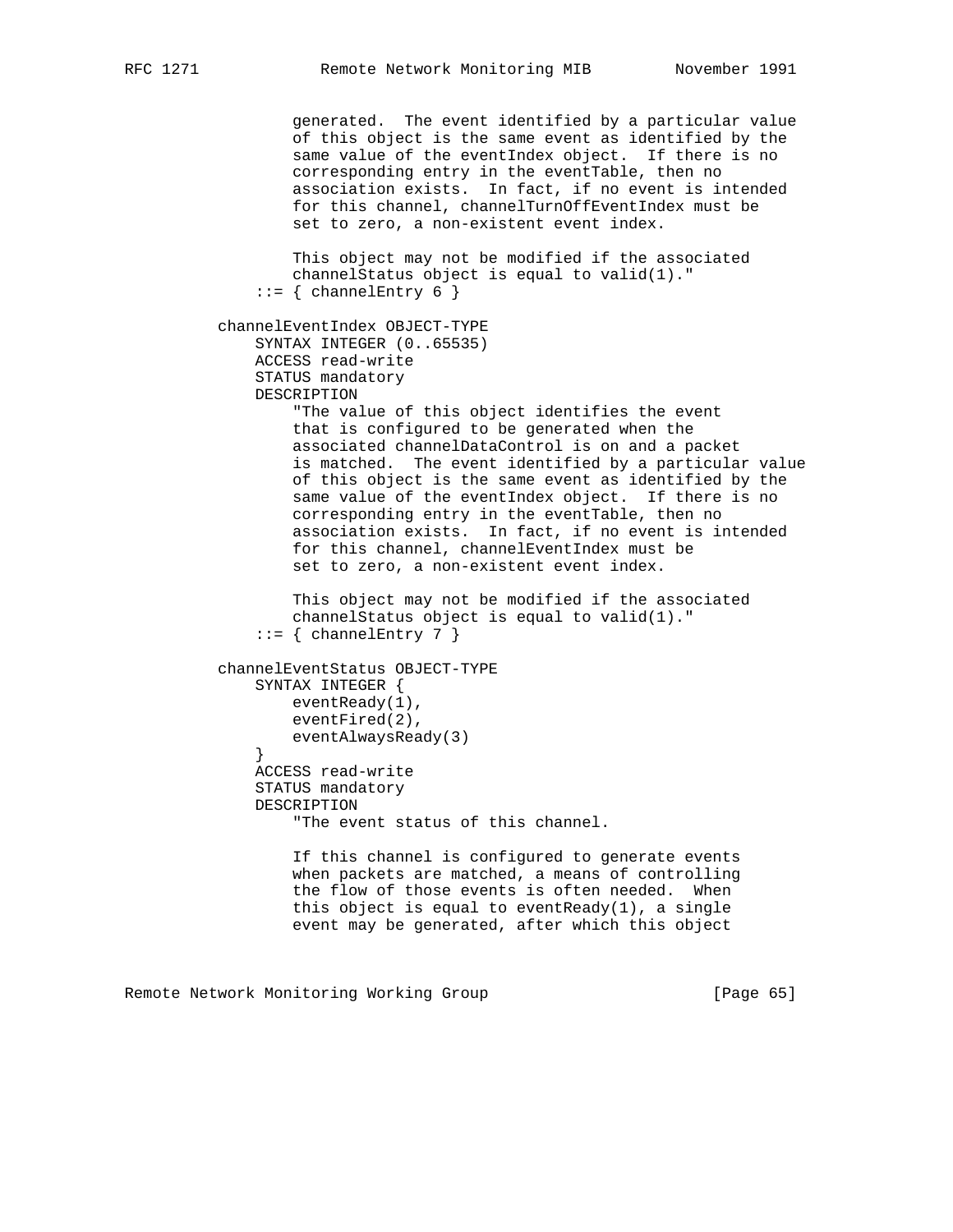```
 will be set by the probe to eventFired(2). While
         in the eventFired(2) state, no events will be
         generated until the object is modified to
         eventReady(1) (or eventAlwaysReady(3)). The
         management station can thus easily respond to a
         notification of an event by re-enabling this object.
         If the management station wishes to disable this
         flow control and allow events to be generated
         at will, this object may be set to
         eventAlwaysReady(3). Disabling the flow control
         is discouraged as it can result in high network
         traffic or other performance problems."
     DEFVAL { eventReady }
     ::= { channelEntry 8 }
 channelMatches OBJECT-TYPE
     SYNTAX Counter
     ACCESS read-only
     STATUS mandatory
     DESCRIPTION
         "The number of times this channel has matched a packet.
         Note that this object is updated even when
         channelDataControl is set to off."
     ::= { channelEntry 9 }
 channelDescription OBJECT-TYPE
     SYNTAX DisplayString (SIZE (0..127))
     ACCESS read-write
     STATUS mandatory
     DESCRIPTION
         "A comment describing this channel."
    ::= { channelEntry 10 }
 channelOwner OBJECT-TYPE
     SYNTAX OwnerString
     ACCESS read-write
     STATUS mandatory
     DESCRIPTION
         "The entity that configured this entry and is therefore
         using the resources assigned to it."
    ::= { channelEntry 11 }
 channelStatus OBJECT-TYPE
     SYNTAX EntryStatus
     ACCESS read-write
     STATUS mandatory
    DESCRIPTION
```
Remote Network Monitoring Working Group [Page 66]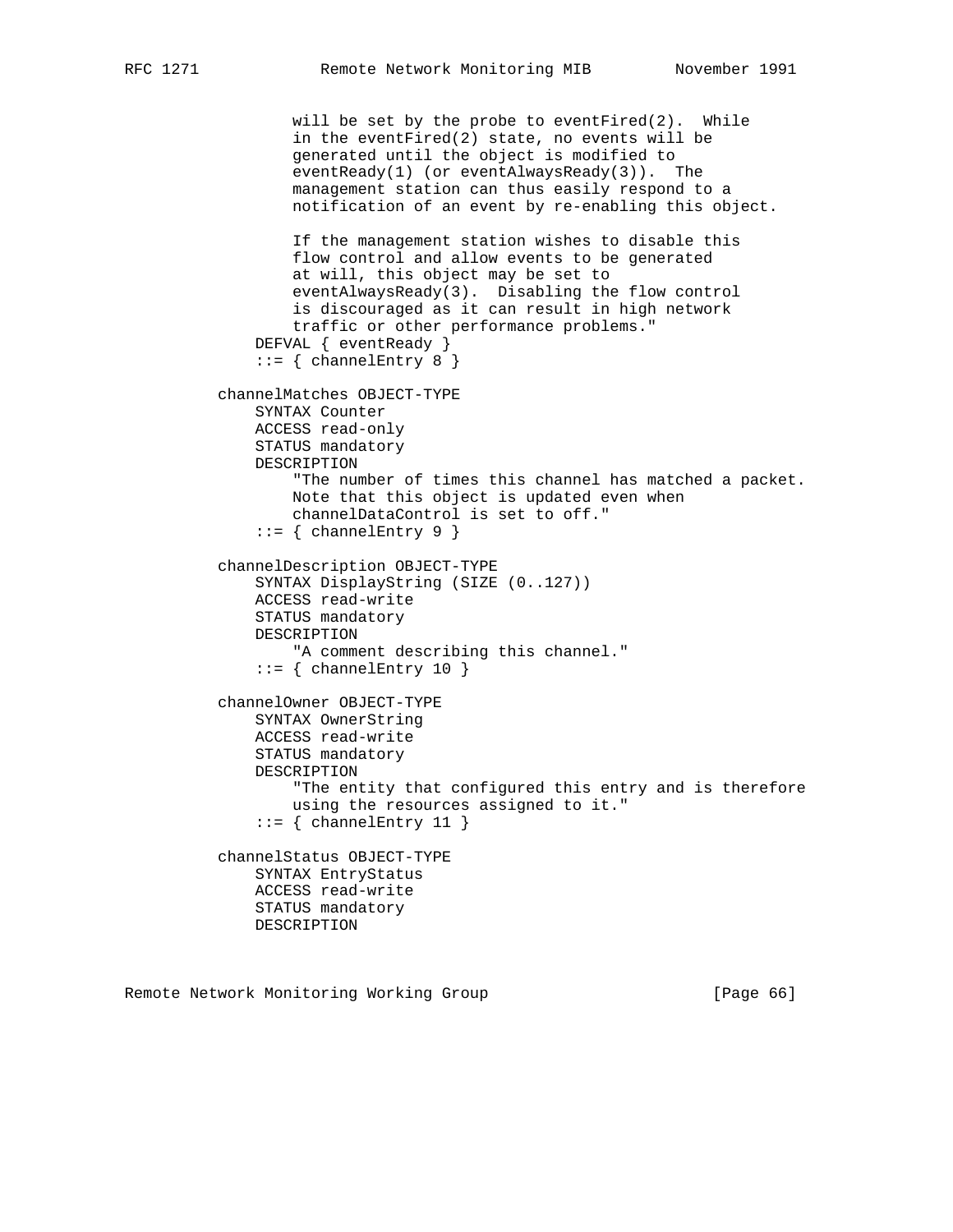```
 "The status of this channel entry."
             ::= { channelEntry 12 }
          -- The Packet Capture Group
          -- Implementation of the Packet Capture group is optional.
         - -- The Packet Capture Group requires implementation of the
          -- Filter Group.
 --
          -- The Packet Capture group allows packets to be captured
          -- upon a filter match. The bufferControlTable controls
          -- the captured packets output from a channel that is
         -- associated with it. The captured packets are placed
          -- in entries in the captureBufferTable. These entries are
          -- associated with the bufferControlEntry on whose behalf they
          -- were stored.
          bufferControlTable OBJECT-TYPE
              SYNTAX SEQUENCE OF BufferControlEntry
              ACCESS not-accessible
             STATUS mandatory
              DESCRIPTION
                  "A list of buffers control entries."
             ::= { capture 1 }
          bufferControlEntry OBJECT-TYPE
              SYNTAX BufferControlEntry
              ACCESS not-accessible
              STATUS mandatory
              DESCRIPTION
                  "A set of parameters that control the collection of
                  a stream of packets that have matched filters."
              INDEX { bufferControlIndex }
              ::= { bufferControlTable 1 }
          BufferControlEntry ::= SEQUENCE {
             bufferControlIndex INTEGER (1..65535),<br>bufferControlChannelIndex INTEGER (1..65535),
 bufferControlChannelIndex INTEGER (1..65535),
 bufferControlFullStatus INTEGER,
bufferControlFullAction INTEGER,
 bufferControlCaptureSliceSize INTEGER,
 bufferControlDownloadSliceSize INTEGER,
             bufferControlDownloadOffset INTEGER,
              bufferControlMaxOctetsRequested INTEGER,
 bufferControlMaxOctetsGranted INTEGER,
```
Remote Network Monitoring Working Group [Page 67]

bufferControlCapturedPackets INTEGER,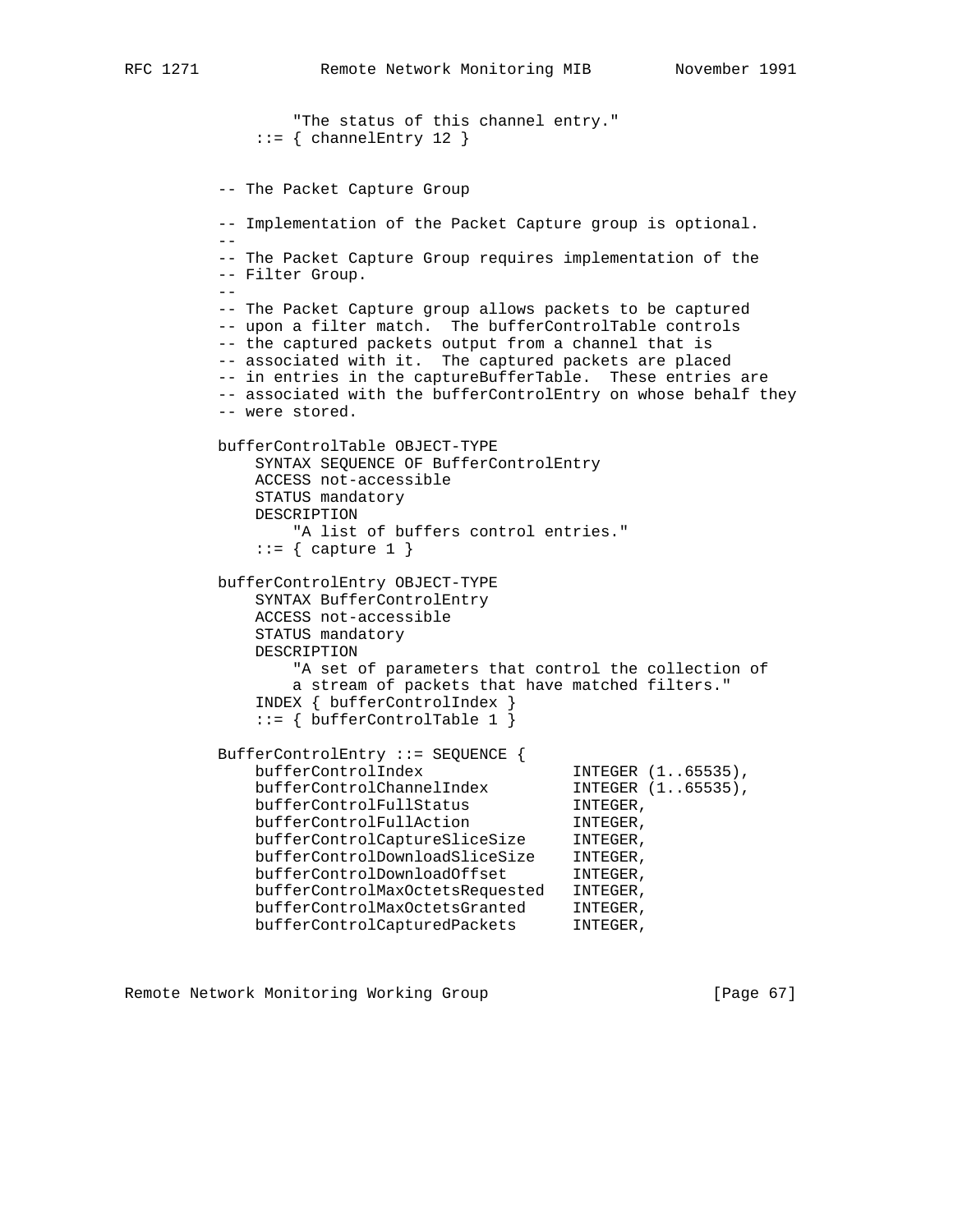bufferControlTurnOnTime TimeTicks, bufferControlOwner CownerString, bufferControlStatus INTEGER } bufferControlIndex OBJECT-TYPE SYNTAX INTEGER (1..65535) ACCESS read-only STATUS mandatory DESCRIPTION "An index that uniquely identifies an entry in the bufferControl table. The value of this index shall never be zero. Each such entry defines one set of packets that is captured and controlled by one or more filters." ::= { bufferControlEntry 1 } bufferControlChannelIndex OBJECT-TYPE SYNTAX INTEGER (1..65535) ACCESS read-write STATUS mandatory DESCRIPTION "An index that identifies the channel that is the source of packets for this bufferControl table. The channel identified by a particular value of this index is the same as identified by the same value of the channelIndex object. This object may not be modified if the associated bufferControlStatus object is equal to valid(1)." ::= { bufferControlEntry 2 } bufferControlFullStatus OBJECT-TYPE SYNTAX INTEGER { spaceAvailable(1),  $full(2)$  } ACCESS read-only STATUS mandatory DESCRIPTION "This object shows whether the buffer has room to accept new packets or if it is full. If the status is spaceAvailable(1), the buffer is accepting new packets normally. If the status is full(2) and the associated bufferControlFullAction object is wrapWhenFull, the buffer is accepting new packets by deleting enough of the oldest packets

Remote Network Monitoring Working Group [Page 68]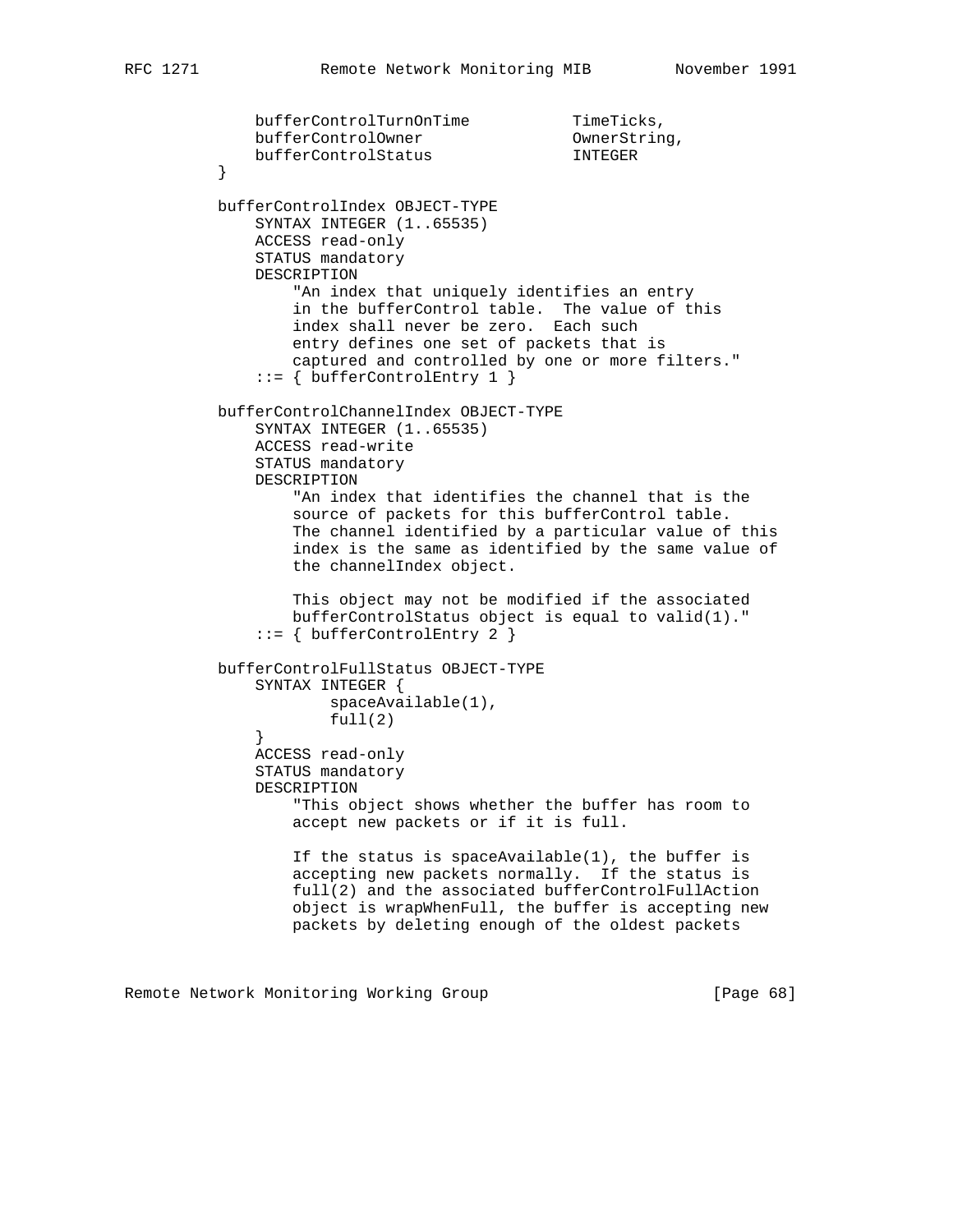```
 to make room for new ones as they arrive. Otherwise,
                   if the status is full(2) and the
                   bufferControlFullAction object is lockWhenFull,
                   then the buffer has stopped collecting packets.
                  When this object is set to full(2) the probe must
                   not later set it to spaceAvailable(1) except in the
                   case of a significant gain in resources such as
                   an increase of bufferControlOctetsGranted. In
                   particular, the wrap-mode action of deleting old
                  packets to make room for newly arrived packets
                  must not affect the value of this object."
               ::= { bufferControlEntry 3 }
          bufferControlFullAction OBJECT-TYPE
               SYNTAX INTEGER {
                       lockWhenFull(1),
                       wrapWhenFull(2) -- FIFO
 }
               ACCESS read-write
               STATUS mandatory
               DESCRIPTION
                   "Controls the action of the buffer when it
                   reaches the full status. When in the lockWhenFull(1)
                   state a packet is added to the buffer that
                   fills the buffer, the bufferControlFullStatus will
                   be set to full(2) and this buffer will stop capturing
                   packets."
               ::= { bufferControlEntry 4 }
          bufferControlCaptureSliceSize OBJECT-TYPE
               SYNTAX INTEGER
               ACCESS read-write
               STATUS mandatory
               DESCRIPTION
                   "The maximum number of octets of each packet
                   that will be saved in this capture buffer.
                   For example, if a 1500 octet packet is received by
                   the probe and this object is set to 500, then only
                   500 octets of the packet will be stored in the
                   associated capture buffer. If this variable is set
                   to 0, the capture buffer will save as many octets
                   as is possible.
                   This object may not be modified if the associated
                   bufferControlStatus object is equal to valid(1)."
               DEFVAL { 100 }
               ::= { bufferControlEntry 5 }
```
Remote Network Monitoring Working Group [Page 69]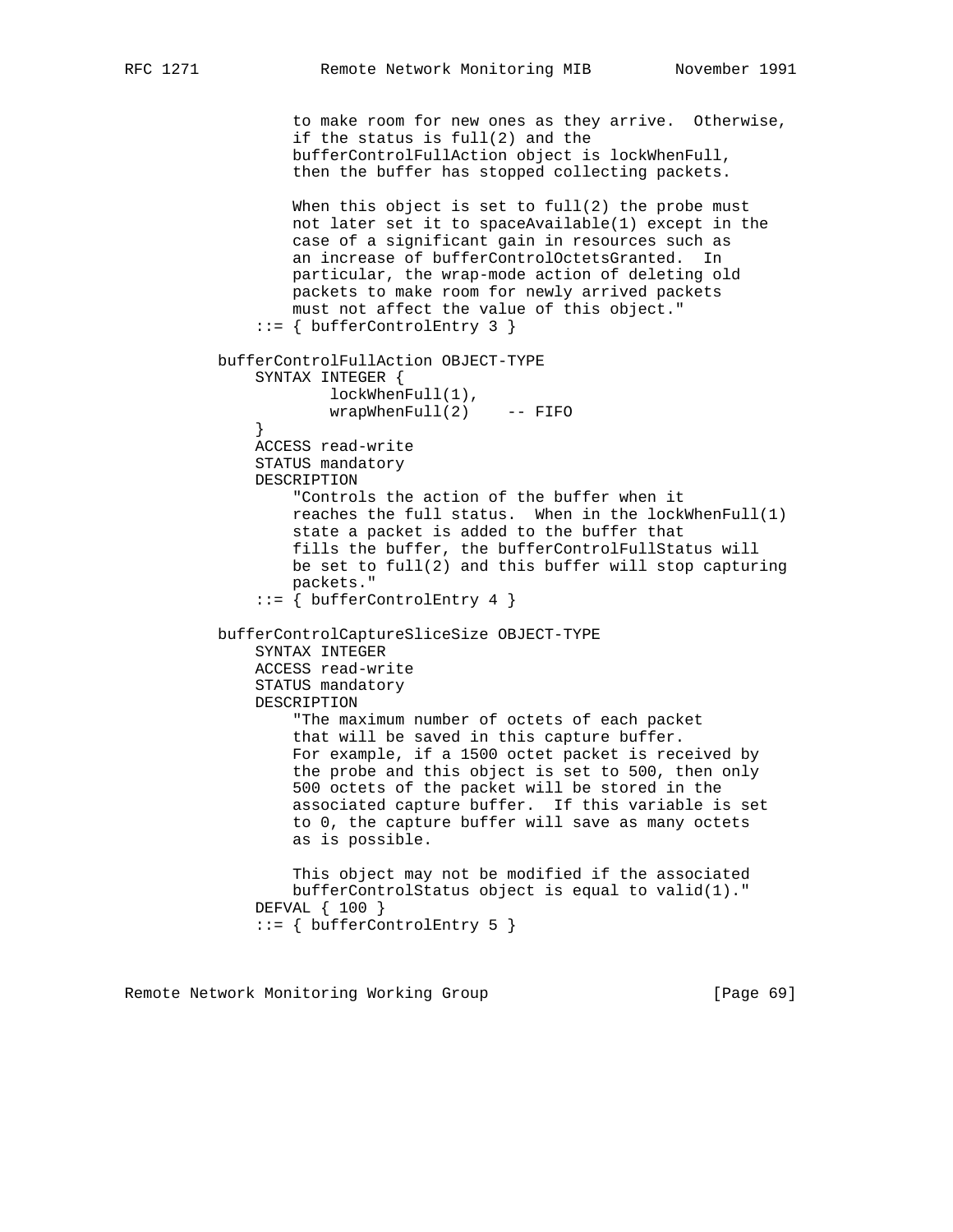```
 bufferControlDownloadSliceSize OBJECT-TYPE
     SYNTAX INTEGER
     ACCESS read-write
     STATUS mandatory
     DESCRIPTION
         "The maximum number of octets of each packet
         in this capture buffer that will be returned in
         an SNMP retrieval of that packet. For example,
         if 500 octets of a packet have been stored in the
         associated capture buffer, the associated
         bufferControlDownloadOffset is 0, and this
         object is set to 100, then the captureBufferPacket
         object that contains the packet will contain only
         the first 100 octets of the packet.
         A prudent manager will take into account possible
         interoperability or fragmentation problems that may
         occur if the download slice size is set too large.
         In particular, conformant SNMP implementations are not
         required to accept messages whose length exceeds 484
         octets, although they are encouraged to support larger
         datagrams whenever feasible."
     DEFVAL { 100 }
     ::= { bufferControlEntry 6 }
 bufferControlDownloadOffset OBJECT-TYPE
     SYNTAX INTEGER
     ACCESS read-write
     STATUS mandatory
     DESCRIPTION
         "The offset of the first octet of each packet
         in this capture buffer that will be returned in
         an SNMP retrieval of that packet. For example,
         if 500 octets of a packet have been stored in the
         associated capture buffer and this object is set to
         100, then the captureBufferPacket object that
         contains the packet will contain bytes starting
         100 octets into the packet."
    DEFVAL { 0 }
     ::= { bufferControlEntry 7 }
 bufferControlMaxOctetsRequested OBJECT-TYPE
     SYNTAX INTEGER
     ACCESS read-write
     STATUS mandatory
     DESCRIPTION
         "The requested maximum number of octets to be
         saved in this captureBuffer, including any
```
Remote Network Monitoring Working Group [Page 70]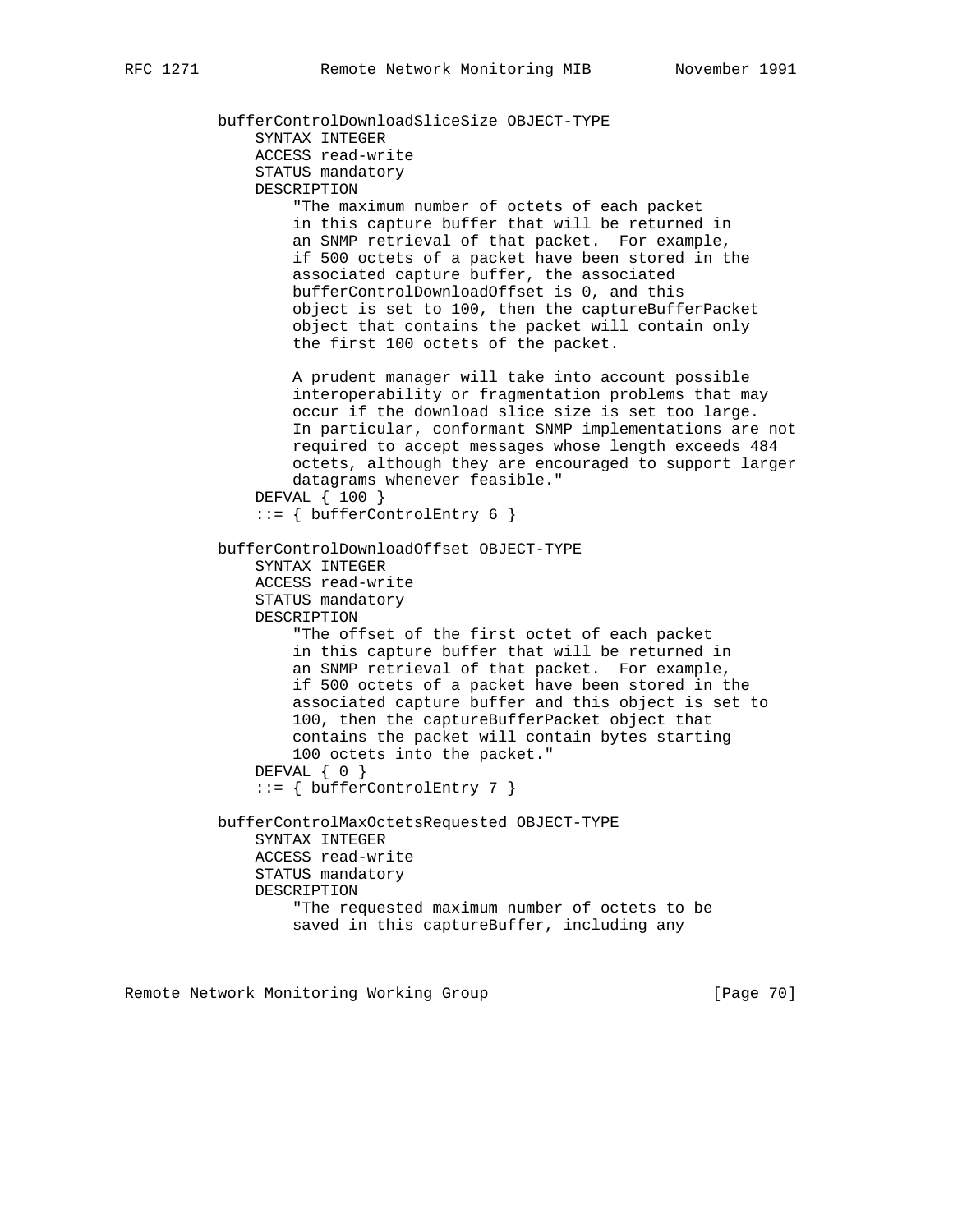implementation-specific overhead. If this variable is set to -1, the capture buffer will save as many octets as is possible.

 When this object is created or modified, the probe should set bufferControlMaxOctetsGranted as closely to this object as is possible for the particular probe implementation and available resources. However, if the object has the special value of -1, the probe must set bufferControlMaxOctetsGranted to -1." DEFVAL  $\{-1\}$ 

::= { bufferControlEntry 8 }

 bufferControlMaxOctetsGranted OBJECT-TYPE SYNTAX INTEGER ACCESS read-only STATUS mandatory DESCRIPTION "The maximum number of octets that can be saved in this captureBuffer, including overhead. If this variable is -1, the capture buffer will save as many octets as possible.

> When the bufferControlMaxOctetsRequested object is created or modified, the probe should set this object as closely to the requested value as is possible for the particular probe implementation and available resources. However, if the request object has the special value of -1, the probe must set this object to -1. The probe must not lower this value except as a result of a modification to the associated bufferControlMaxOctetsRequested object.

 When this maximum number of octets is reached and a new packet is to be added to this capture buffer and the corresponding bufferControlFullAction is set to wrapWhenFull(2), enough of the oldest packets associated with this capture buffer shall be deleted by the agent so that the new packet can be added. If the corresponding bufferControlFullAction is set to lockWhenFull(1), the new packet shall be discarded. In either case, the probe must set bufferControlFullStatus to full(2).

 When the value of this object changes to a value less than the current value, entries are deleted from the captureBufferTable associated with this

Remote Network Monitoring Working Group [Page 71]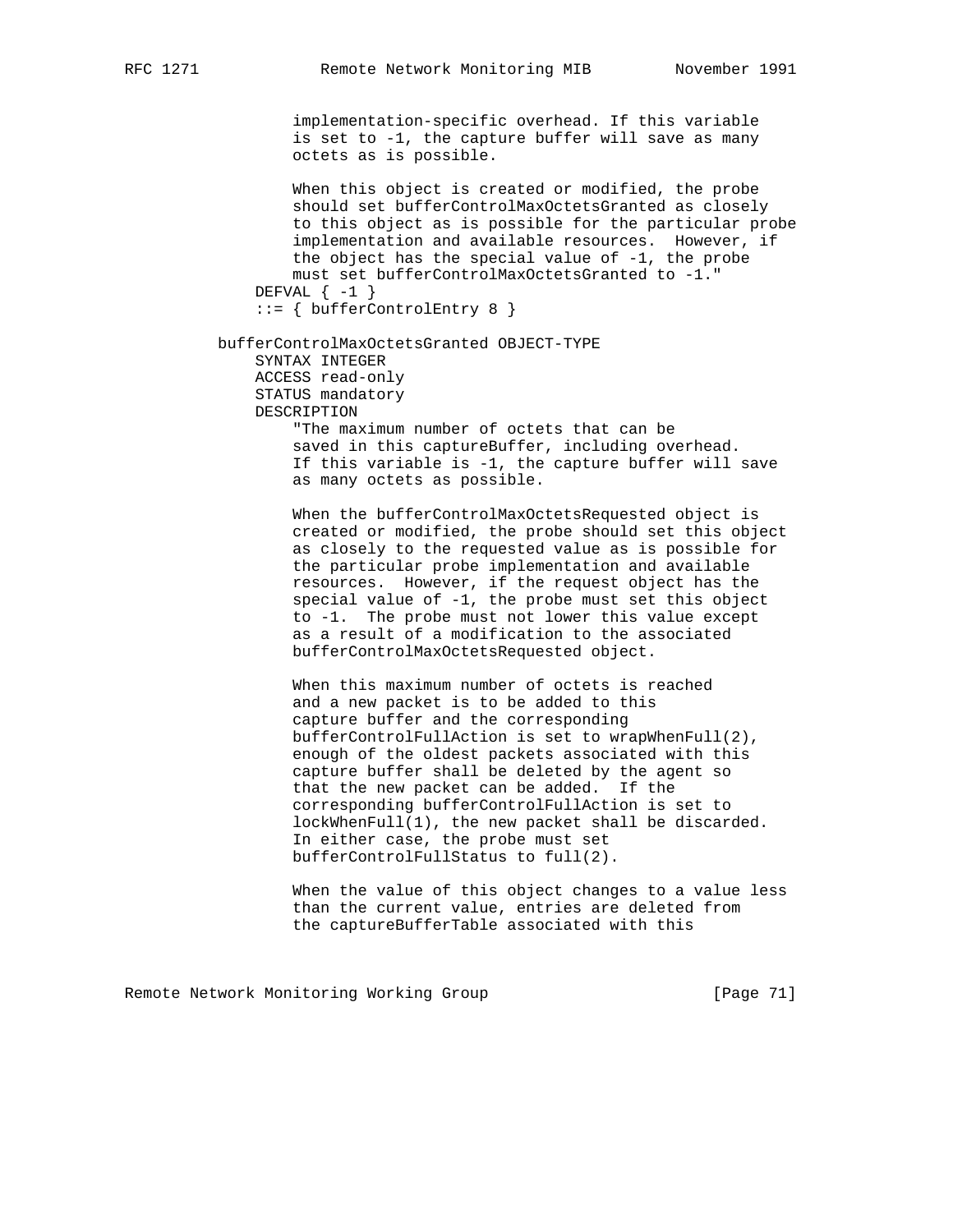bufferControlEntry. Enough of the oldest of these captureBufferEntries shall be deleted by the agent so that the number of octets used remains less than or equal to the new value of this object. When the value of this object changes to a value greater than the current value, the number of associated captureBufferEntries may be allowed to grow." ::= { bufferControlEntry 9 } bufferControlCapturedPackets OBJECT-TYPE SYNTAX INTEGER ACCESS read-only STATUS mandatory DESCRIPTION "The number of packets currently in this captureBuffer." ::= { bufferControlEntry 10 } bufferControlTurnOnTime OBJECT-TYPE SYNTAX TimeTicks ACCESS read-only STATUS mandatory DESCRIPTION "The value of sysUpTime when this capture buffer was first turned on." ::= { bufferControlEntry 11 } bufferControlOwner OBJECT-TYPE SYNTAX OwnerString ACCESS read-write STATUS mandatory DESCRIPTION "The entity that configured this entry and is therefore using the resources assigned to it." ::= { bufferControlEntry 12 } bufferControlStatus OBJECT-TYPE SYNTAX EntryStatus ACCESS read-write STATUS mandatory DESCRIPTION "The status of this buffer Control Entry." ::= { bufferControlEntry 13 } captureBufferTable OBJECT-TYPE SYNTAX SEQUENCE OF CaptureBufferEntry ACCESS not-accessible

Remote Network Monitoring Working Group [Page 72]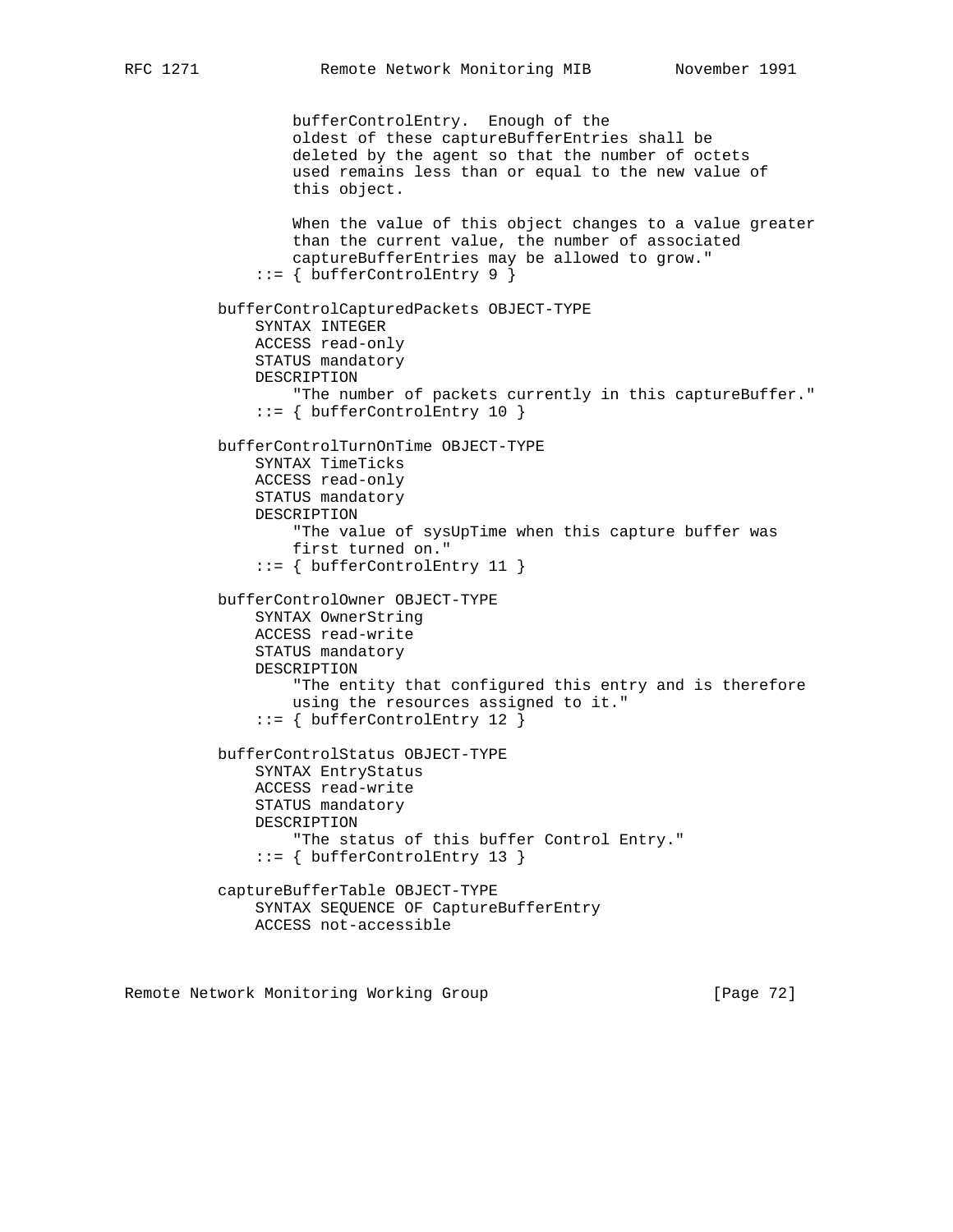```
 STATUS mandatory
              DESCRIPTION
                  "A list of packets captured off of a channel."
             ::= { capture 2 }
          captureBufferEntry OBJECT-TYPE
              SYNTAX CaptureBufferEntry
              ACCESS not-accessible
              STATUS mandatory
              DESCRIPTION
                  "A packet captured off of an attached network."
              INDEX { captureBufferControlIndex, captureBufferIndex }
              ::= { captureBufferTable 1 }
          CaptureBufferEntry ::= SEQUENCE {
              captureBufferControlIndex INTEGER (1..65535),
 captureBufferIndex INTEGER,
 captureBufferPacketID INTEGER,
 captureBufferPacketData OCTET STRING,
              captureBufferPacketLength INTEGER,
              captureBufferPacketTime INTEGER,
          captureBufferPacketStatus INTEGER
 }
          captureBufferControlIndex OBJECT-TYPE
              SYNTAX INTEGER (1..65535)
              ACCESS read-only
              STATUS mandatory
              DESCRIPTION
                  "The index of the bufferControlEntry with which
                  this packet is associated."
             ::= { captureBufferEntry 1 }
          captureBufferIndex OBJECT-TYPE
              SYNTAX INTEGER
              ACCESS read-only
              STATUS mandatory
              DESCRIPTION
                  "An index that uniquely identifies an entry
                  in the captureBuffer table associated with a
                  particular bufferControlEntry. This index will
                  start at 1 and increase by one for each new packet
                  added with the same captureBufferControlIndex."
              ::= { captureBufferEntry 2 }
          captureBufferPacketID OBJECT-TYPE
              SYNTAX INTEGER
              ACCESS read-only
```
Remote Network Monitoring Working Group [Page 73]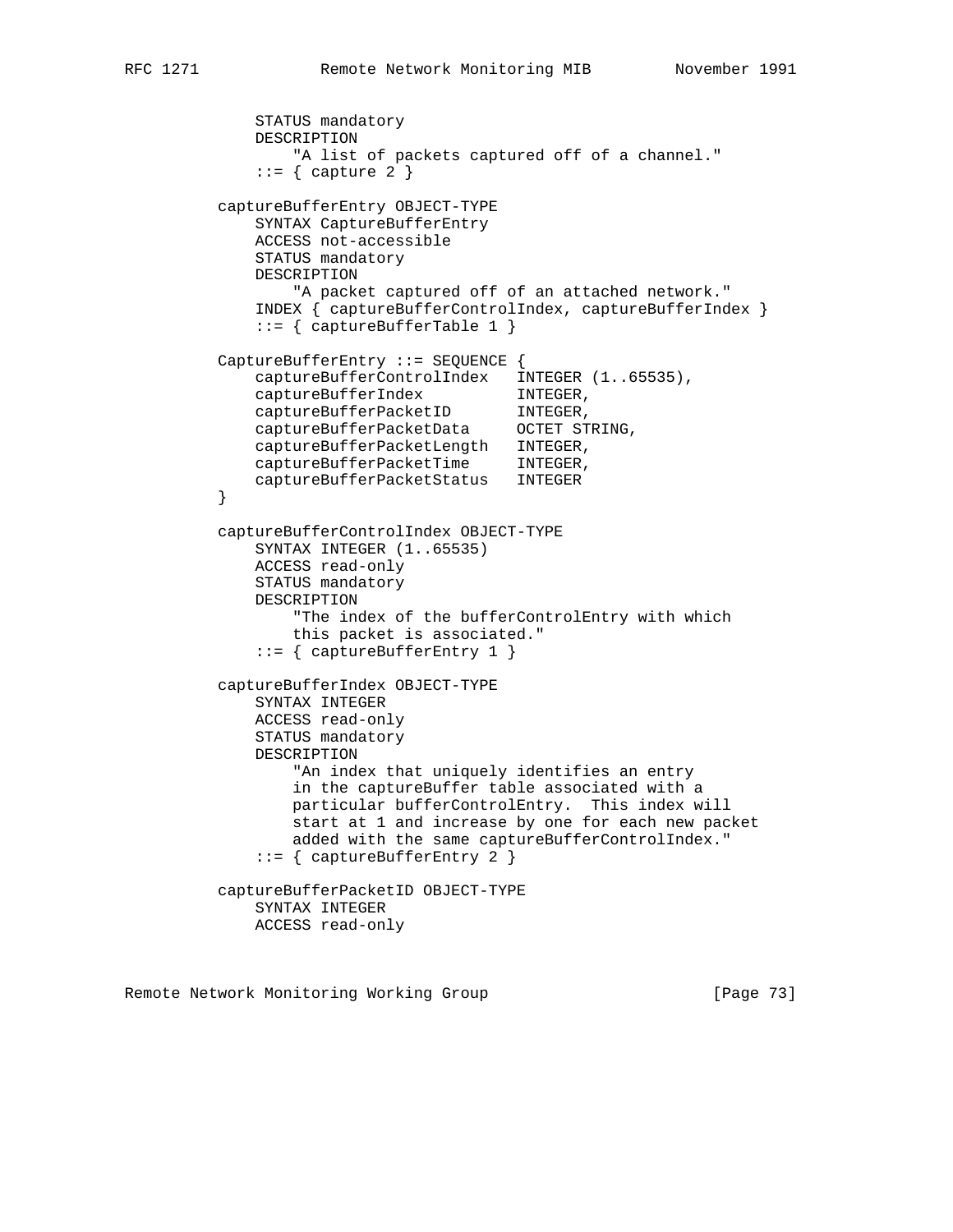```
 STATUS mandatory
     DESCRIPTION
         "An index that describes the order of packets
         that are received on a particular interface.
         The packetID of a packet captured on an
         interface is defined to be greater than the
         packetID's of all packets captured previously on
         the same interface. As the captureBufferPacketID
        object has a maximum positive value of 2^31 - 1,
         any captureBufferPacketID object shall have the
         value of the associated packet's packetID mod 2^31."
     ::= { captureBufferEntry 3 }
 captureBufferPacketData OBJECT-TYPE
     SYNTAX OCTET STRING
     ACCESS read-only
     STATUS mandatory
     DESCRIPTION
         "The data inside the packet, starting at the beginning
         of the packet plus any offset specified in the
         associated bufferControlDownloadOffset, including any
         link level headers. The length of the data in this
         object is the minimum of the length of the captured
         packet minus the offset, the length of the associated
        bufferControlCaptureSliceSize minus the offset, and the
         associated bufferControlDownloadSliceSize. If this
         minimum is less than zero, this object shall have a
         length of zero."
     ::= { captureBufferEntry 4 }
 captureBufferPacketLength OBJECT-TYPE
     SYNTAX INTEGER
     ACCESS read-only
     STATUS mandatory
     DESCRIPTION
         "The actual length (off the wire) of the packet stored
         in this entry, including FCS octets."
     ::= { captureBufferEntry 5 }
 captureBufferPacketTime OBJECT-TYPE
     SYNTAX INTEGER
     ACCESS read-only
     STATUS mandatory
     DESCRIPTION
         "The number of milliseconds that had passed since
         this capture buffer was first turned on when this
        packet was captured."
     ::= { captureBufferEntry 6 }
```
Remote Network Monitoring Working Group [Page 74]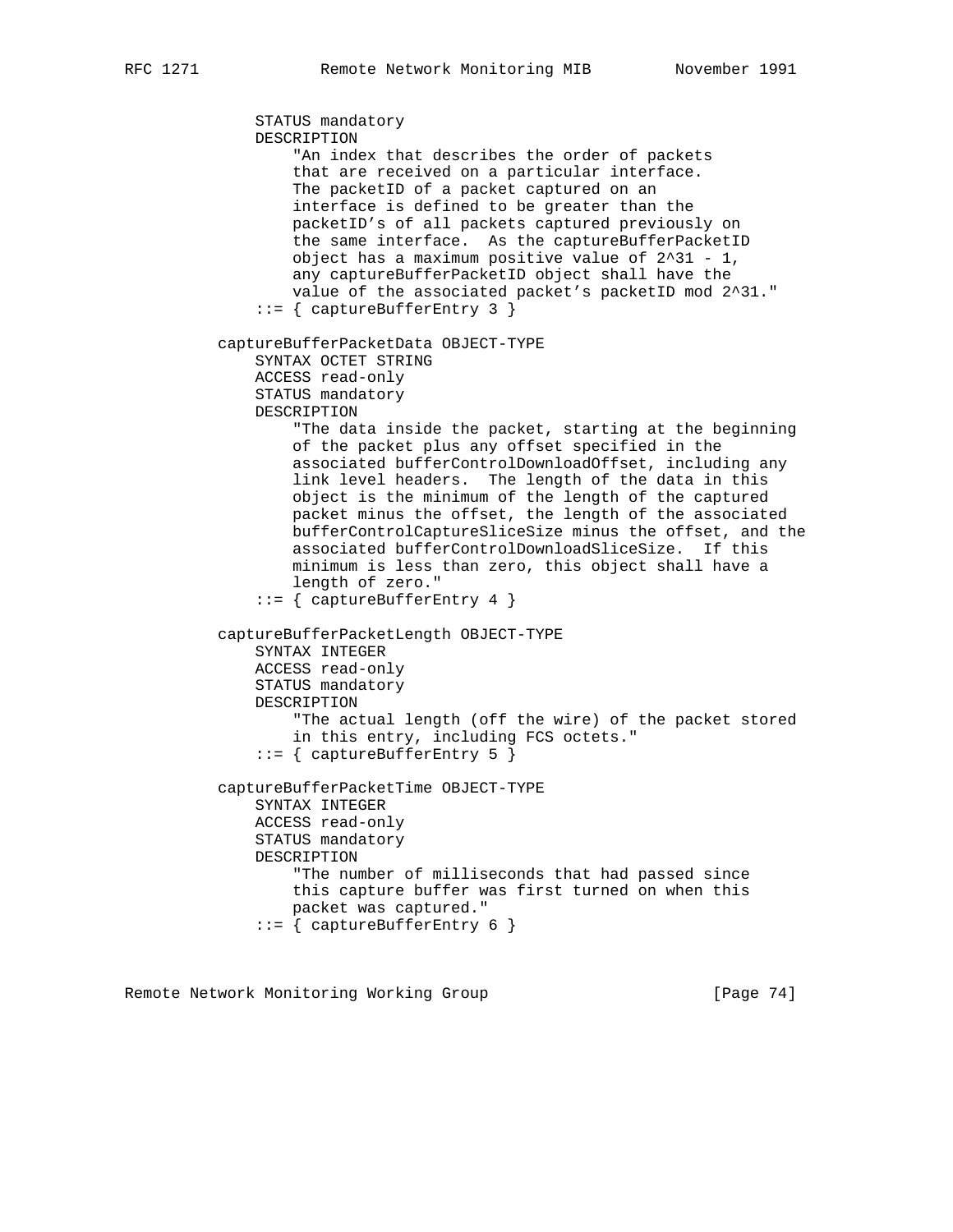captureBufferPacketStatus OBJECT-TYPE SYNTAX INTEGER ACCESS read-only STATUS mandatory DESCRIPTION "A value which indicates the error status of this packet. The value of this object is defined in the same way as filterPacketStatus. The value is a sum. This sum initially takes the value zero. Then, for each error, E, that has been discovered in this packet, 2 raised to a value representing E is added to the sum. The errors defined for a packet captured off of an Ethernet interface are as follows: bit # Error 0 Packet is longer than 1518 octets 1 Packet is shorter than 64 octets 2 Packet experienced a CRC or Alignment error 3 First packet in this capture buffer after it was detected that some packets were not processed correctly. For example, an Ethernet fragment would have a value of  $6$   $(2^1 + 2^2)$ . As this MIB is expanded to new media types, this object will have other media-specific errors defined."  $::=$  { captureBufferEntry 7 } -- The Event Group -- Implementation of the Event group is optional. -- -- The Event group controls the generation and notification -- of events from this device. Each entry in the eventTable -- describes the parameters of the event that can be triggered. -- Each event entry is fired by an associated condition located -- elsewhere in the MIB. An event entry may also be associated -- with a function elsewhere in the MIB that will be executed -- when the event is generated. For example, a channel may -- be turned on or off by the firing of an event. -- -- Each eventEntry may optionally specify that a log entry

Remote Network Monitoring Working Group [Page 75]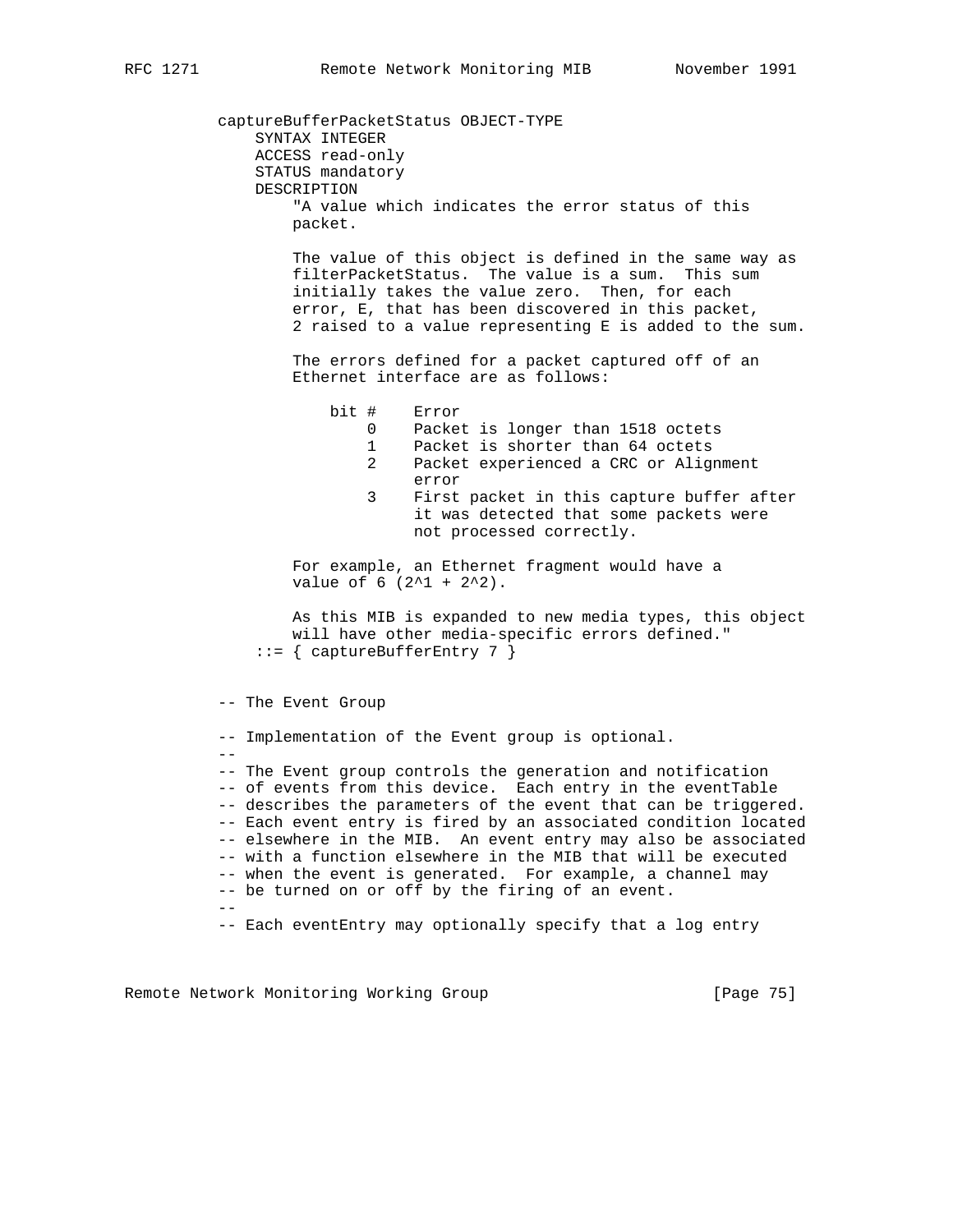-- be created on its behalf whenever the event occurs. -- Each entry may also specify that notification should -- occur by way of SNMP trap messages. In this case, the -- community for the trap message is given in the associated -- eventCommunity object. The enterprise and specific trap -- fields of the trap are determined by the condition that -- triggered the event. Three traps are defined in a companion -- document: risingAlarm, fallingAlarm, and packetMatch. -- If the eventTable is triggered by a condition specified -- elsewhere, the enterprise and specific trap fields -- must be specified for traps generated for that condition. eventTable OBJECT-TYPE SYNTAX SEQUENCE OF EventEntry ACCESS not-accessible STATUS mandatory DESCRIPTION "A list of events to be generated."  $::=$  { event 1 } eventEntry OBJECT-TYPE SYNTAX EventEntry ACCESS not-accessible STATUS mandatory DESCRIPTION "A set of parameters that describe an event to be generated when certain conditions are met." INDEX { eventIndex }  $::=$  { eventTable 1 } EventEntry ::= SEQUENCE { eventIndex INTEGER (1..65535), eventDescription DisplayString (SIZE (0..127)), eventType INTEGER, eventCommunity OCTET STRING (SIZE (0..127)), eventLastTimeSent TimeTicks, eventOwner **OwnerString**, eventStatus INTEGER } eventIndex OBJECT-TYPE SYNTAX INTEGER (1..65535) ACCESS read-only STATUS mandatory DESCRIPTION "An index that uniquely identifies an entry in the event table. Each such entry defines one event that is to be generated when the appropriate conditions

Remote Network Monitoring Working Group [Page 76]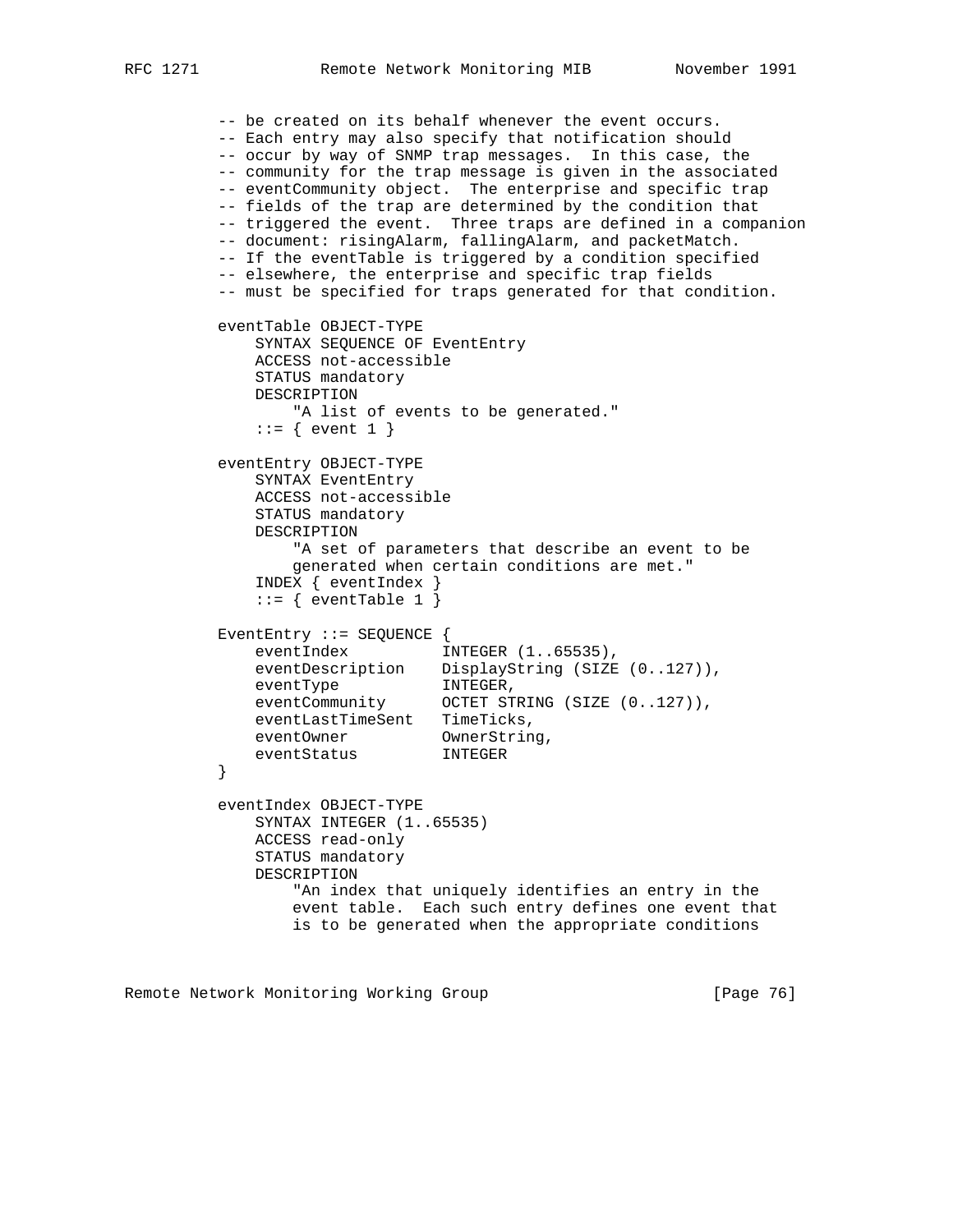```
 occur."
              ::= { eventEntry 1 }
          eventDescription OBJECT-TYPE
               SYNTAX DisplayString (SIZE (0..127))
               ACCESS read-write
               STATUS mandatory
              DESCRIPTION
                   "A comment describing this event entry."
              ::= { eventEntry 2 }
          eventType OBJECT-TYPE
              SYNTAX INTEGER {
                      none(1),
                      log(2),
                      snmp-trap(3), -- send an SNMP trap
              log-and-trap(4)<br>}
 }
               ACCESS read-write
               STATUS mandatory
               DESCRIPTION
                   "The type of notification that the probe will make
                   about this event. In the case of log, an entry is
                  made in the log table for each event. In the case of
                  snmp-trap, an SNMP trap is sent to one or more
                   management stations."
              ::= { eventEntry 3 }
          eventCommunity OBJECT-TYPE
               SYNTAX OCTET STRING (SIZE (0..127))
               ACCESS read-write
               STATUS mandatory
               DESCRIPTION
                   "If an SNMP trap is to be sent, it will be sent to
                   the SNMP community specified by this octet string.
                   In the future this table will be extended to include
                   the party security mechanism. This object shall be
                   set to a string of length zero if it is intended that
                   that mechanism be used to specify the destination of
                   the trap."
              ::= { eventEntry 4 }
          eventLastTimeSent OBJECT-TYPE
              SYNTAX TimeTicks
               ACCESS read-only
               STATUS mandatory
               DESCRIPTION
                   "The value of sysUpTime at the time this event
```
Remote Network Monitoring Working Group [Page 77]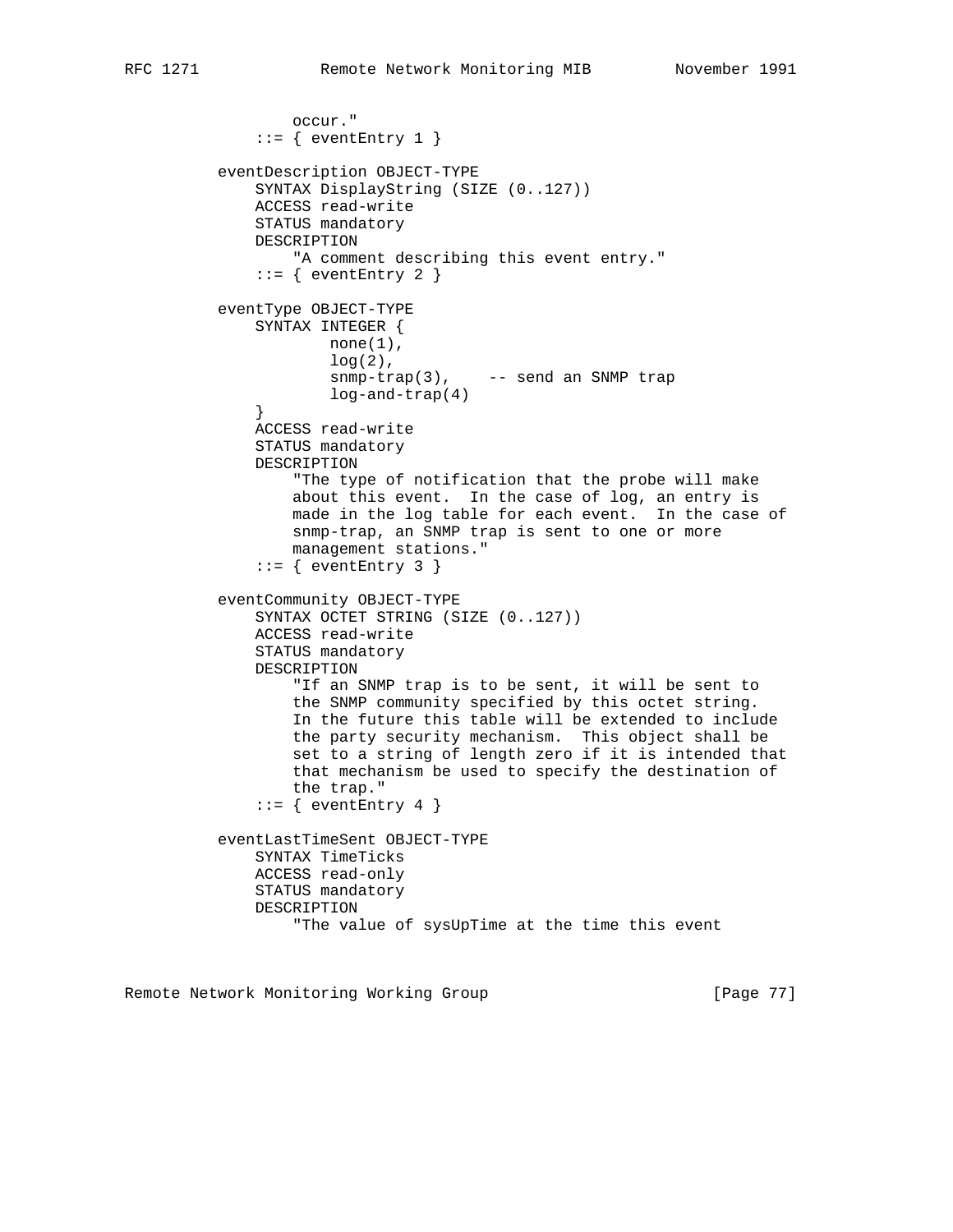```
 entry last generated an event. If this entry has
                   not generated any events, this value will be
                   zero."
              ::= { eventEntry 5 }
           eventOwner OBJECT-TYPE
               SYNTAX OwnerString
               ACCESS read-write
               STATUS mandatory
               DESCRIPTION
                   "The entity that configured this entry and is therefore
                   using the resources assigned to it.
                   If this object contains a string starting with 'monitor'
                   and has associated entries in the log table, all
                   connected management stations should retrieve those
                   log entries, as they may have significance to all
                   management stations connected to this device"
              ::= { eventEntry 6 }
           eventStatus OBJECT-TYPE
               SYNTAX EntryStatus
               ACCESS read-write
               STATUS mandatory
               DESCRIPTION
                   "The status of this event entry.
                   If this object is not equal to valid(1), all associated
                   log entries shall be deleted by the agent."
              ::= { eventEntry 7 }
 --
           logTable OBJECT-TYPE
               SYNTAX SEQUENCE OF LogEntry
               ACCESS not-accessible
               STATUS mandatory
               DESCRIPTION
                   "A list of events that have been logged."
              ::= { event 2 }
           logEntry OBJECT-TYPE
               SYNTAX LogEntry
               ACCESS not-accessible
               STATUS mandatory
               DESCRIPTION
                   "A set of data describing an event that has been
                   logged."
               INDEX { logEventIndex, logIndex }
```
Remote Network Monitoring Working Group [Page 78]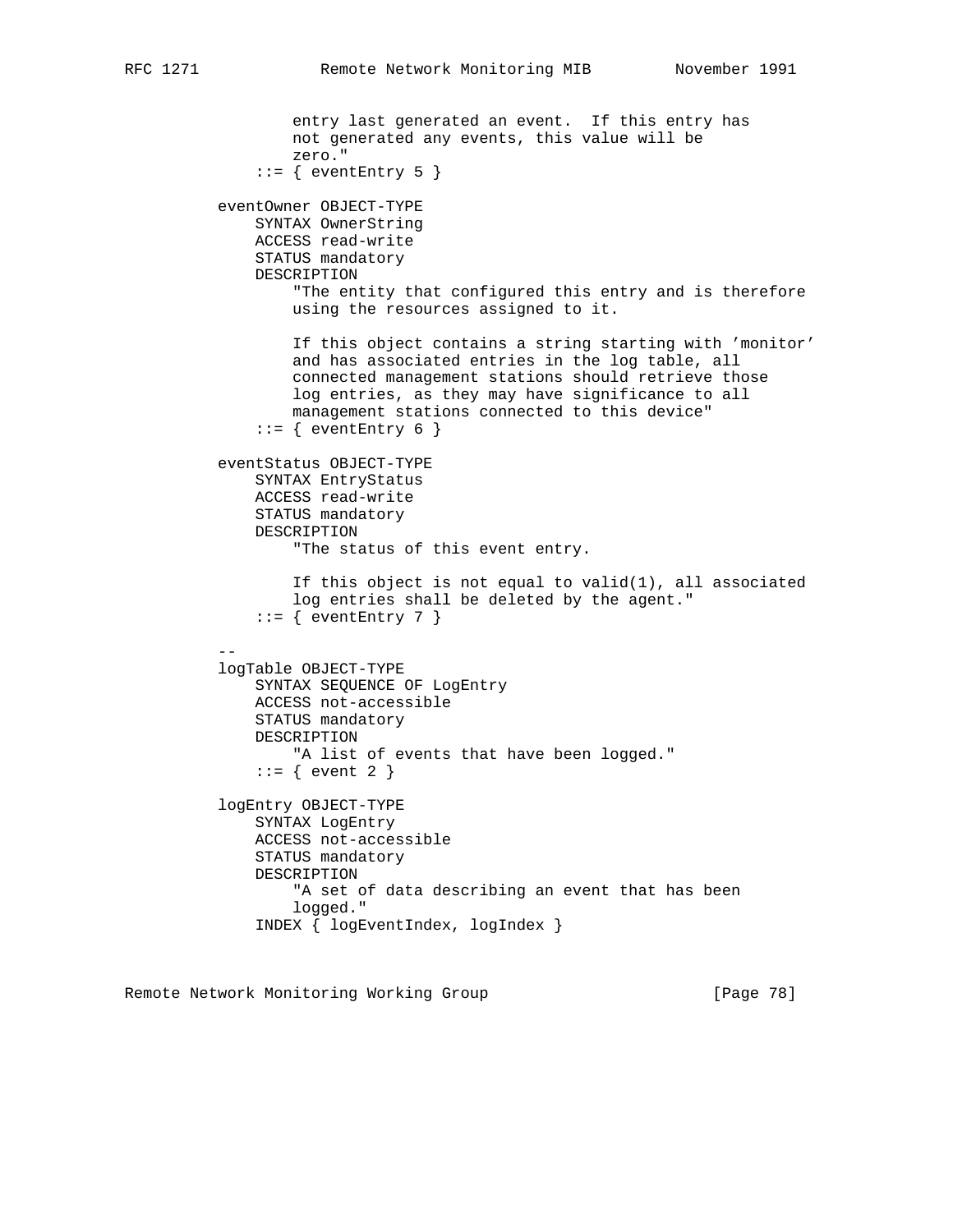```
::= \{ logTable 1 \} LogEntry ::= SEQUENCE {
             logEventIndex INTEGER (1..65535),
              logIndex INTEGER,
logTime TimeTicks,
 logDescription DisplayString (SIZE (0..255))
 }
          logEventIndex OBJECT-TYPE
              SYNTAX INTEGER (1..65535)
              ACCESS read-only
              STATUS mandatory
              DESCRIPTION
                  "The event entry that generated this log
                  entry. The log identified by a particular
                  value of this index is associated with the same
                  eventEntry as identified by the same value
                  of eventIndex."
             ::= \{ logEntry 1 \} logIndex OBJECT-TYPE
              SYNTAX INTEGER
              ACCESS read-only
              STATUS mandatory
              DESCRIPTION
                  "An index that uniquely identifies an entry
                  in the log table amongst those generated by the
                  same eventEntries. These indexes are
                  assigned beginning with 1 and increase by one
                  with each new log entry. The association
                  between values of logIndex and logEntries
                  is fixed for the lifetime of each logEntry.
                  The agent may choose to delete the oldest
                  instances of logEntry as required because of
                  lack of memory. It is an implementation-specific
                  matter as to when this deletion may occur."
             ::= \{ logEntry 2 \} logTime OBJECT-TYPE
              SYNTAX TimeTicks
              ACCESS read-only
              STATUS mandatory
              DESCRIPTION
                  "The value of sysUpTime when this log entry was
                  created."
             ::= \{ logEntry 3 \}
```
Remote Network Monitoring Working Group [Page 79]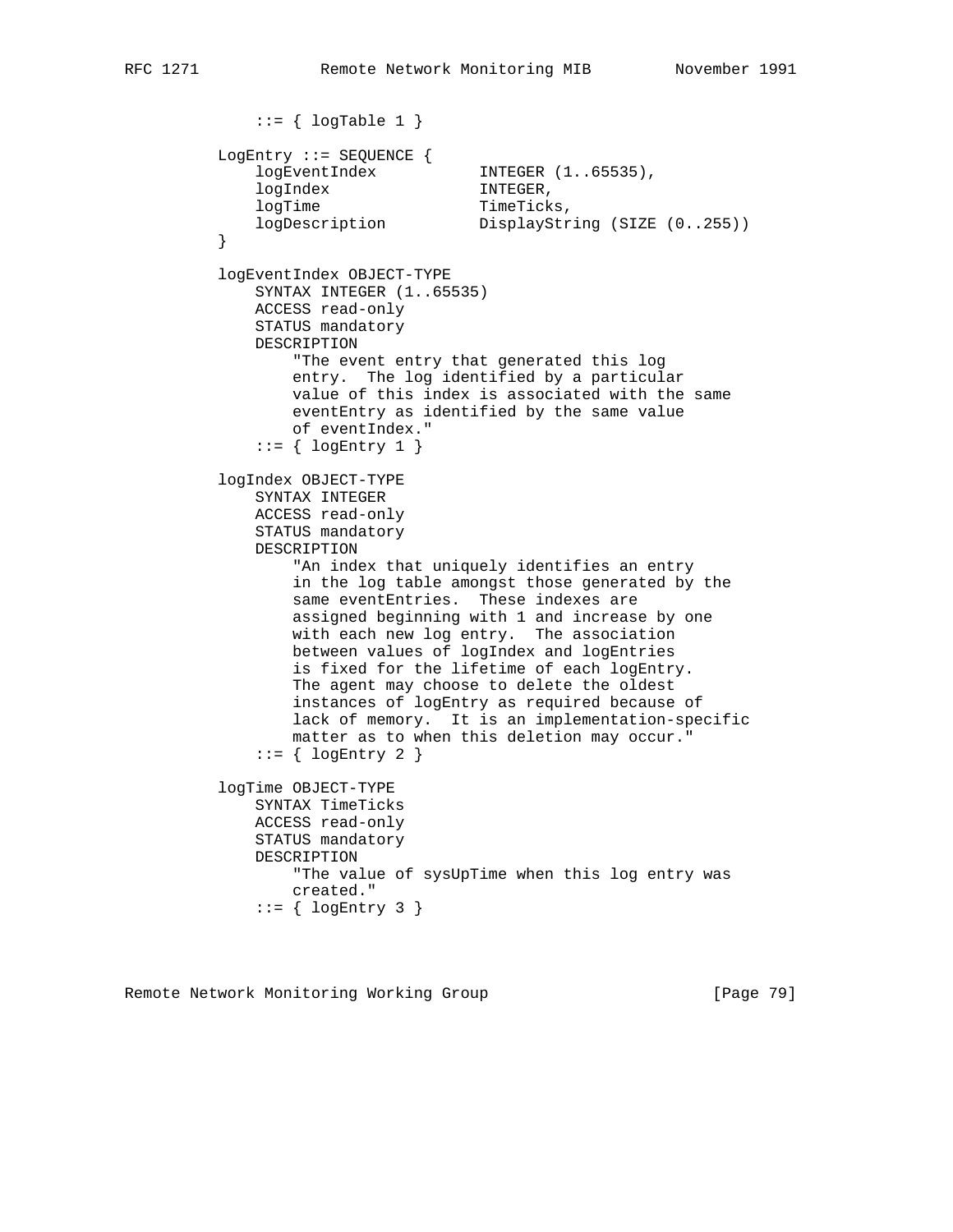```
 logDescription OBJECT-TYPE
     SYNTAX DisplayString (SIZE (0..255))
     ACCESS read-only
     STATUS mandatory
     DESCRIPTION
         "An implementation dependent description of the
         event that activated this log entry."
    ::= \{ logEntry 4 }
```
END

7. Acknowledgments

 This document was produced by the IETF Remote Network Monitoring Working Group.

 In addition, the comments of the following individuals are also acknowledged:

| Anne Ambler   | Spider Systems         |
|---------------|------------------------|
| Steve Bostock | Novell                 |
| Gigi Chu      | Hewlett-Packard        |
| Chuck Davin   | MTT                    |
| Gary Ellis    | Hewlett-Packard        |
| Mike Erlinger | Lexcel                 |
| Stephen Grau  | Novell                 |
| Martin Gray   | Spider Systems         |
| Mark Hoerth   | Hewlett-Packard        |
| Tim Lee-Thorp | Network General        |
| Anil Singhal  | Frontier Software      |
| David Stevens | Network General        |
| Gerard White  | Concord Communications |
|               |                        |

## 8. References

- [1] Cerf, V., "IAB Recommendations for the Development of Internet Network Management Standards", RFC 1052, NRI, April 1988.
- [2] Cerf, V., "Report of the Second Ad Hoc Network Management Review Group", RFC 1109, NRI, August 1989.
- [3] Rose M., and K. McCloghrie, "Structure and Identification of Management Information for TCP/IP-based internets", RFC 1155, Performance Systems International, Hughes LAN Systems, May 1990.
- [4] McCloghrie K., and M. Rose, "Management Information Base for Network Management of TCP/IP-based internets", RFC 1156, Hughes LAN Systems, Performance Systems International, May 1990.

Remote Network Monitoring Working Group [Page 80]